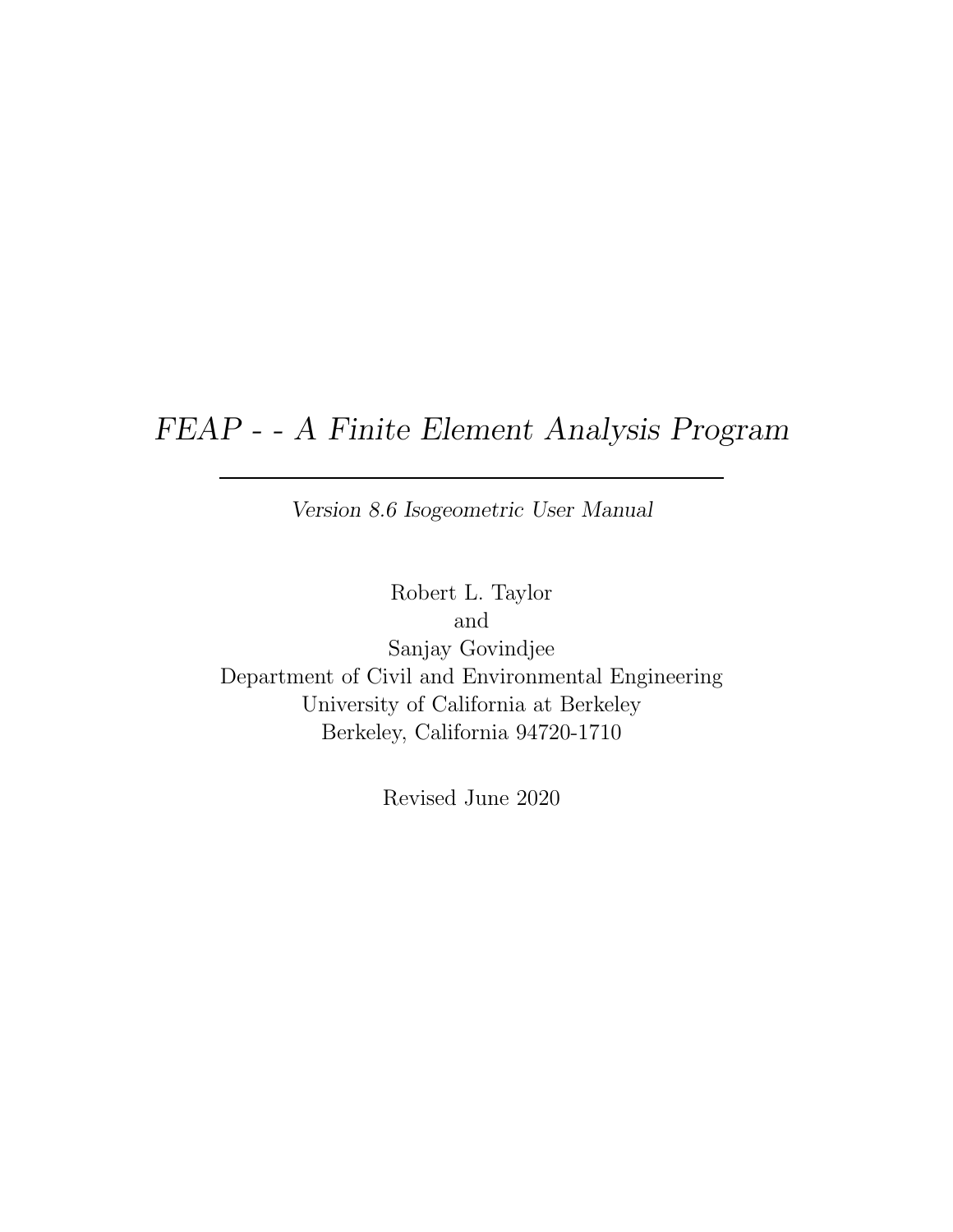# **Contents**

| $\mathbf{1}$   |         | Introduction<br>$\mathbf 1$   |                                                                               |  |  |                |                |  |  |  |  |
|----------------|---------|-------------------------------|-------------------------------------------------------------------------------|--|--|----------------|----------------|--|--|--|--|
|                | 1.1     | NURBS interpolation on a line |                                                                               |  |  | $\overline{2}$ |                |  |  |  |  |
|                |         | 1.1.1                         | NURBS functions and Bézier extraction                                         |  |  |                | $\overline{6}$ |  |  |  |  |
| $\overline{2}$ |         |                               | <b>NURBS</b> mesh description                                                 |  |  |                | $\overline{7}$ |  |  |  |  |
|                | 2.1     |                               |                                                                               |  |  |                | $\overline{7}$ |  |  |  |  |
|                | 2.2     |                               |                                                                               |  |  |                | 9              |  |  |  |  |
|                |         | 2.2.1                         | Activation of NURBS interpolations                                            |  |  |                | 9              |  |  |  |  |
|                |         | 2.2.2                         |                                                                               |  |  |                | 9              |  |  |  |  |
|                |         | 2.2.3                         |                                                                               |  |  |                | 10             |  |  |  |  |
|                |         | 2.2.4                         | NURB_THIN_SHELL element material sets                                         |  |  |                | 10             |  |  |  |  |
|                |         | 2.2.5                         | NURB_SLOPE element material sets                                              |  |  |                | 11             |  |  |  |  |
|                |         | 2.2.6                         | PRESsure: Dead and Follower loads                                             |  |  |                | 11             |  |  |  |  |
|                |         | 2.2.7                         |                                                                               |  |  |                | 12             |  |  |  |  |
|                | 2.3     |                               |                                                                               |  |  |                | 13             |  |  |  |  |
|                |         | 2.3.1                         | NURBS control point specification                                             |  |  |                | 13             |  |  |  |  |
|                |         | 2.3.2                         |                                                                               |  |  |                | 14             |  |  |  |  |
|                |         | 2.3.3                         |                                                                               |  |  |                | 17             |  |  |  |  |
|                |         | 2.3.4                         | Example: Two dimensional curved beam                                          |  |  |                | 21             |  |  |  |  |
|                | 2.4     |                               |                                                                               |  |  |                | 21             |  |  |  |  |
|                |         | 2.4.1                         |                                                                               |  |  |                | 22             |  |  |  |  |
|                |         | 2.4.2                         | NLOAd patch loading $\ldots \ldots \ldots \ldots \ldots \ldots \ldots \ldots$ |  |  |                | 24             |  |  |  |  |
|                | 2.5     |                               |                                                                               |  |  |                | 25             |  |  |  |  |
|                |         | 2.5.1                         |                                                                               |  |  |                | 26             |  |  |  |  |
|                |         | 2.5.2                         |                                                                               |  |  |                | 27             |  |  |  |  |
|                | $2.6\,$ |                               |                                                                               |  |  |                | 28             |  |  |  |  |
|                |         | 2.6.1                         | Slope compatibility enforcement for thin shells: NTIE $\dots \dots$           |  |  |                | 28             |  |  |  |  |
|                | 2.7     |                               |                                                                               |  |  |                | 29             |  |  |  |  |
|                | 2.8     |                               |                                                                               |  |  |                | 29             |  |  |  |  |
|                | 2.9     |                               |                                                                               |  |  |                | 31             |  |  |  |  |
|                | 2.10    |                               |                                                                               |  |  |                | 31             |  |  |  |  |
|                |         |                               |                                                                               |  |  |                | 31             |  |  |  |  |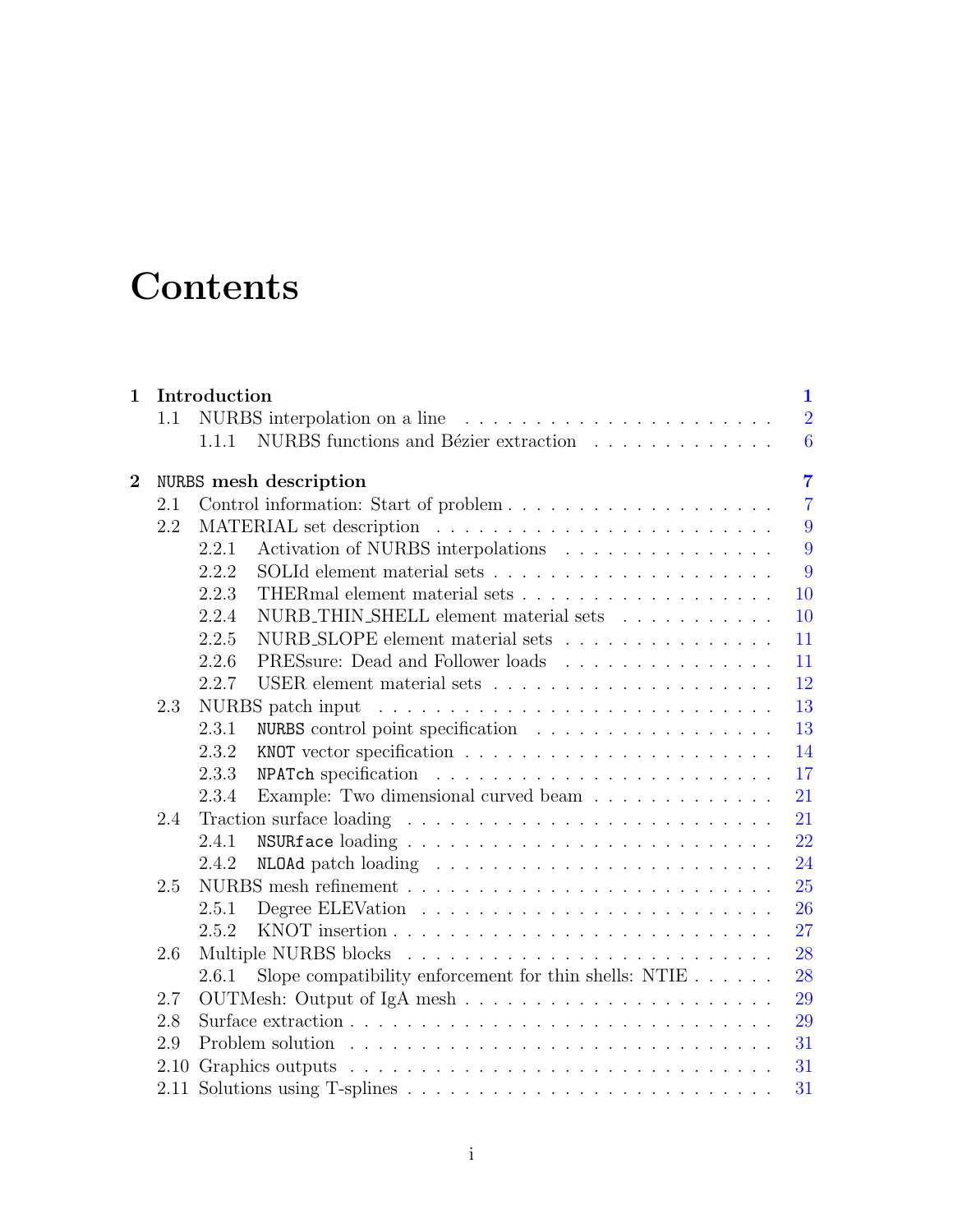## CONTENTS ii

| 3 Example mesh and elements<br>33 |  |                               |    |  |  |  |  |
|-----------------------------------|--|-------------------------------|----|--|--|--|--|
|                                   |  | A BLOCk input form            | 40 |  |  |  |  |
|                                   |  |                               |    |  |  |  |  |
|                                   |  |                               |    |  |  |  |  |
|                                   |  |                               |    |  |  |  |  |
|                                   |  |                               |    |  |  |  |  |
|                                   |  |                               |    |  |  |  |  |
|                                   |  | <b>B</b> Patch storage arrays |    |  |  |  |  |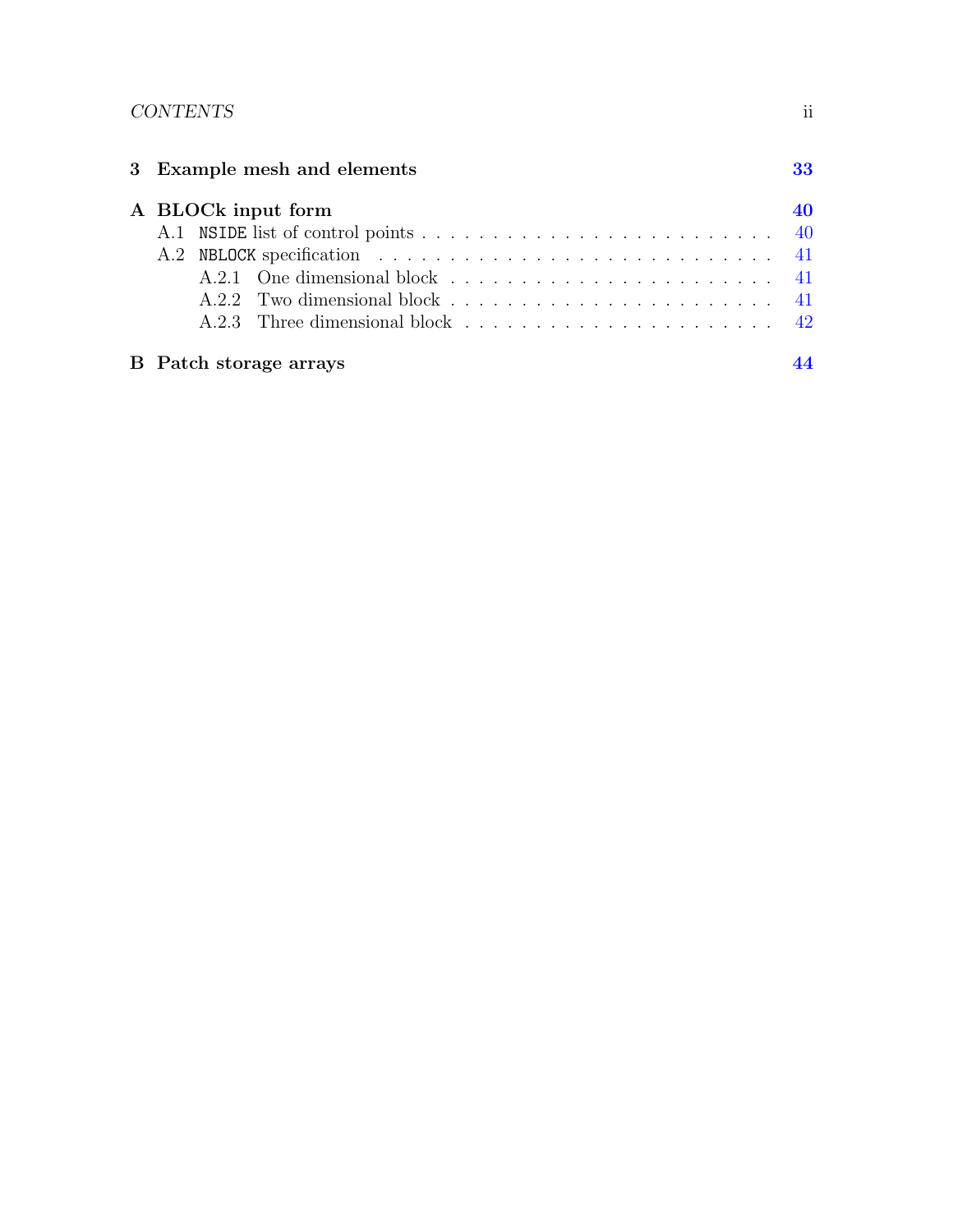# List of Figures

| Lagrange interpolation of a parabola $\ldots \ldots \ldots \ldots \ldots \ldots$                               | $\overline{4}$                                                                                                                                                            |
|----------------------------------------------------------------------------------------------------------------|---------------------------------------------------------------------------------------------------------------------------------------------------------------------------|
| Quadratic B-spline for quadratic knot with three elements. Generates                                           |                                                                                                                                                                           |
|                                                                                                                | $\overline{5}$                                                                                                                                                            |
|                                                                                                                | $\overline{5}$                                                                                                                                                            |
| Closed ring using clamped and unclamped knot vector. The red control                                           |                                                                                                                                                                           |
| of the cubic curve. $\dots \dots \dots \dots \dots \dots \dots \dots \dots \dots \dots \dots$                  | 16                                                                                                                                                                        |
| Closed ring B-splines for clamped and unclamped knot vector. $\ldots$ .                                        | 17                                                                                                                                                                        |
|                                                                                                                | 18                                                                                                                                                                        |
|                                                                                                                | 20                                                                                                                                                                        |
|                                                                                                                | 22                                                                                                                                                                        |
| Side designation for a two dimensional NURBS patch.                                                            | 24                                                                                                                                                                        |
| Two dimensional NURBS patch of quadratic elements.                                                             | 33                                                                                                                                                                        |
| Individual elements for 2-d NURBS patch of quadratic elements.                                                 | 34                                                                                                                                                                        |
| Two dimensional NURBS patch of cubic elements.                                                                 | 35                                                                                                                                                                        |
| Individual elements for 2-d NURBS patch of cubic elements.                                                     | 35                                                                                                                                                                        |
| Two dimensional NURBS patch of quartic elements.                                                               | 36                                                                                                                                                                        |
| A.1                                                                                                            | 41                                                                                                                                                                        |
| Three dimensional NURBS block data $\hfill\ldots\ldots\ldots\ldots\ldots\ldots\ldots\ldots\ldots\ldots$<br>A.2 | 43                                                                                                                                                                        |
|                                                                                                                | point of (a) is $C_0$ and the <i>red</i> overlap of (b) maintains the $C_2$ continuity<br>Two dimensional NURBS surface patch $\ldots \ldots \ldots \ldots \ldots \ldots$ |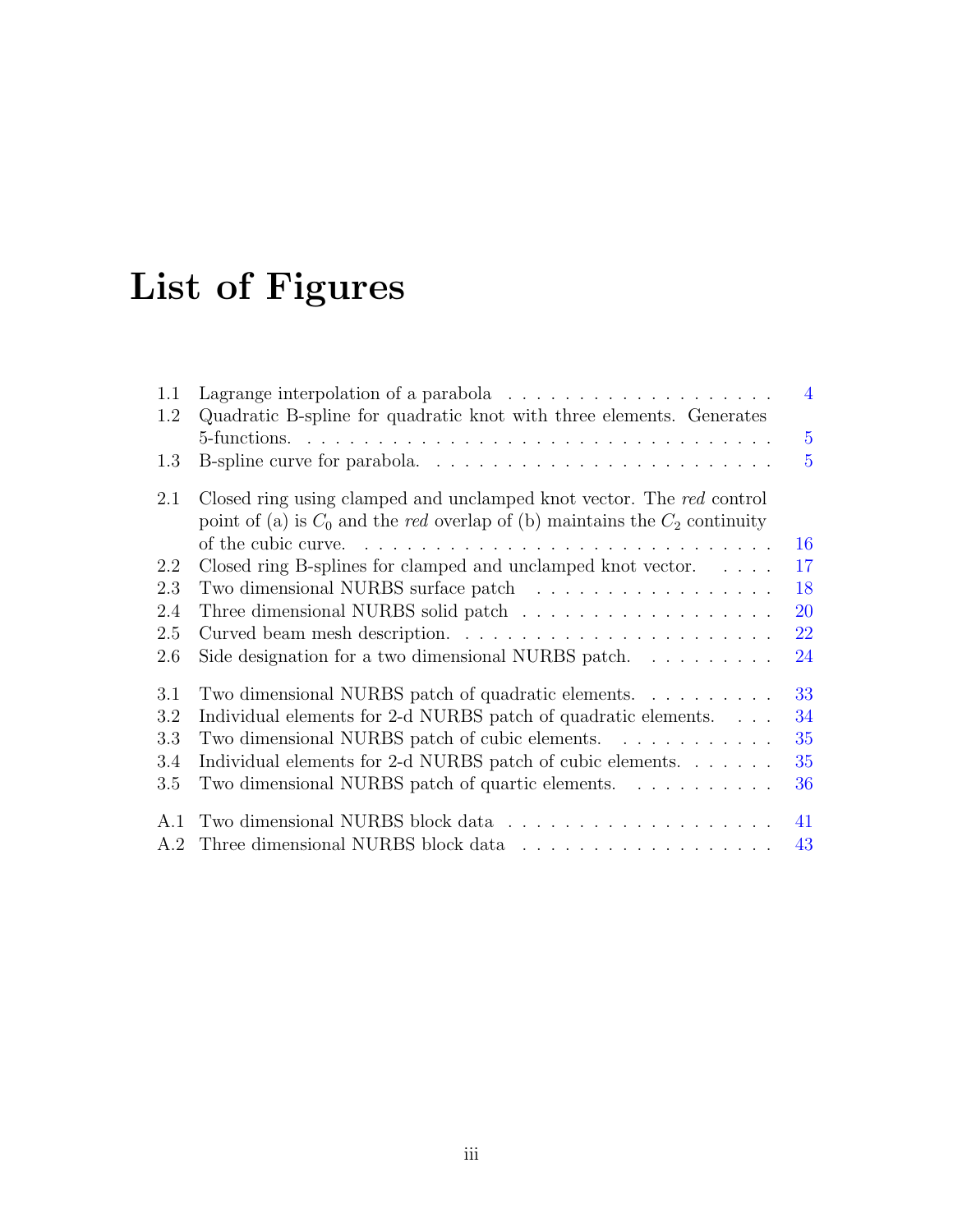# List of Tables

| 2.1 User elements for NURBS/T-spline solutions. $\ldots \ldots \ldots \ldots \ldots$ 12 |  |
|-----------------------------------------------------------------------------------------|--|
| 2.2 Input data for 2-d curved beam. $\ldots \ldots \ldots \ldots \ldots \ldots$ 23      |  |
|                                                                                         |  |
| B.1 NURBS patch array NBLK parameters for block ib. 44                                  |  |
| B.2 NURBS patch array NBLKSD parameters for block ib. 45                                |  |
|                                                                                         |  |
| B.4 NURBS patch array NSIDES parameters for side is.  45                                |  |
|                                                                                         |  |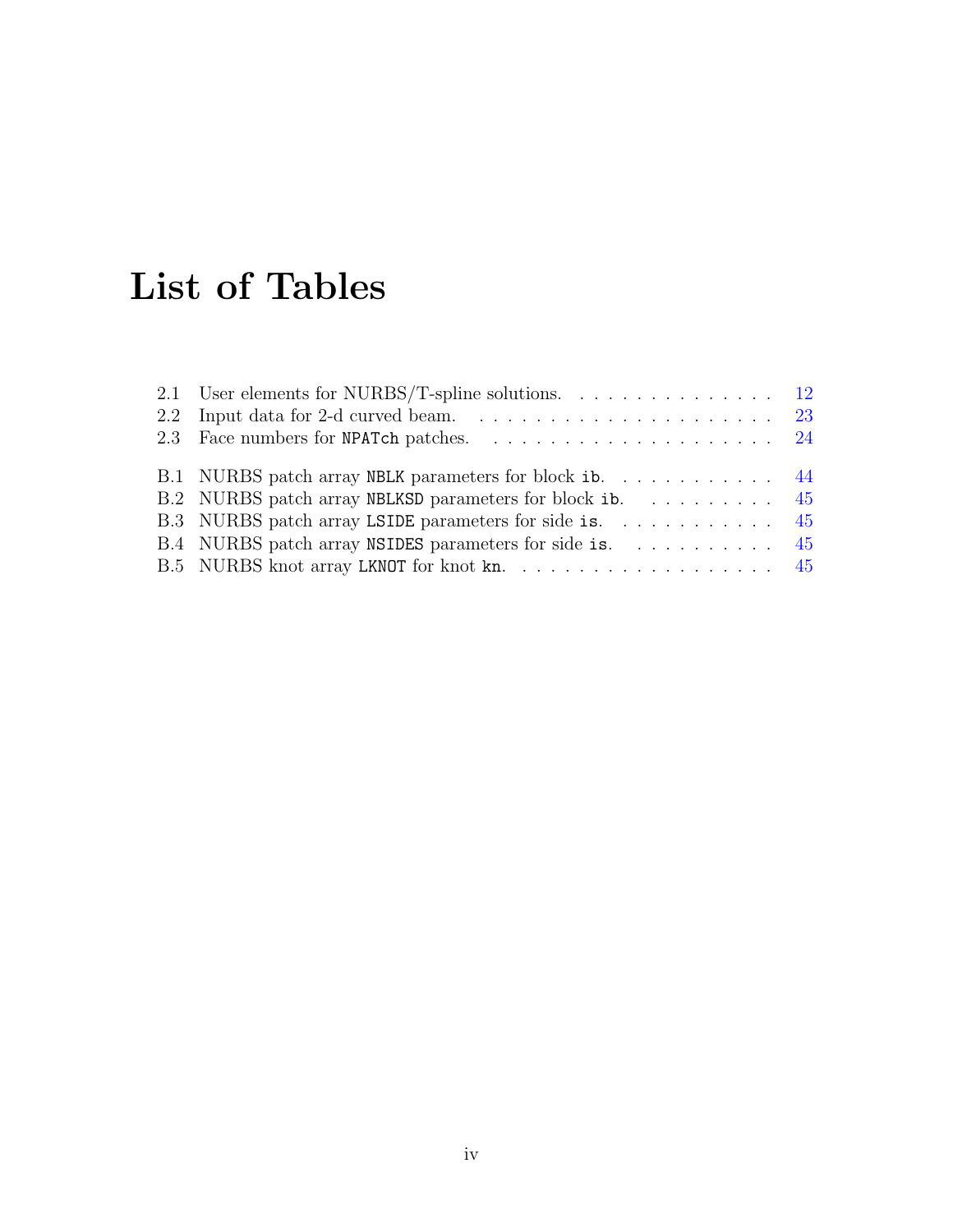# <span id="page-5-0"></span>Chapter 1

# INTRODUCTION

Isogeometric analysis, introduced by Hughes  $et al.^{1}$  $et al.^{1}$  $et al.^{1}$ , is gaining popularity as an alternative to traditional finite analysis methods. In an isogeometric analysis the interpolation functions use  $\text{NURBS}^2$  $\text{NURBS}^2$  or a variation thereof instead of the more traditional Lagrange interpolation or other types of local polynomial approximation. Both rely on use of parametric interpolation to represent both coordinates and the dependent variables. Both also commonly use an isoparametric interpolation to map element shapes between the parent and global coordinate domains. Isogeometric methods permit the use of approximations that can be  $C^p$  continuous in the analysis domain. The method is described fully in the book by Cottrell  $et al.^{3}$  $et al.^{3}$  $et al.^{3}$  Additional information on isogeometric analysis may be found in References $4-23$  $4-23$ 

FEAP has been adapted to permit the specification of the analysis region using tensor product NURBS patches. The current implementation includes a library of elements capable of solving problems in solid and structural mechanics. In addition thermal problems may also be solved.

The description of the data to solve a thermal, solid or structural mechanics problem utilizing FEAP is described in the companion User Manual<sup>[24](#page-43-1)</sup>. Many of the commands necessary to solve a problem using an isogeometric description are the same. However, there are some important differences existing and this manual serves as a supplement to the FEAP User manual. All manuals are maintained on-line at the web site

projects.ce.berkeley.edu/feap

and should be consulted from time-to-time to obtain any description of new features.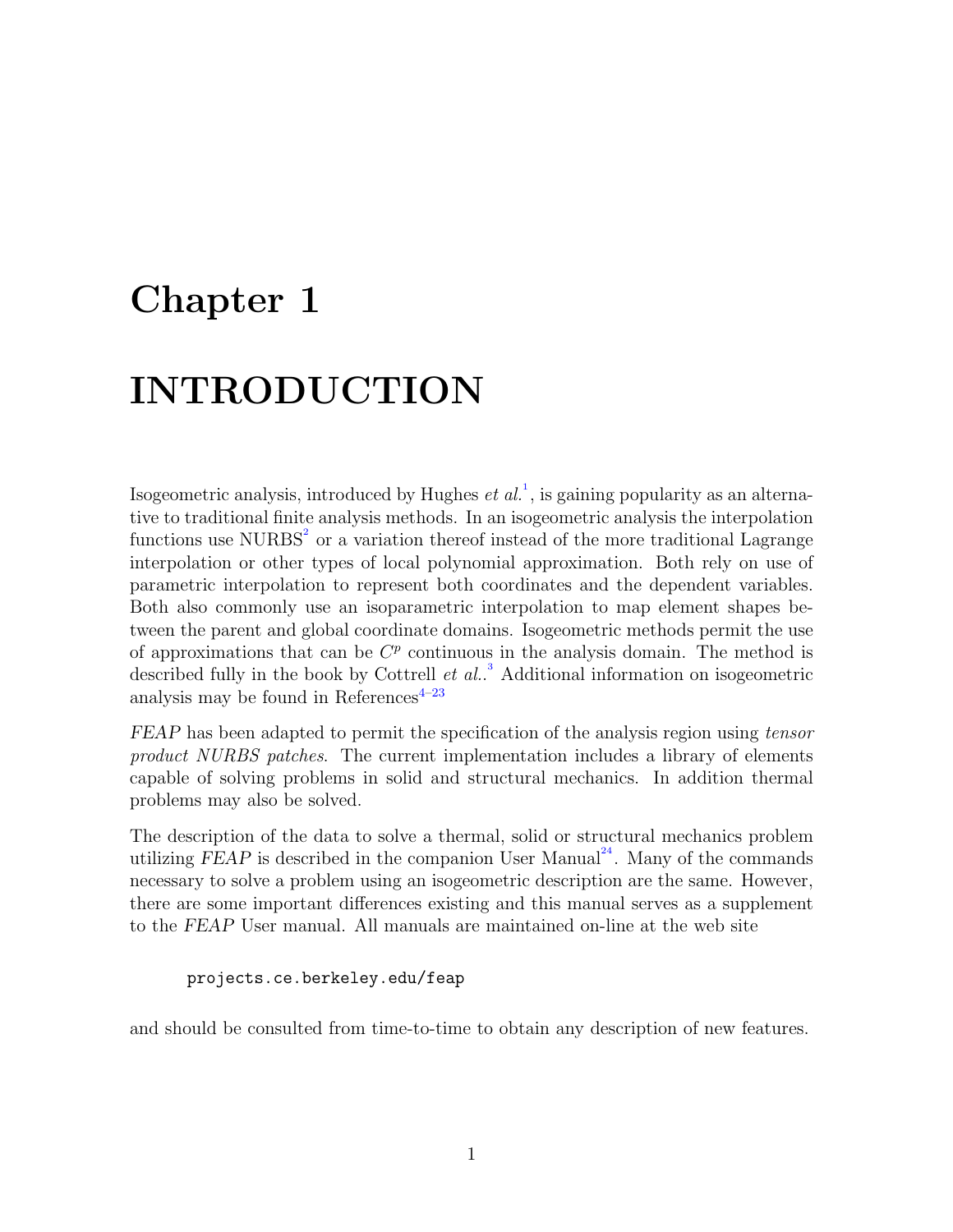## <span id="page-6-0"></span>1.1 NURBS interpolation on a line

Before describing how the data is prepared for an isogeometric analysis using FEAP it is important to understand how parametric interpolation is performed. Here we discuss the basic aspects using a one-dimensional interpolation along a line. The basic forms include use of a parametric description in terms of a parent coordinate, u. The parametric coordinate is used to describe a knot vector with m values. In the current FEAP implementation only *open knot vectors* are implemented (this could change in future). An open knot vector is described by an increasing sequence of values. For example one may have the knot vector with  $m = 8$  values

$$
\mathbf{U} = \begin{bmatrix} 0 & 0 & 0 & 0.25 & 0.8 & 1 & 1 & 1 \end{bmatrix}
$$

The first an last values of an open knot vector are repeated m times and will describe a polynomial of degree  $p = m - 1$ . Thus the above knot vector is capable of describing a quadratic polynomial. Knot vectors for which the individual knots are placed at equal intervals along the parent coordinates are called *uniform knot vectors*. Those in which the intervals vary are called *non-uniform knot vectors*. In isogeometric analysis increments along the knot vector describe individual element intervals. Thus the above knot vector would describe three element intervals: [0 0.25]; 0.25 0.8; and [0.8 1]. The introduction of each knot lowers the continuity of the polynomial interpolation by one  $(1)$ . Thus, at the location of the knots 0.25 and 0.8 the continuity is reduced from two to one. Thus, the second derivative of the (as yet undefined polynomial function) will have a slope discontinuity at the knot points. If an additional knot is *inserted* at 0.25 giving the new knot vector

$$
\mathbf{U} = \begin{bmatrix} 0 & 0 & 0 & 0.25 & 0.25 & 0.8 & 1 & 1 & 1 \end{bmatrix}
$$

no new element interval is created (i.e., there are still only three element intervals) but the continuity is reduced to degree 1 at 0.25 and a slope discontinuity may now exist in the first derivative.

An polynomial function for a knot vector may be created using B-splines<sup>[2](#page-41-1)</sup>. A B-spline may be described starting with

$$
B_{i,0}(u) = \begin{cases} 1; & \text{if } u_i \le u < u_{i+1} \\ 0; & \text{otherwise} \end{cases}
$$

followed by the recursion

$$
B_{i,p}(u) = \frac{u - u_i}{u_{i+p} - u_i} B_{i,p-1}(u) + \frac{u_{i+p+1} - u}{u_{i+p+1} - u_{i+1}} B_{i+1,p-1}(u)
$$

Note the interpolation is described in terms of the knot locations of  **and each evalu**ation of the recursion adds one additional function. In the recursion the ratio 0/0 can occur and is defined as 0. The basis functions  $B_{i,0}$  are piecewise constants. Thus the first recursion will create piecewise continuous linear polynomials.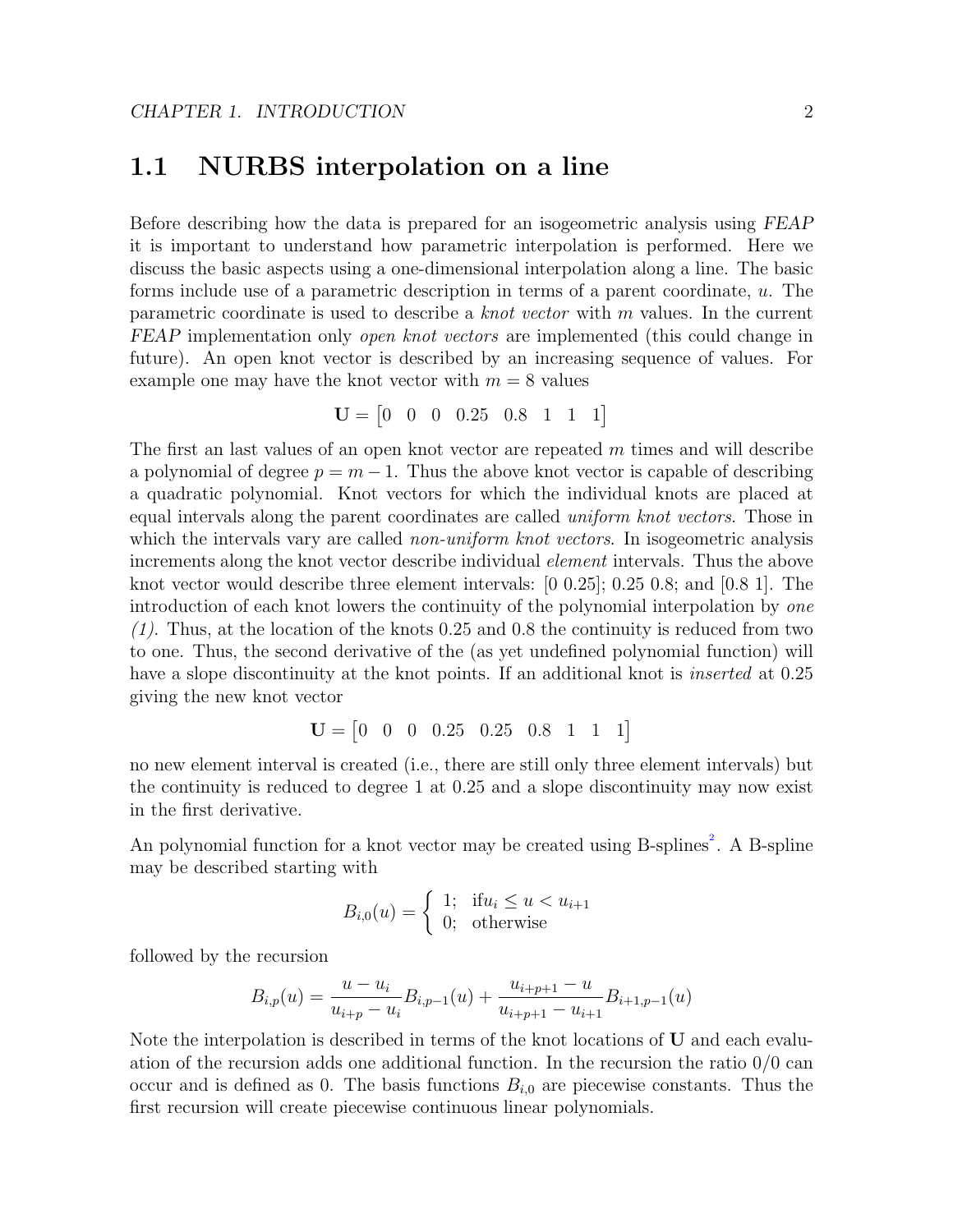#### Example 1:

Consider the knot vector  $U = \begin{bmatrix} 0 & 0 & 1 & 1 \end{bmatrix}$ . This has the zeroth order basis functions

$$
N_{0,0} = 0 \; ; \; -\infty < u < \infty
$$
  
\n
$$
N_{1,0} = \begin{cases} 1 \; ; \; 0 \le u < 1 \\ 0 \; ; \; \text{otherwise} \end{cases}
$$
  
\n
$$
N_{2,0} = 0; \; -\infty < u < \infty
$$

Applying the recursion formula gives

$$
N_{0,1} = \frac{u-0}{0-0} N_{0,0} + \frac{1-u}{1-0} N_{1,0} = \begin{cases} 1-u; & 0 < u < 1\\ 0; & \text{otherwise} \end{cases}
$$
  

$$
N_{1,1} = \frac{u-0}{1-0} N_{1,0} + \frac{1-u}{1-1} N_{2,0} = \begin{cases} u; & 0 < u < 1\\ u; & 0 < u < 1\\ 0; & \text{otherwise} \end{cases}
$$

These are identical to the linear Lagrange polynomials and are only  $C_0$  continuous. The open knot vector of a  $C_0$  function has only two repeated first and last entries. Results using such a form in an isogeometric formulation will produce identical results to linear order Lagrange elements. Thus an isogeometric analysis usually implies use of quadratic an higher order description of open knot vectors.

The interpolation of the coordinates along the line is given by

$$
\mathbf{x} = \sum_{i=1}^{n} B_{i,p} \tilde{\mathbf{x}}_i \text{ where } n = m - p - 1
$$

The parameters  $\tilde{\mathbf{x}}_i$  are called *control points* and take the place of the *nodes* of a traditional finite element analysis. There are fundamental differences between control points and nodes.

#### Example 2:

As an example let us consider the description of a parabolic line using quadratic degree interpolation and three equal size elements in the parametric domain. For a standard finite element interpolation we use the three Lagrange shape functions<sup>[25](#page-43-2)</sup>

$$
N_1(\xi) = \frac{1}{2}(\xi^2 - \xi)
$$
  
\n
$$
N_2(\xi) = \frac{1}{2}(\xi^2 + \xi)
$$
  
\n
$$
N_3(\xi) = (1 - \xi^2)
$$

The specific parabola is defined on the interval  $-12 \le x \le 12$  which has altitude  $y = 9$ at  $x = 0$  and end values  $y = 0$  at  $x = \pm 12$ . The location of the nodes for a Lagrange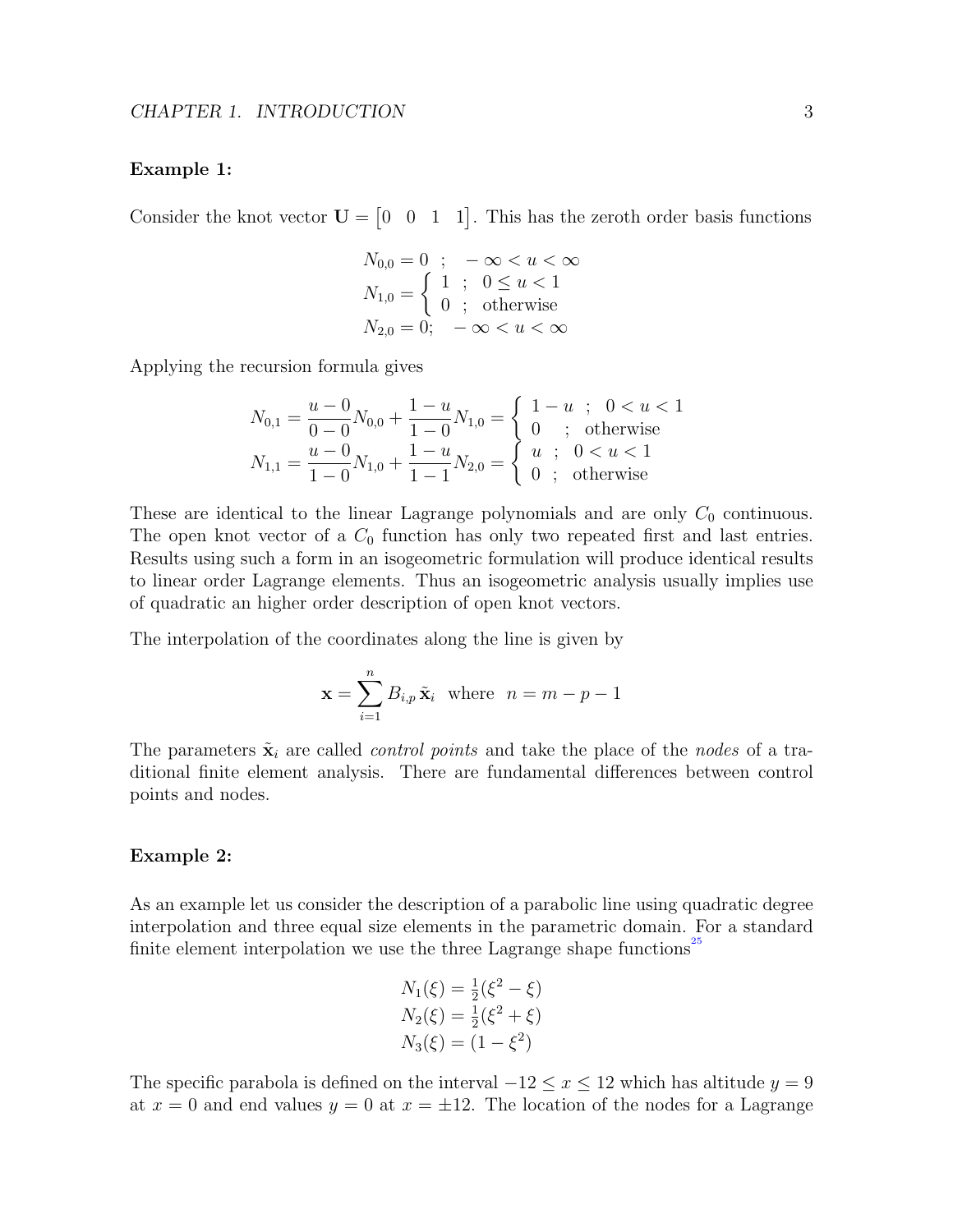

<span id="page-8-0"></span>(b) Split of curve into individual elements

Figure 1.1: Lagrange interpolation of a parabola

interpolation are placed at  $7$  points equally spaced along the  $x$ -axis with values

$$
\tilde{\mathbf{x}}_1 = \begin{Bmatrix} -12 \\ 0 \end{Bmatrix} ; \quad \tilde{\mathbf{x}}_2 = \begin{Bmatrix} -8 \\ 5 \end{Bmatrix} ; \quad \tilde{\mathbf{x}}_3 = \begin{Bmatrix} -4 \\ 8 \end{Bmatrix} ; \quad \tilde{\mathbf{x}}_4 = \begin{Bmatrix} 0 \\ 9 \end{Bmatrix}
$$
\n
$$
\tilde{\mathbf{x}}_5 = \begin{Bmatrix} 4 \\ 8 \end{Bmatrix} ; \quad \tilde{\mathbf{x}}_6 = \begin{Bmatrix} 8 \\ 5 \end{Bmatrix} ; \quad \tilde{\mathbf{x}}_7 = \begin{Bmatrix} 12 \\ 0 \end{Bmatrix}
$$

A plot of the line using the Lagrange interpolation is shown in Fig. [1.1.](#page-8-0) The  $C_0$  nodes are shown as black dots and the internal nodes for  $N_3$  by white dots. In the (b) part of the figure we show the individual elements and their associated nodes.

Next we consider the same parabola where the interpolation is performed using quadratic B-spline interpolation. To create three elements we use the knot vector

$$
\mathbf{U} = \begin{bmatrix} 0 & 0 & 0 & \frac{1}{3} & \frac{2}{3} & 1 & 1 & 1 \end{bmatrix}
$$

Applying the recursion formula generates creates only 5 unique functions as shown in Fig. [1.2.](#page-9-0) The location of the control points to construct the desired parabola are located at

$$
\tilde{\mathbf{x}}_1 = \begin{Bmatrix} -12 \\ 0 \end{Bmatrix} ; \quad \tilde{\mathbf{x}}_2 = \begin{Bmatrix} -8 \\ 6 \end{Bmatrix} ; \quad \tilde{\mathbf{x}}_3 = \begin{Bmatrix} -0 \\ 10 \end{Bmatrix} ; \quad \tilde{\mathbf{x}}_4 = \begin{Bmatrix} 8 \\ 6 \end{Bmatrix} ; \quad \tilde{\mathbf{x}}_5 = \begin{Bmatrix} 12 \\ 0 \end{Bmatrix}
$$

These produce the parabola shown in Fig. [1.3.](#page-9-1)

There are distinct differences between B-spline interpolation and Lagrange interpolation. Except for the end points of an open knot the control points do not lie on the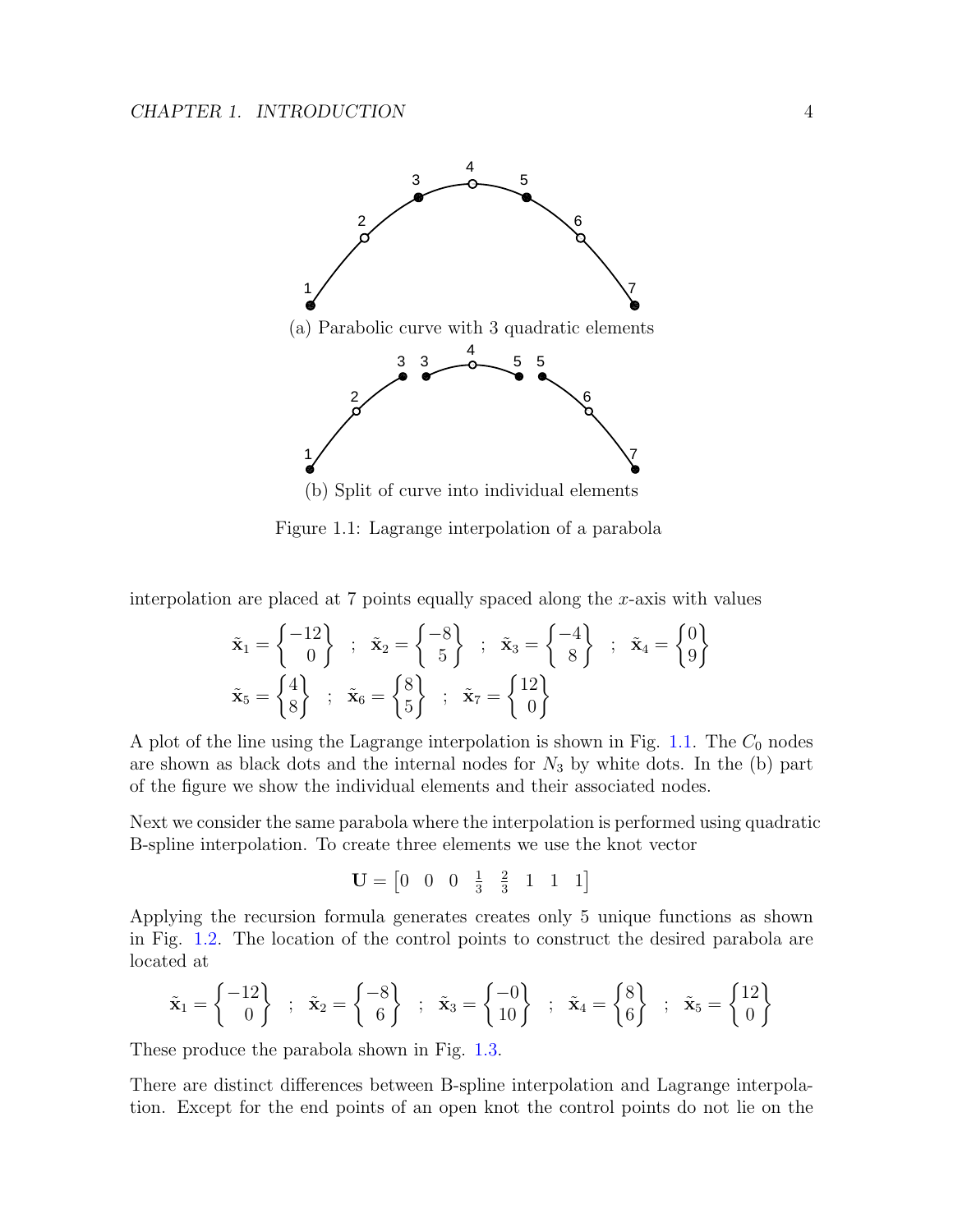

<span id="page-9-0"></span>Figure 1.2: Quadratic B-spline for quadratic knot with three elements. Generates 5-functions.

curve of the parabola. Moreover, the description of each element involves control points that overlap between elements – this is what allows for the increased continuity. Last,



<span id="page-9-1"></span>Figure 1.3: B-spline curve for parabola.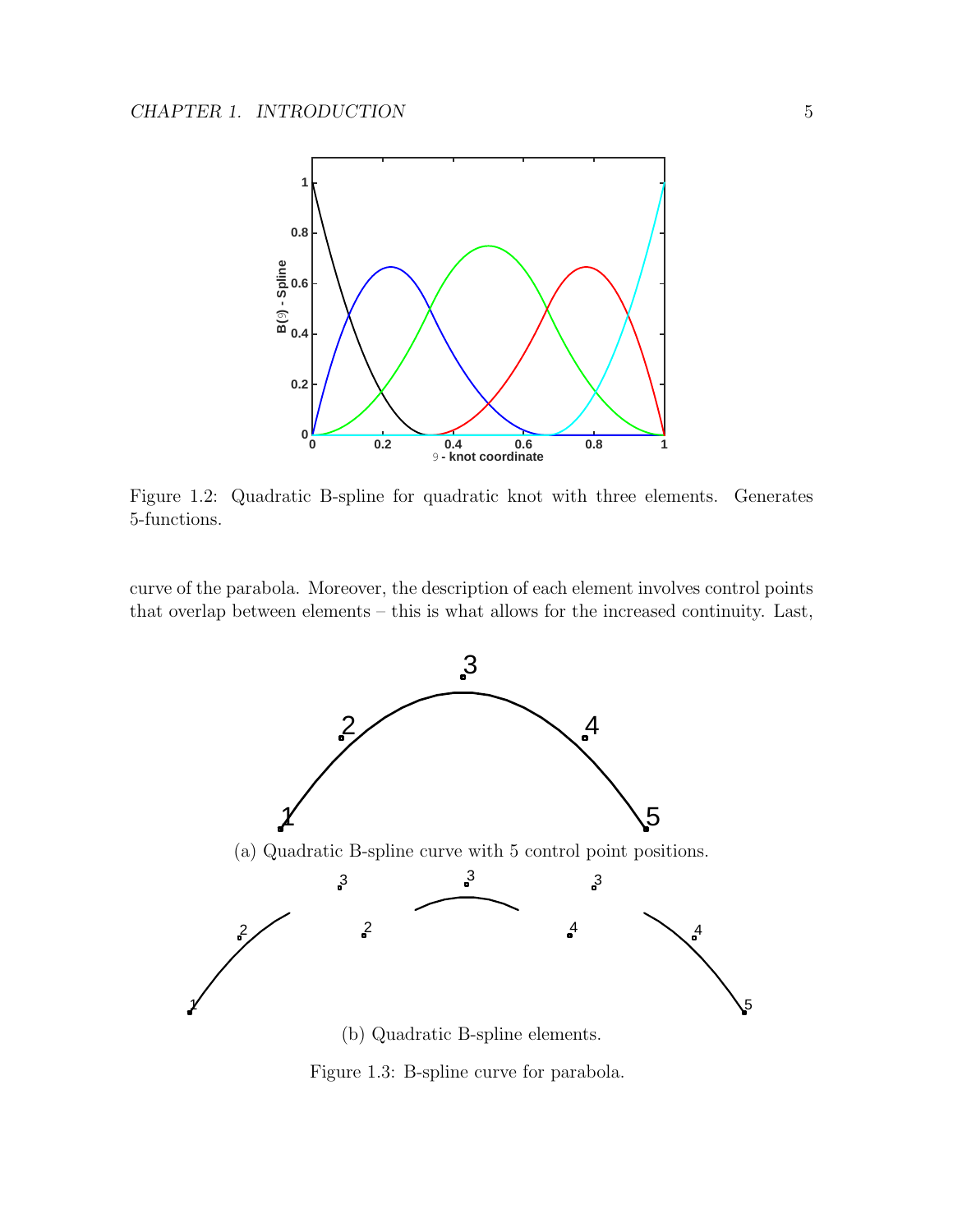we observe that the B-spline functions are positive everywhere. The sum of all the B-splines of a order p always equals one, thus B-splines are a partition of unity. There are other aspects related to the use of spline interpolation, these are discussed in the references cited above.

### <span id="page-10-0"></span>1.1.1 NURBS functions and Bézier extraction

Non-uniform rational B-splines (or simply NURBS) utilize an additional parameter to describe the control point – these are positive weights  $w_i$ . The NURBS functions are defined as

$$
N_{i,p}(u) = \frac{B_{i,p}(u)w_i}{\sum_{j=1}^n B_{j,p}(u)w_j}
$$

Use of the weights allows for shapes of different types, including circular arcs. If all the weights are unity, the denominator sums to one and B-splines are recovered.

The construction of the B-spline functions using the recursion formula is awkward and can become time consuming for high-degree functions. An alternative is to use Bézier extraction to relate the B-spline functions in each non-zero knot interval to Bernstein polynomials. This is described in detail by Borden et  $al^{26}$  $al^{26}$  $al^{26}$ . For each knot interval a  $p + 1 \times p + 1$  matrix  $\mathbb{C}^e$  may be described such that

$$
B_{i,p}(\xi) = C_{ij}^e b_{j,p}(\xi)
$$

where the  $b_{j,p}$  are Bernstein polynomials. For quadratic polynomials on the element interval  $-1 \le \xi \le 1$  the Bernstein polynomials are

$$
b_{1,2} = \frac{1}{4}(1 - \xi)^2
$$
  
\n
$$
b_{2,2} = \frac{1}{4}(1 + \xi)^2
$$
  
\n
$$
b_{3,2} = \frac{1}{2}(1 - \xi^2)
$$

Use of Bézier extraction greatly simplifies the construction of shape functions once the extraction matrices  $\mathbb{C}^e$  are known. The extraction matrices are defined by a simple *knot insertion* algorithm as described in Piegl & Tiller<sup>[2](#page-41-1)</sup>.

Higher dimensional interpolation may be defined by taking products of the one-dimensional form in each desired coordinate direction. These are called *tensor product* forms and currently form the basis for nearly all the developments currently available in FEAP.

With this brief set of preliminaries, we now describe how the data is prepared for a NURBS based solution using FEAP.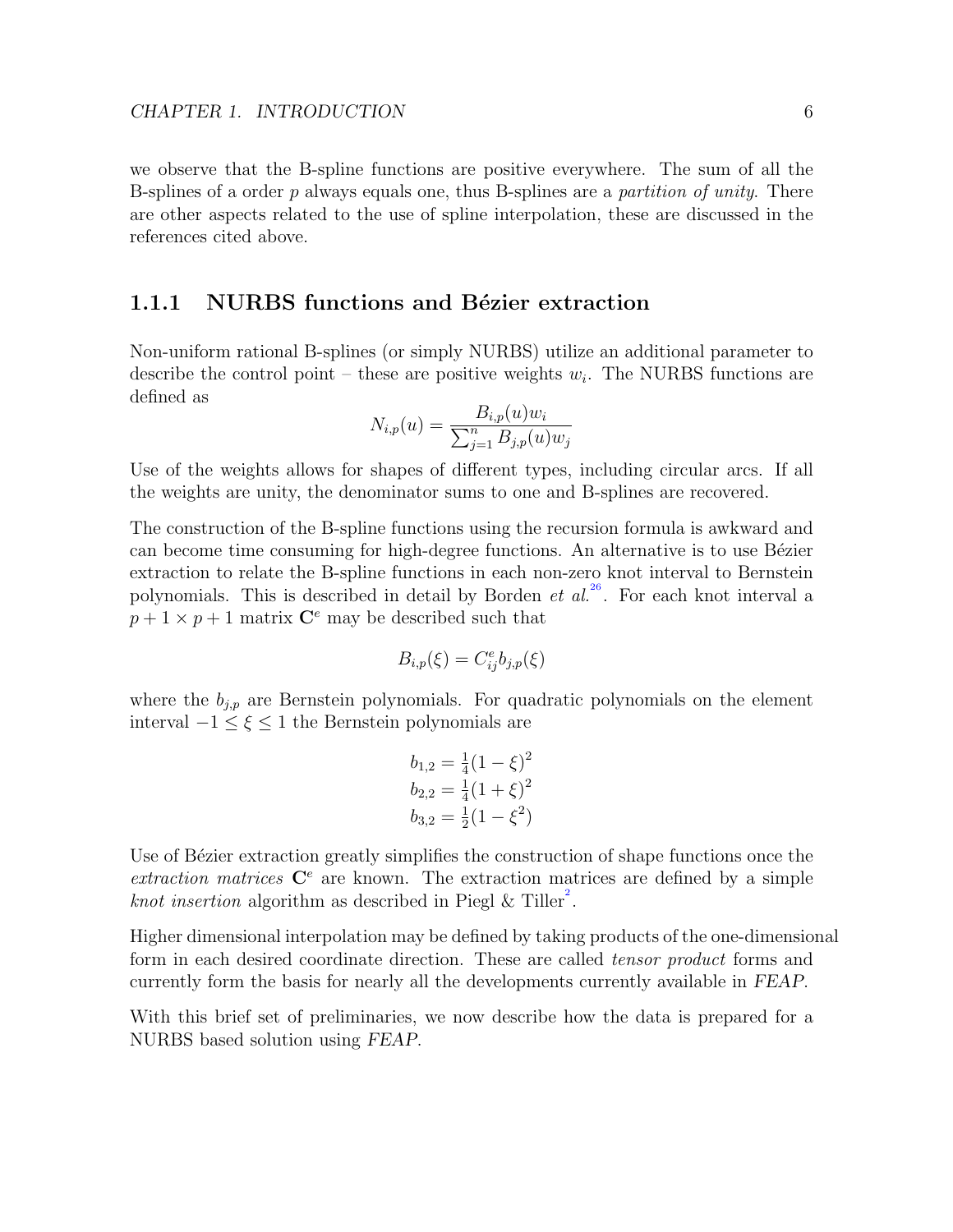# <span id="page-11-0"></span>Chapter 2

## NURBS mesh description

We describe how to define a tensor product NURBS patch for a FEAP analysis. Tensor product patches may be described for one, two or three dimensional applications.

## <span id="page-11-1"></span>2.1 Control information: Start of problem

The start of an analysis begins with the standard FEAP control information. However, for some element forms special care is needed in setting the number of degrees of freedom (NDF). The the control data consists of two lines:

FEAP  $*$   $*$  <any description of the problem> NUMCP NUMEL NUMMAT NDM NDF NEN

where

NUMCP = Number of control points NUMEL = Number of elements NUMMAT = Number of material sets NDM = Mesh spatial dimension NDF = Maximum number of degrees of freedom/control point NEN = Maximum number of control points on an element

Using the data preparation approach described below for an isoparametric analysis the number of control points (NUMCP), elements (NUMEL) and size of an element (NEN) are generally not known at the start of an analysis. This is due to the specified order of elevation of the knot vector and/or the number of inserted knots; each of which are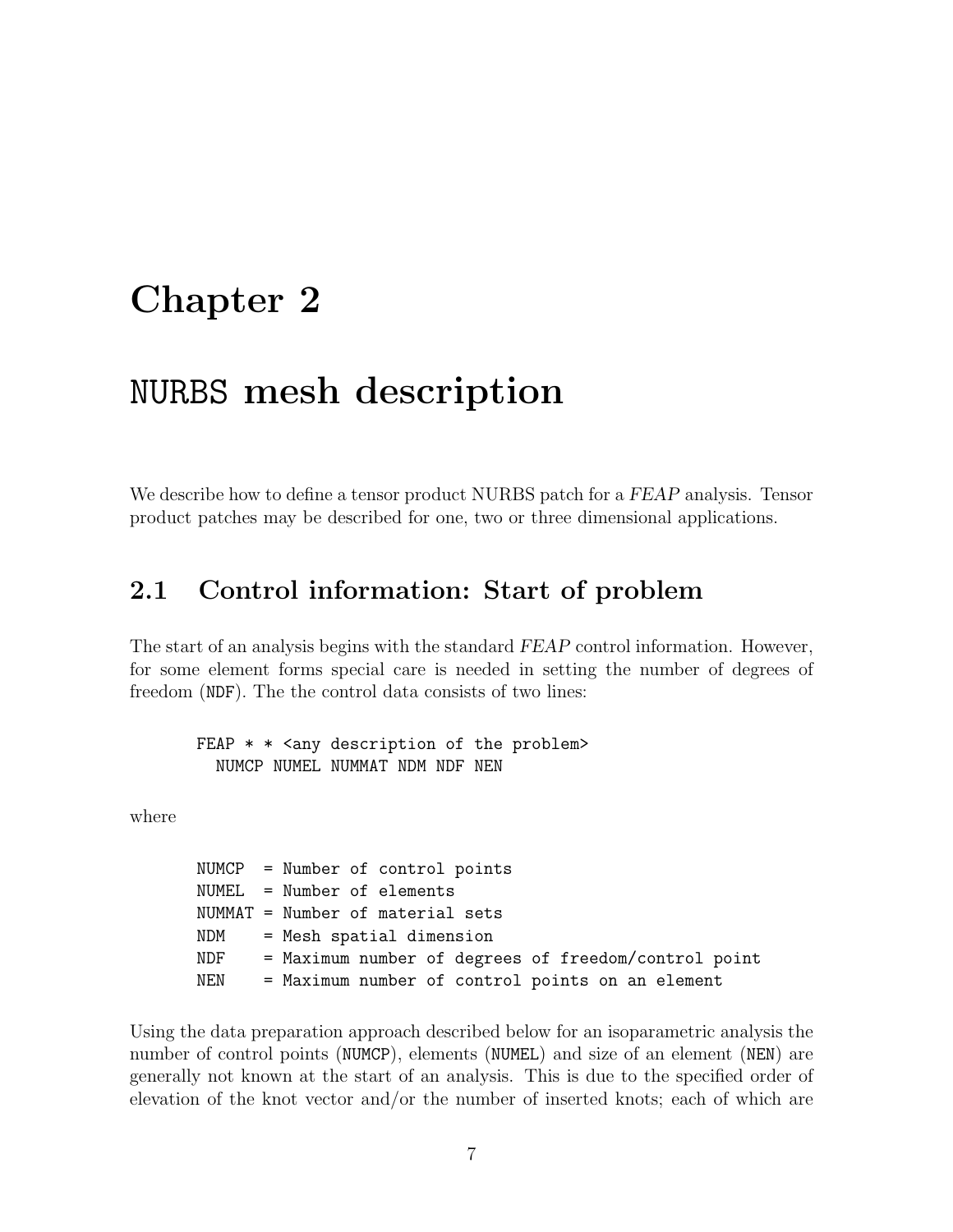operations that may be performed using FEAP command instructions described in later sections of this report. Accordingly, these values should be set to zero, FEAP will assign values as the mesh for the problem is constructed.

For solution of problems using the displacement form of solid elements the value of  $NDM = NDF$  (or more). For *thermal* analyses the values of NDM is the spatial dimension of the problem and  $NDF = 1$  (or more). These are identical to the usual finite element analysis values as described in the  $FEAP$  User manual<sup>[24](#page-43-1)</sup>.

For MIXED solid elements (those based on a  $\mathbf{u}_p$ - $\theta$  formulation as described in refer-ences<sup>[25](#page-43-2)</sup> and<sup>[23](#page-43-0)</sup>) the value of NDF must be set to NDM+1. Thus for a three dimensional analysis using the mixed solid elements the control data is input as

```
FEAP * * <title information for mixed analysis>
  0 0 0 3 4 0
```
For analyses using the Kirchhoff-Love thin element the parameters are set as  $NDM = 3$ and  $NDF = 3$  or more. Thus for the shell the control records are set as

FEAP  $*$   $*$  <title information for shell analysis> 0 0 0 3 3 0

Note it is not necessary to provide the number of nodes, elements, material sets or nodes/element. These will be determined based on the subsequent input data provided.

Alternatively, the above statements now may be given for the mixed solid as

```
FEAP * * <title information for mixed solid analysis>
 ndm = 3ndf = 4
```
and for the shell as

```
FEAP * * <title information for shell analysis>
 ndm = 3ndf = 3nad = 2
```
If the solid is encased in a shell the parameters are given as

```
FEAP * * <title information for solid & shell analysis>
 ndm = 3ndf = 4nad = 2
```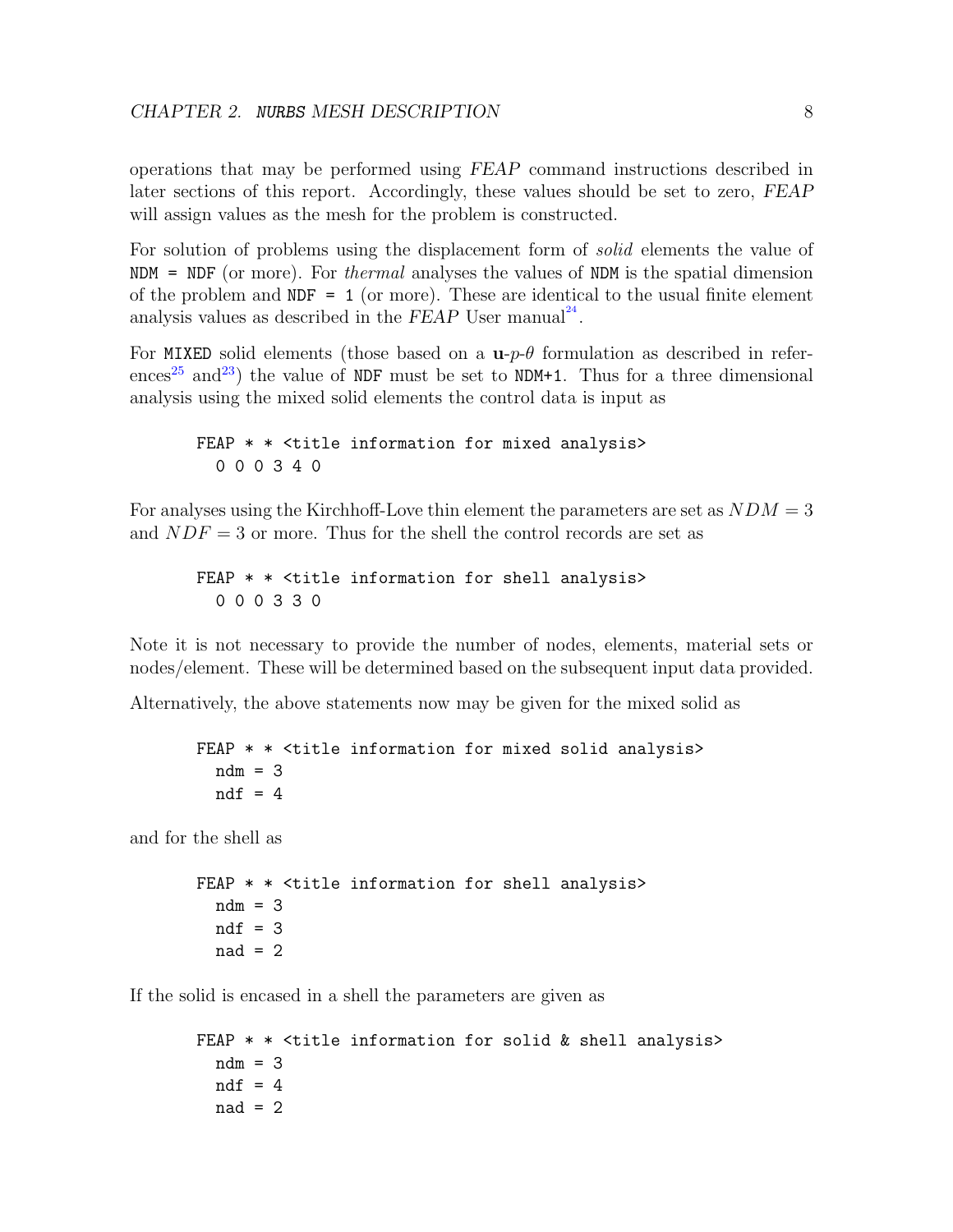## <span id="page-13-0"></span>2.2 MATERIAL set description

The specification of material properties generally follows the descriptions described in the FEAP User Manual<sup>[24](#page-43-1)</sup>. The types of elements available are:

| SOLId      | - Solid DISPlacement or MIXEd types         |
|------------|---------------------------------------------|
| THERmal    | - Fourier heat conduction                   |
|            | NURB_THIN_SHELL - Kirchhoff-Love thin shell |
| NURB_SLOPE | - Slope enforcement for K-L shell           |
| PRESsure   | - Pressure or traction loading on surface   |
| USER enum  |                                             |

Note that the required specification for the element type must include all the letters given in upper case above.

A NURBS solution may be used for both small and large displacement solid elements of type DISPlacement or MIXEd only. The thin Kirchhoff-Love shell formulation is specified by NURB THIN SHELL for both the large and small displacement formulation.

### <span id="page-13-1"></span>2.2.1 Activation of NURBS interpolations

Activation of the NURBS option is given during the specification of the MATErial property data by including the statement

```
NURBs interpolation q1 q2 q3
```
as part of the data specification. The parameters q1, q2, q3 denote quadrature order in each direction of the tensor product patch. For two dimensional problems it is not necessary to specify q3.

### <span id="page-13-2"></span>2.2.2 SOLId element material sets

To solve a problem using SOLId type elements the material data set is given as:

```
MATErial ma
  SOLId
    <ELAStic, PLAStic, VISCoelastic, etc. material model>
    NURBs <option> q1 q2 q3
     ! Blank end record
```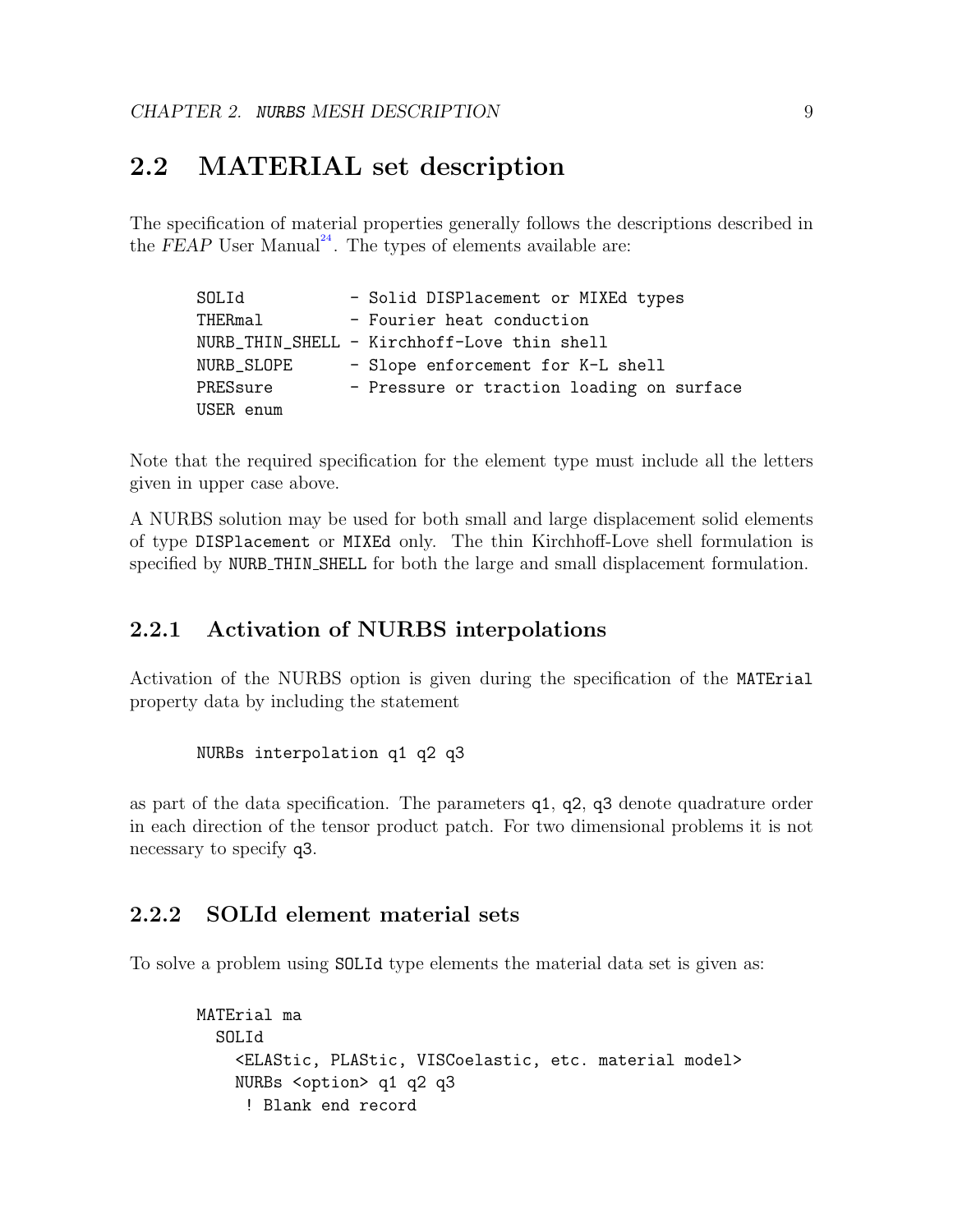Currently, the option parameter is not used. In future it will be used to specify the type of interpolation form (*T-spline*, etc.). The values of  $q_1$ ,  $q_2$  and  $q_3$  are the number of quadrature points in the 1,2 and 3 directions (currently, between 1 and 5).

Specific forms of data for constitutive models, body forces, etc. are described in the  $FEAP$  User Manual.<sup>[24](#page-43-1)</sup>

### <span id="page-14-0"></span>2.2.3 THERmal element material sets

To solve a problem using the THERmal type elements the material data set is given as:

```
MATErial ma
  THERmal
    FOURier <isotrop, orthotropic ...>
    <additional data such as DENSity ...>
    NURBs <option> q1 q2 q3
     ! Blank end record
```
The values of q1, q2 and q3 are the number of quadrature points in the 1,2 and 3 directions (currently, between 1 and 5).

Description of the material models, etc. is again in the FEAP User Manual.

### <span id="page-14-1"></span>2.2.4 NURB THIN SHELL element material sets

To solve a problem using Kirchhoff-Love thin shell type elements the material data set is given as:

```
MATErial ma
  NURB_THIN_SHELL
    <ELAStic, PLAStic, VISCoelastic, etc. material model>
    THICkness SHELL h
    NURBs <option> q1 q2 q3
    <FINIte, SMALl>
     ! Blank end record
```
Here the values of q1 and q2 are the number of quadrature points in the 1 and 2 directions of the surface patch describing the element (currently, between 1 and 5). The value of q3 is the number of quadrature points in the shell thickness direction and must be 2 or more. The commands FINIte and SMALl are used to denote the large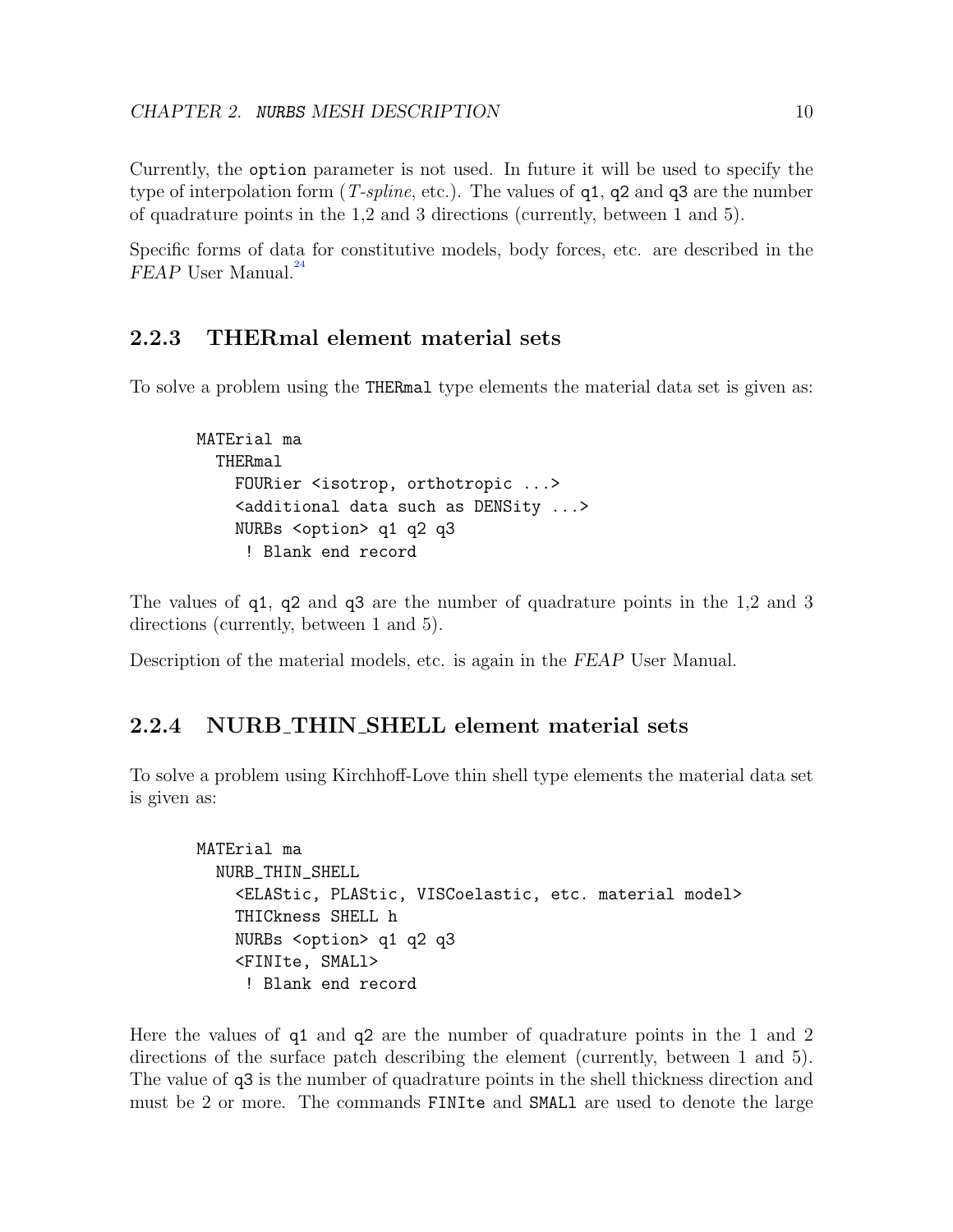displacement and small displacement forms, respectively. However, if the material model applies only to finite deformation, for example

```
ELAStic NEOHook E_mod nu
```
then the FINIte is automatically selected.

Descriptions for the material models, body loading, etc. are again in the FEAP User Manual (e.g., see Chapter 7 for material model types available).

### <span id="page-15-0"></span>2.2.5 NURB SLOPE element material sets

The constraint of slope between NURBS patches is enforced by the user element ELMT27 and is accessed using the material set commands

MATErial ma NURB\_SLOPE PENAlty,,pen\_value QUADrature <NODE, NODAl, GAUSs> ! Blank end record

The number of quadrature points for all forms is 2. In addition, the number of degreeof-freedoms at a node must be increase to 4 in order to provide storage for the constraint forces. The constraint maintains the initial angle defined by the two patches during the entire solution based on control points only that define a 6-node constraint element. Note, the slope enforcement involves a non-linear relation, thus, a non-linear solution method is required using, for example

```
LOOP,,20 ! or some number
  TANG,<LINE>,1
NEXT
```
### <span id="page-15-1"></span>2.2.6 PRESsure: Dead and Follower loads

The *pressure load element* is specified by material set records:

MATErial ma PRESsure LOAD p prop-ld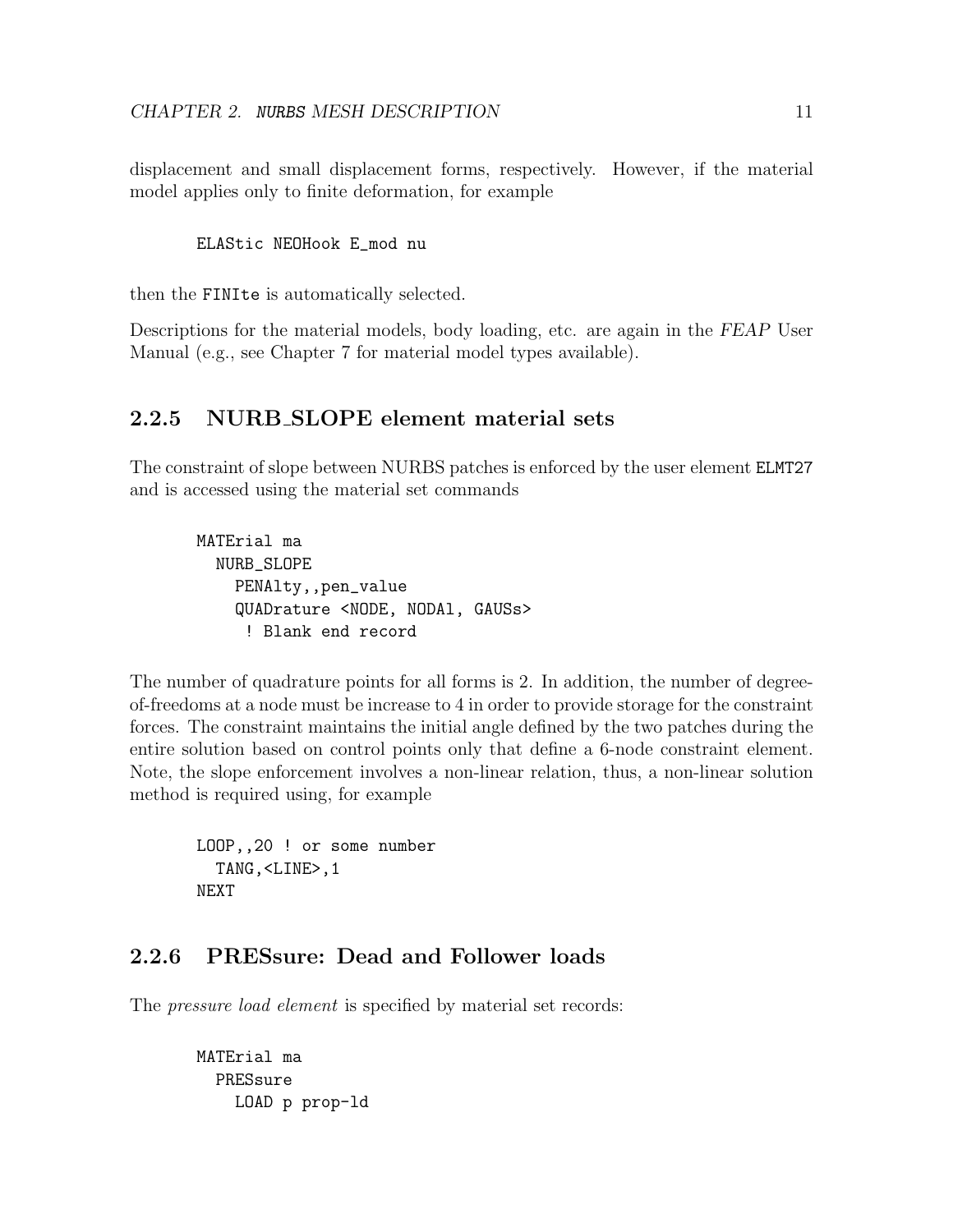| <b>ELMT</b>    | Description                                  |
|----------------|----------------------------------------------|
| 1              | NURBS Euler-Bernoulli beam                   |
| $\overline{2}$ | NURBS 1-d rod.                               |
| 3              | NURBS 1-d displacement boundary condition    |
| $\overline{5}$ | NURBS & T-spline thin $C^1$ plate            |
| 6              | NURBS $&$ T-spline thin membrane             |
| 20             | Follower couple to load thin shell element   |
| 24             | NURB_THIN_SHELL - Kirchhoff-Love shell       |
| 37             | NURB_SLOPE - Slope compatibility enforcement |

<span id="page-16-1"></span>Table 2.1: User elements for NURBS/T-spline solutions.

NURBs quadr q1 q2 <PLOT,NOPLot> ! PLOT/NOPLot surface: Default NOPLot <PLANe,AXISym> ! 2-d types: Default PLANe <DEAD,FOLLower>! Default DEAD ...

Loading is specified by options LOAD and, for follower loads by FINIte or FOLLower. Loading intensity may be associated with the proportional loading number **prop-1d**. The NURBs option specifies the quadrature order to use in the two surface directions of a 3-d problem. For 2-d problems the second value is not used since the surface has only one-dimension.

## <span id="page-16-0"></span>2.2.7 USER element material sets

User elements are also provided but vary with specific releases. The basic input form is

MATErial ma USER e\_num <user element data> ! Blank end record

The **e**-num parameter is the number of the specific user element used. That is if ELMT04.f is used then  $e$  num = 4.

A number of user elements have been added as described in Table [2.1.](#page-16-1)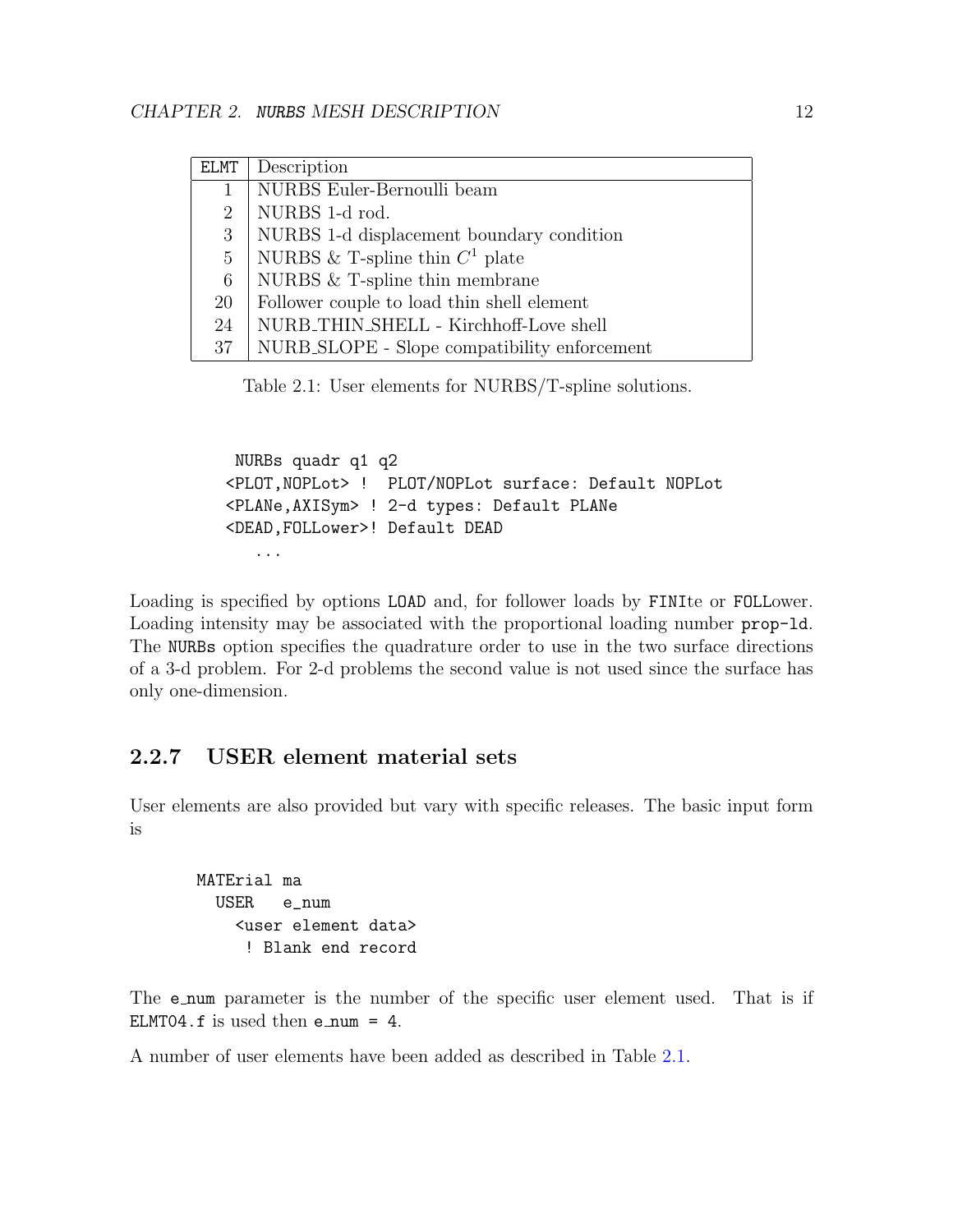## <span id="page-17-0"></span>2.3 NURBS patch input

Tensor product NURBS patches are defined by specifying the control point data using the NURB command; the knot vector in each direction using the KNOT command; and the NPATch command which includes a list of control points to define the patch. Descriptions for specifying a patch for a line, surface or solid is described below.

Alternatively, the patch may be defined using the NBLOck command and the NSIDe command as described in Appendix [B.](#page-48-0) Descriptions for specifying each of these data types is provided below.

A NURBS patch may be specified using the minimum number of control points, order of knot vectors and sides necessary to describe the exact geometry. This description may be subsequently refined by raising the order of the knot vectors (knot elevation) and specifying additional knot points (*knot insertion*) necessary to produce an accurate answer (this is commonly called a k-refinement).

### <span id="page-17-1"></span>2.3.1 NURBS control point specification

The control points for a patch are described by the NURBs data. Input of the control points uses the same command structure as for input of COORdinate data with added need to specify the *weight* for the control point. Data sets are input as:

NURBs n1 ng1  $(x(i, n1), i = 1, ndim) w(n1)$ n2 ng2  $(x(i, n2), i = 1, ndim) w(n2)$ .... ! terminate with blank record

where ndim is the mesh spatial dimension and ng1, ng2 are increments to the control point numbers. For example, the two pairs shown above will generate the sequence of control points

n1, n1+ng1, n1+2\*ng1, ..... , n2

with values for coordinates and weights linearly interpolated between the two specified values.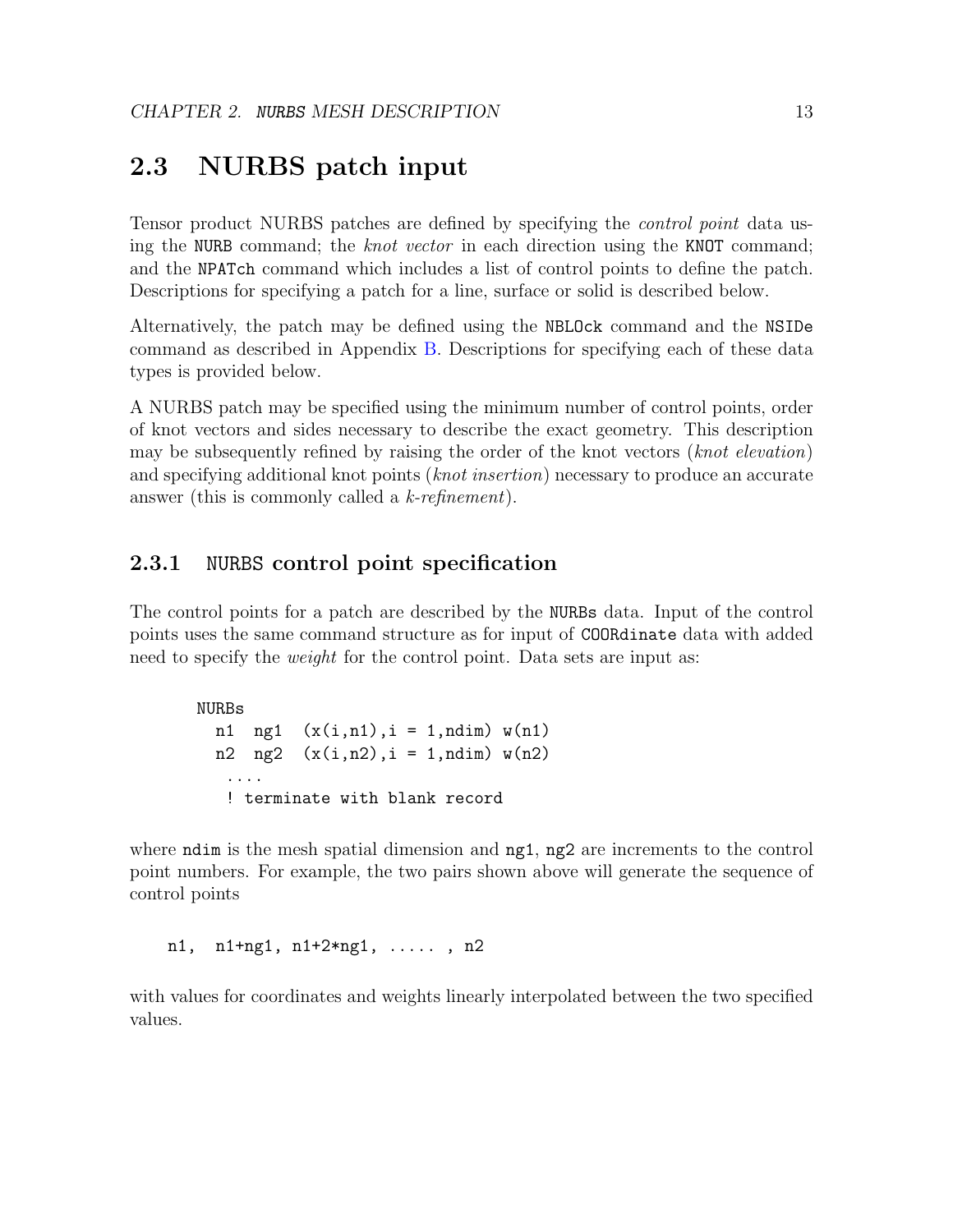### <span id="page-18-0"></span>2.3.2 KNOT vector specification

Currently four types of knot vectors may be used to construct NURBS patches: CLAMped (open) knot vectors; UNCLamped knot vectors; LCLAmped knot vector which is clamped at the start values and unclamped at the end value; and RCLAmped which is unclmaped at the start value and clamped at the end value. Clamped (open) knot vectors are interpolatory at an end control point whereas unclamped knot vectors are not interpolatory unless the knot vector is repeated to give a  $C_0$  point. However, unclamped knot vectors may be used to create closed surfaces or to maintain greater than  $C_0$  continuity between patches.

#### CLAMped (OPEN) knot vectors

Open knot vectors are specified by the records: $<sup>1</sup>$  $<sup>1</sup>$  $<sup>1</sup>$ </sup>

```
KNOTs
  CLAMp n1 lknot1 (vk1(i),i=1,lknot1)
  CLAMp n2 lknot2 (vk2(i),i=1,lknot2)
   ....
    ! terminate with blank record
```
where  $n1$  is the knot number, lknot1 is the length of the knot vector and  $vk1(i)$  is the list of open knot values. Recall that only 16 items can appear on any record, thus, if the knot vector has more than 13 data entries the next 16 appear on the following line, etc. until all the values are provided. Open knot vectors must begin and end with repeated values of one more than the order of the knot. An example for two quadratic knot vectors is

CLAMp 1 6 0.0 0.0 0.0 3.0 3.0 3.0 CLAMp 2 7 0.0 0.0 0.0 0.5 1.0 1.0 1.0

Generally, one may start the knot at 0.0 and go to any end value desired. However, the knot values must appear in ascending order.

The specification of real values for FEAP do not need to include the decimal point. Thus, the above knot vectors may also be given in the simpler form

CLAMp 1 6 0 0 0 3 3 3 CLAMp 2 7 0 0 0 0.5 1 1 1

#### UNCLamped (periodic) knot vectors

An unclamped knot vector is specified in FEAP using the input form

<span id="page-18-1"></span><sup>&</sup>lt;sup>1</sup>A clamped knot may also be specified by the type OPEN.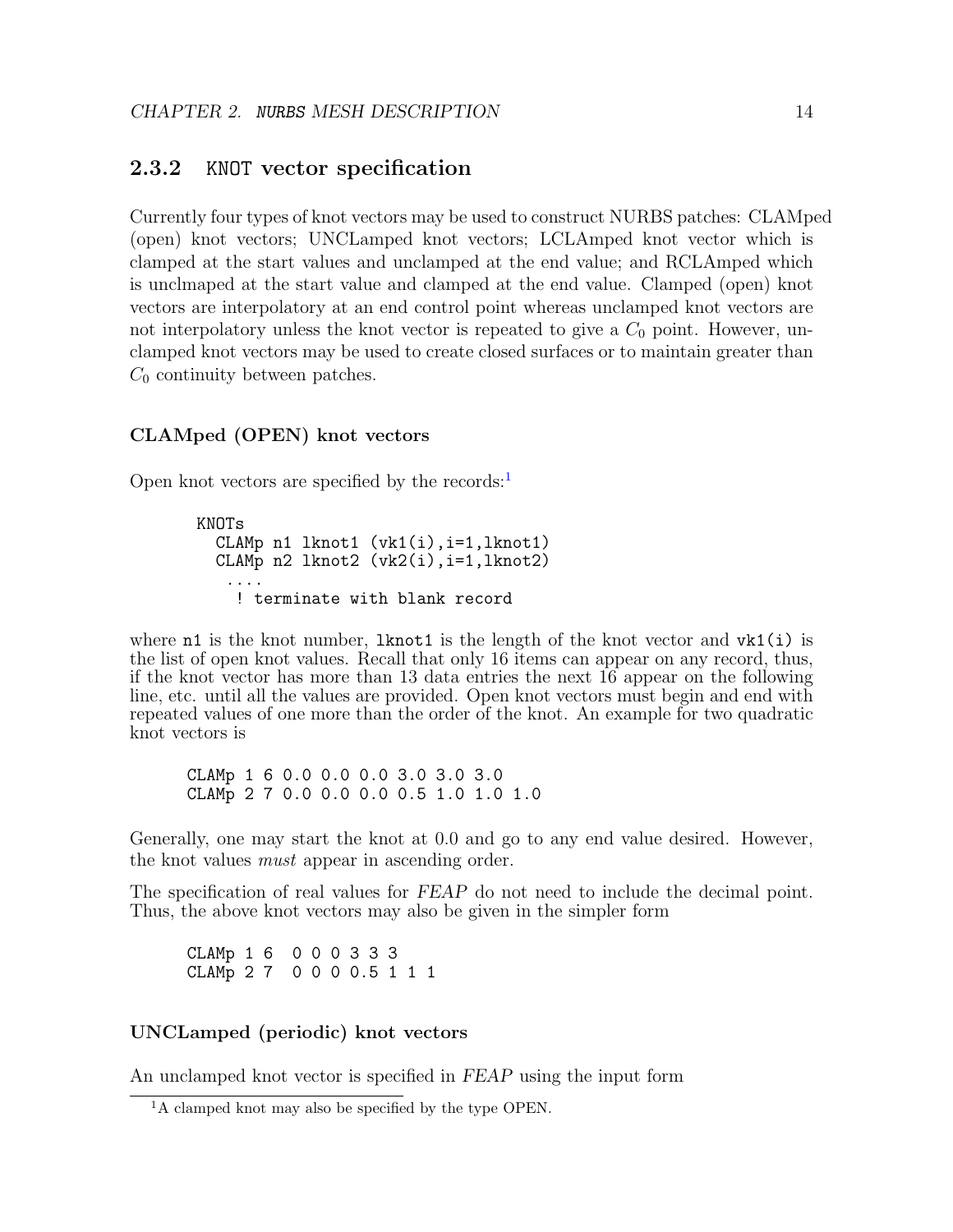KNOTs UNCLamp n1 lknot1 order1 (vk1(i),i=1,lknot1) UNCLamp n2 lknot2 order2 (vk2(i),i=1,lknot2) .... ! terminate with blank record

Similarly the mixed types may be specified as

KNOTs LCLAmp n1 lknot1 order1  $(vk1(i), i=1, lknot1)$  $RCLAmp n2$  lknot2 order2  $(vk2(i), i=1, lknot1)$ 

For an LCLAmp type the initial values of the  $v \kappa 1(i)$  array must be repeated for  $i=1$ , order1+1 times; and vice versa for the RCLAmp type (the last order2 of the vk2(i) array must have the same value).

It is also possible to mix types within the same KNOTs group (i.e., some may be open while others are uncl. Note that an extra field is required to set the order since knot vector values are not repeated at the beginning and end of the  $v\mathbf{k1}(\mathbf{i})$  sequence. An unclamped knot vector may be used to create a closed surface with  $C_p$  continuity (where p is one less than the order) by setting the coordinates of the start and end order control points to the same value. For this case the beginning and ending overlapped knot spacings must be the same.

In general the UNCLamped, LCLAmp and RCLAmp types in FEAP can not create conic sections.

To close a surface using unclamped knots it is necessary to start with uniform knot spacing and *overlap* the last **order1** control points – that is they must have the same coordinate values. To merge (join) the control points of the mesh to have the same node number, the standard

#### TIE

command is used (see User Manual for details<sup>[24](#page-43-1)</sup>). Always use a graphical check for the mesh input to ensure that surfaces actually are closed.

Example: Closed ring To illustrate the use of clamped and unclamped knows in creating a closed ring we consider the shapes shown inf Fig. [2.1.](#page-20-0) The left figure shows the control polygon and ring (which is a not a perfect circle since all the control weights are unity). The red marked control point is a location that can only be  $C_0$  (after a TIE). The right figure shows the same ring using an *unclamped knot vector*. The red marked portion denotes control points that are over-lapped to preserve the continuity (again after a TIE). Figure [2.2](#page-21-1) shows the spline functions for each of clamped and unclamped knots. There are eleven (11) functions for each form, however,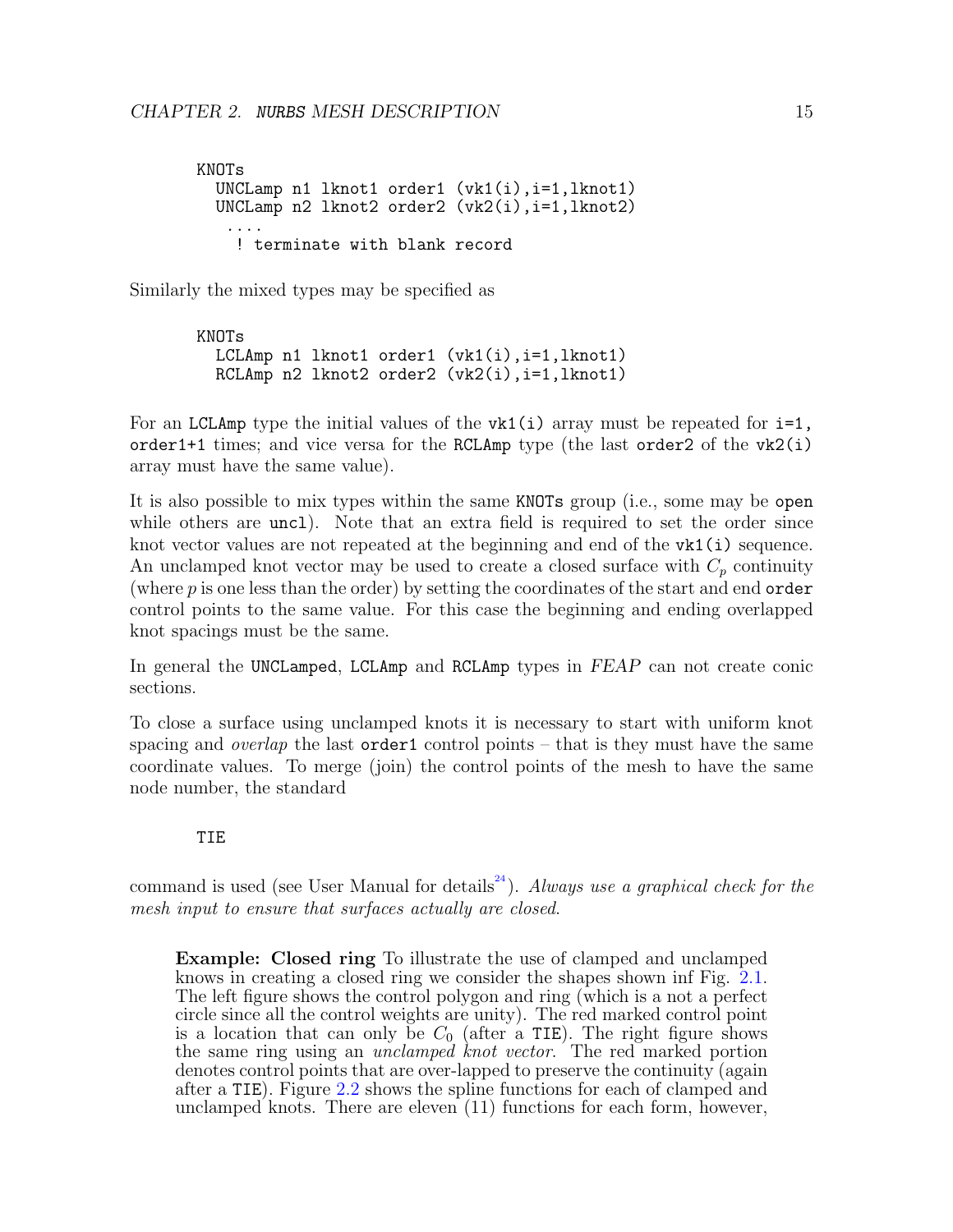due to the overlap of the control points three (3) of the functions are in fact continuations as the number indicate. The data for the clamped knot and control points is given by:



<span id="page-20-0"></span>Figure 2.1: Closed ring using clamped and unclamped knot vector. The red control point of (a) is  $C_0$  and the *red* overlap of (b) maintains the  $C_2$  continuity of the cubic curve.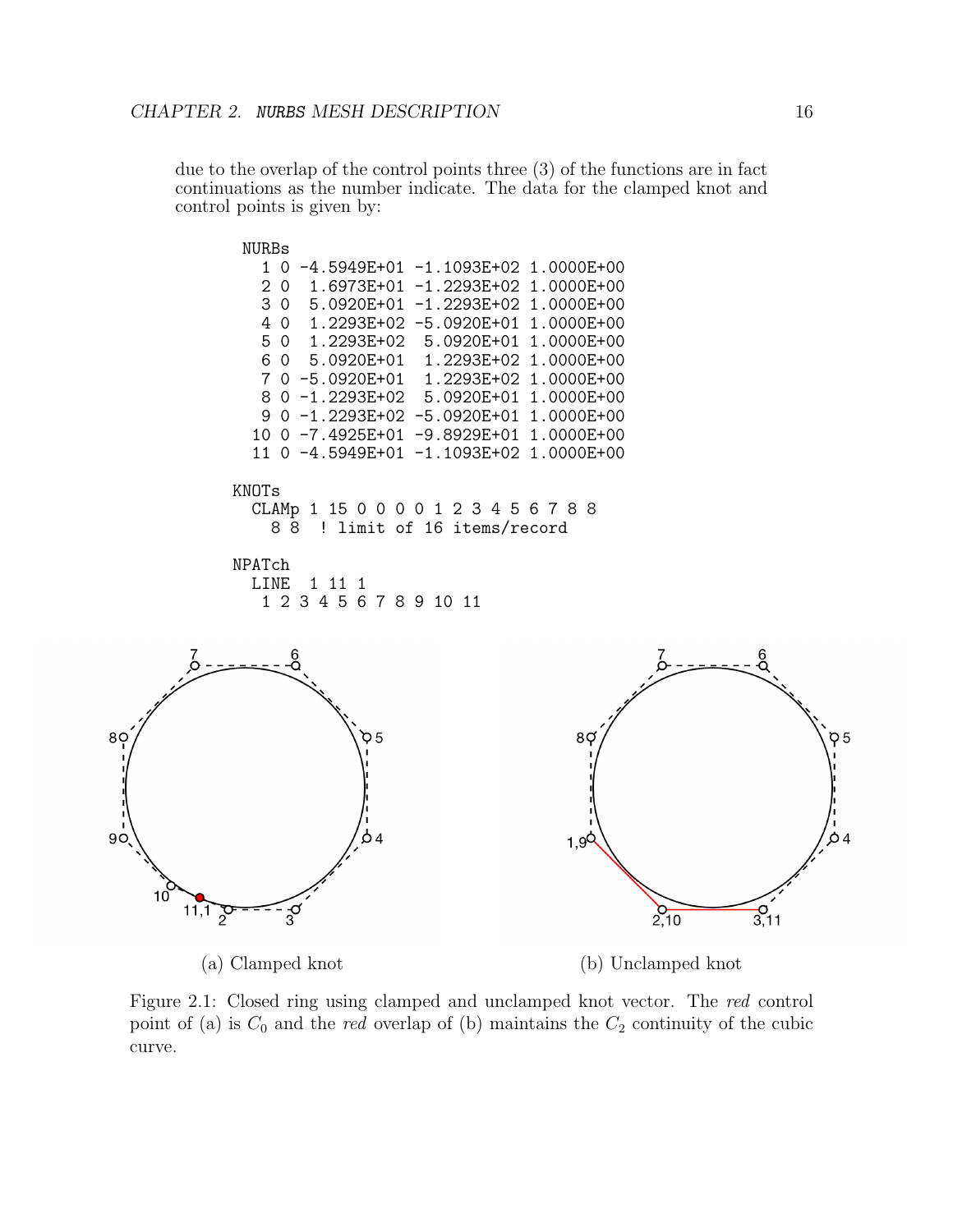

<span id="page-21-1"></span>Figure 2.2: Closed ring B-splines for clamped and unclamped knot vector.

Similarly, for the unclamped case the data is given by

```
NURBs
   1 0 -1.2293E+02 -5.0921E+01 1.0000E+00
   2 0 -5.0921E+01 -1.2293E+02 1.0000E+00
   3 0 5.0921E+01 -1.2293E+02 1.0000E+00
   4 0 1.2293E+02 -5.0921E+01 1.0000E+00
         1.2293E+02
   6 0 5.0921E+01 1.2293E+02 1.0000E+00
   7 0 -5.0921E+01 1.2293E+02 1.0000E+00
   8 0 -1.2293E+02 5.0921E+01 1.0000E+00
   9 0 -1.2293E+02 -5.0921E+01
  10 0 -5.0921E+01 -1.2293E+02 1.0000E+00<br>11 0 5.0921E+01 -1.2293E+02 1.0000E+00
         5.0921E+01 -1.2293E+02KNOTs
  UNCL 1 14 3 0 1 2 3 4 5 6 7 8 9 10 11 12<br>13 14 ! limit of 16 items/record
          ! limit of 16 items/record
NPATch
  LINE 1 11 1
   1 2 3 4 5 6 7 8 9 10 11
```
## <span id="page-21-0"></span>2.3.3 NPATch specification

#### One dimensional patch

For a one dimensional block the command is given as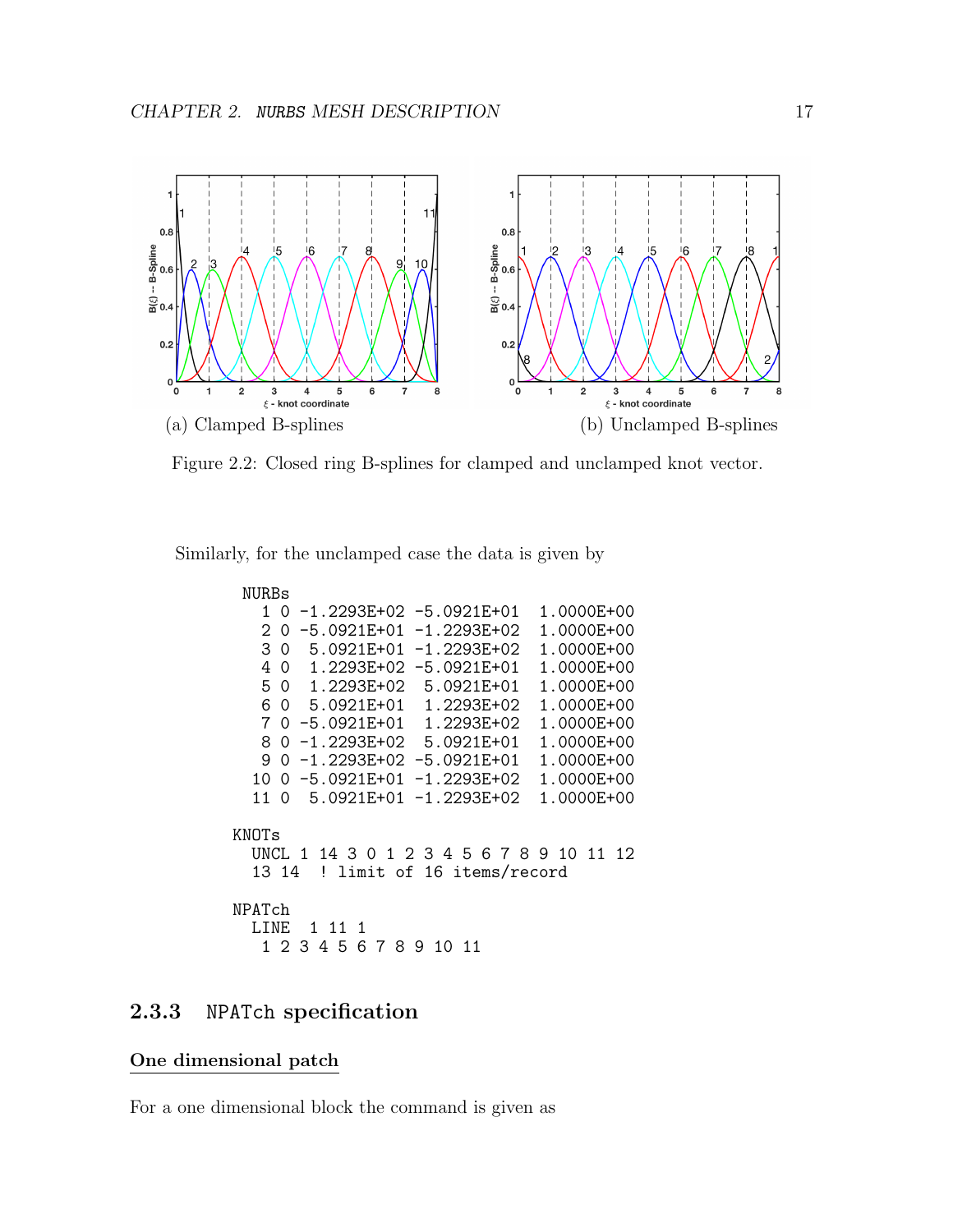```
NPATch
 LINE ma np kn
    cp(1) cp(2) .... cp(np)
```
where ma is the patch material set number, np the number of control points defining the line and kn the knot number of the line. The list cp defines the control point numbers.

#### Example: 1-d NURBS Patch

As an example consider again the parabola shown in Fig.  $1.1(a)$  $1.1(a)$ . The input data using NPATch becomes:



<span id="page-22-0"></span>Figure 2.3: Two dimensional NURBS surface patch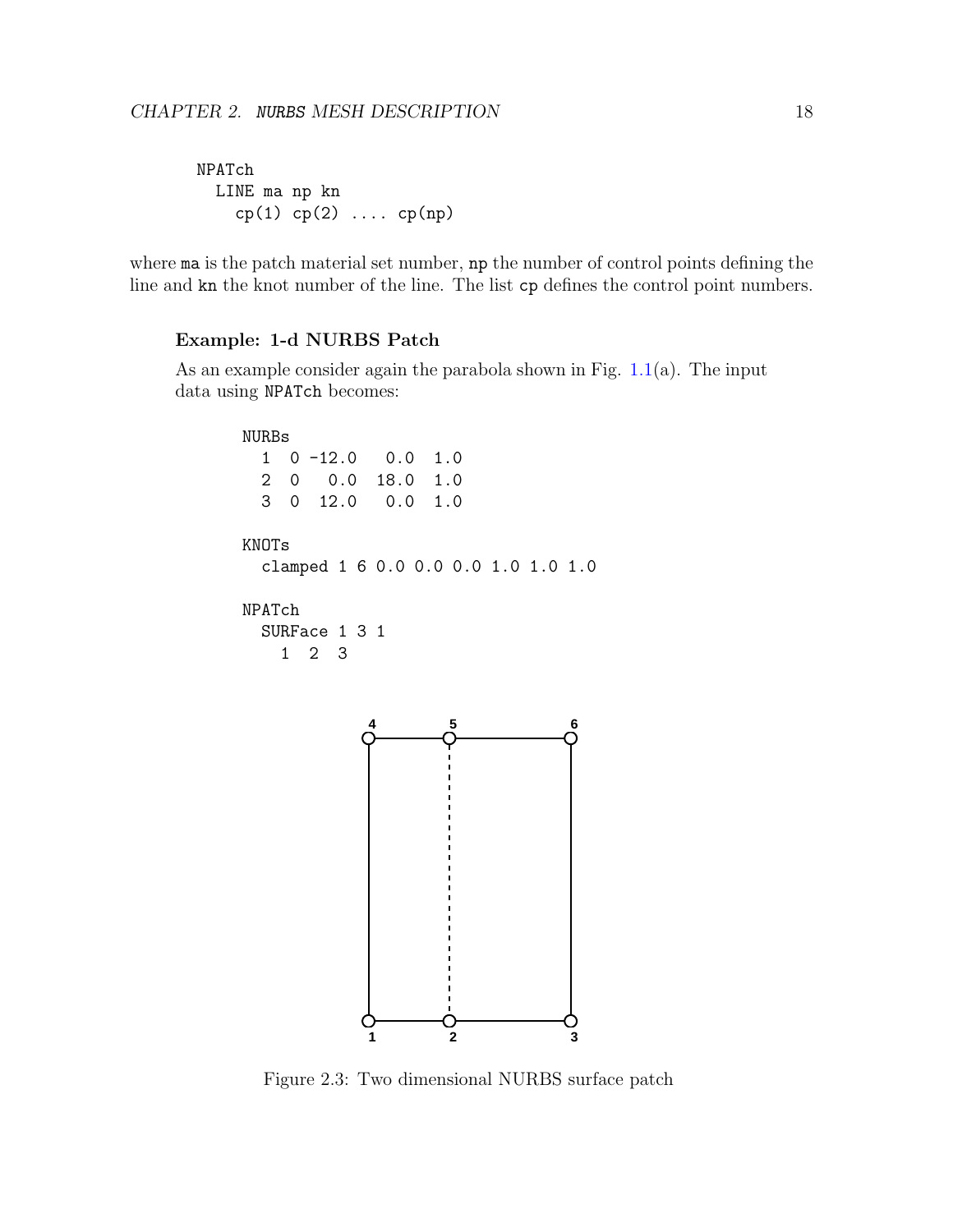#### Surface patch

Surface patches may be used to define either a two dimensional solids problem or a three dimensional shell surface. The surface patch of NURBS is specified using the command statements

NPATch SURFace ma np1 np2 kn1 kn2  $cp(1,1)$   $cp(2,1)$  ....  $cp(np1,1)$  $cp(1,2)$   $cp(2,2)$  ....  $cp(np1,2)$ .... cp(1,np2) ...........cp(np1,np2)

In the above ma is the material number for the patch; np1, np2the number of control points along the two sides of the mesh; kn1, kn2 the knot vectors in the two directions of the patch; and  $cp(i, j)$  are the NURBS control point numbers in which 'i' is in the 1-direction and 'j' is in the 2-direction.

#### Example: 2-d NURBS Patch

As an example consider again the patch shown in Fig. [2.3.](#page-22-0) The input form using the NPATch option becomes:

| NURBs             |          |                    |                 |                                                                  |  |  |
|-------------------|----------|--------------------|-----------------|------------------------------------------------------------------|--|--|
| 1                 | 0        |                    | $0.0 \quad 0.0$ | 1.0                                                              |  |  |
| 2                 | $\Omega$ |                    | $40.0 \ 0.0$    | 1.0                                                              |  |  |
| $3 -$             |          | $0,100.0$ $0.0$    |                 | 1.0                                                              |  |  |
| 4                 | 0        |                    | 0.0140.0        | 1.0                                                              |  |  |
| 5                 |          | $0$ 40.0 140.0 1.0 |                 |                                                                  |  |  |
| 6                 |          | 0 100.0 140.0 1.0  |                 |                                                                  |  |  |
| KNOTs             |          |                    |                 | clammped 1 4 0.0 0.0 1.0 1.0<br>clammped 2 5 0.0 0.0 0.5 1.0 1.0 |  |  |
| NPATch            |          |                    |                 |                                                                  |  |  |
| SURFace 1 2 3 1 2 |          |                    |                 |                                                                  |  |  |
| 1                 |          | 4                  |                 |                                                                  |  |  |
|                   | 25       |                    |                 |                                                                  |  |  |
| З                 |          | 6                  |                 |                                                                  |  |  |

#### Solid patch

A three dimensional solid patch may be defined using the commands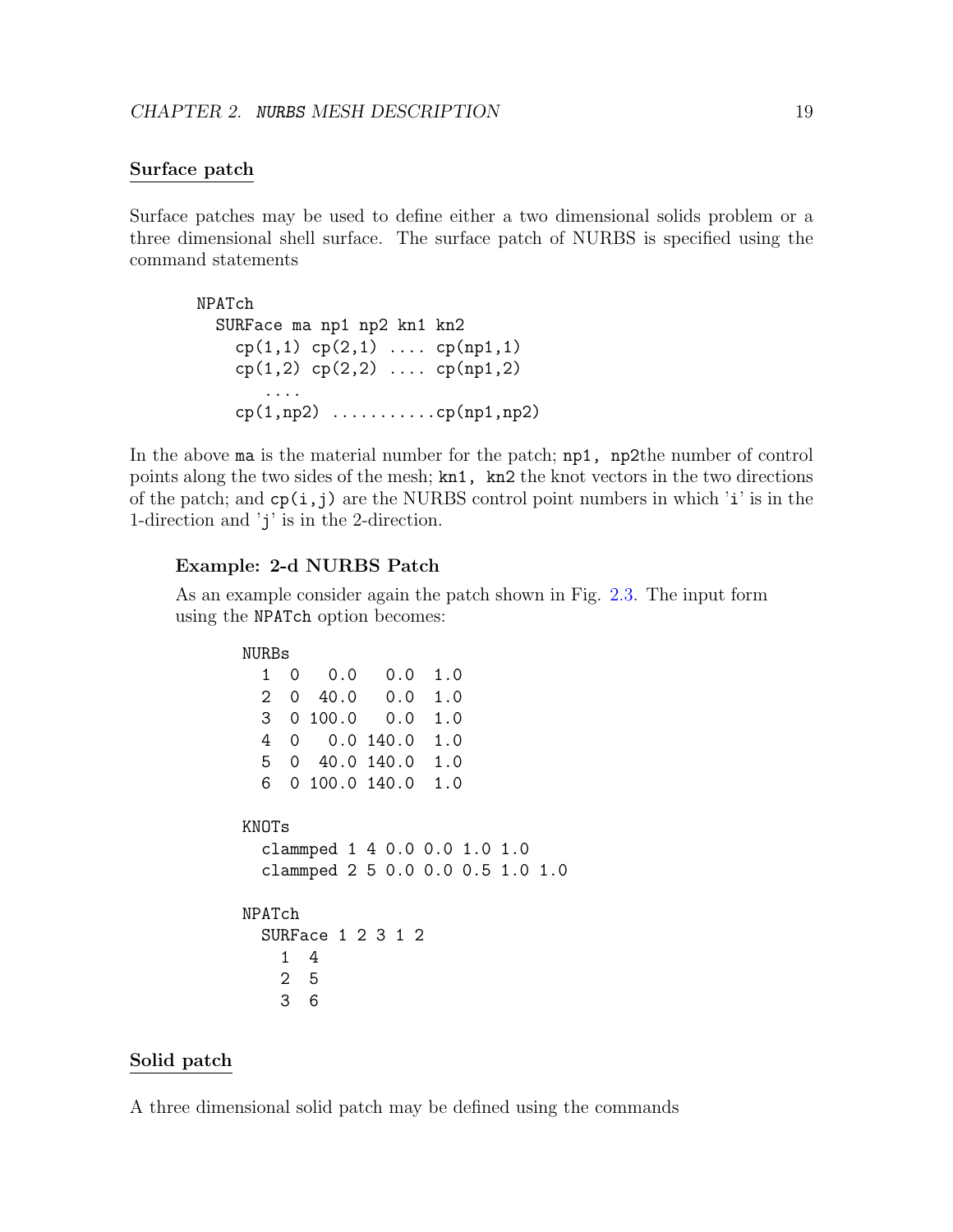```
NPATch
  SOLId ma np1 np2 np3 kn1 kn2 kn3
    cp(1,1) cp(2,1) .... cp(np3,1)cp(1,2) cp(2,2) .... cp(np3,2)....
    cp(1,np1) ...........cp(np3,np1)
    cp(1,np1+1) .........cp(np3,np1+1)
       ....
    cp(1,2*np1) .........cp(np3,2*np1)
    cp(1,2*np1+1) .........cp(np3,2*np1+1)
          ....
    cp(1,3*np1) .........cp(np3,3*np1)
    cp(1,3*np1+1) .......cp(np3,3*np1+1)
       ....
       ....
    cp(1,np1*np2) .......cp(np3,np1*np2)
```
Where ma is the material number,  $np1$ ,  $np2$ ,  $np3$ , are the number of control points in the three directions of the block, and kn1, kn2, kn3 are the knot vector numbers in the three directions.

For a simple rectangular block the input data is given by



<span id="page-24-0"></span>Figure 2.4: Three dimensional NURBS solid patch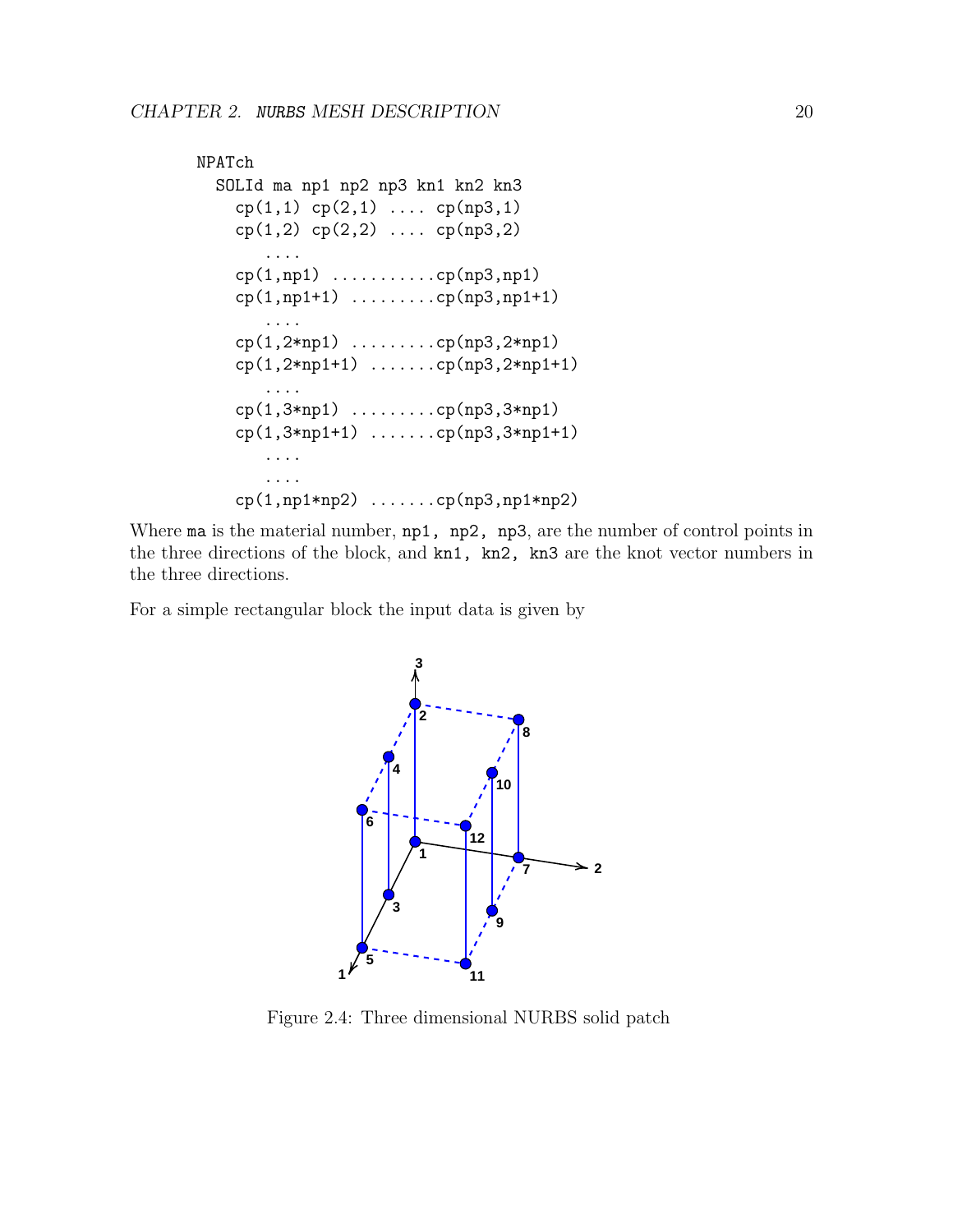```
NURBs
 1 0 0.0 0.0 0.0 1.0
 2 0 0.0 0.0 10.0 1.0
 3 0 5.0 0.0 0.0 1.0
 4 0 5.0 0.0 10.0 1.0
 5 0 10.0 0.0 0.0 1.0
 6 0 10.0 0.0 10.0 1.0
 7 0 0.0 6.0 0.0 1.0
 8 0 0.0 6.0 10.0 1.0
 9 0 5.0 6.0 0.0 1.0
 10 0 5.0 6.0 10.0 1.0
 11 0 10.0 6.0 0.0 1.0
 12 0 10.0 6.0 10.0 1.0
KNOTs
 clammped 1 6 0.0 0.0 0.0 1.0 1.0 1.0
 clammped 2 4 0.0 0.0 1.0 1.0
 clammped 3 4 0.0 0.0 1.0 1.0
NPATch
 SOLId 1 3 2 2 1 2 3
   1 2
   3 4
   5 6
   7 8
   9 10
  11 12
```
## <span id="page-25-0"></span>2.3.4 Example: Two dimensional curved beam

The complete data for a curved beam loaded by an end shear is given in Table [2.2](#page-27-0) and shown in Fig. [2.5.](#page-26-1)

## <span id="page-25-1"></span>2.4 Traction surface loading

The application of surface loading by specified traction involves computation of the term

$$
\Pi_{ext} = \int_{\Gamma_t} \delta \mathbf{u} \, \bar{\mathbf{T}} \, d\Gamma
$$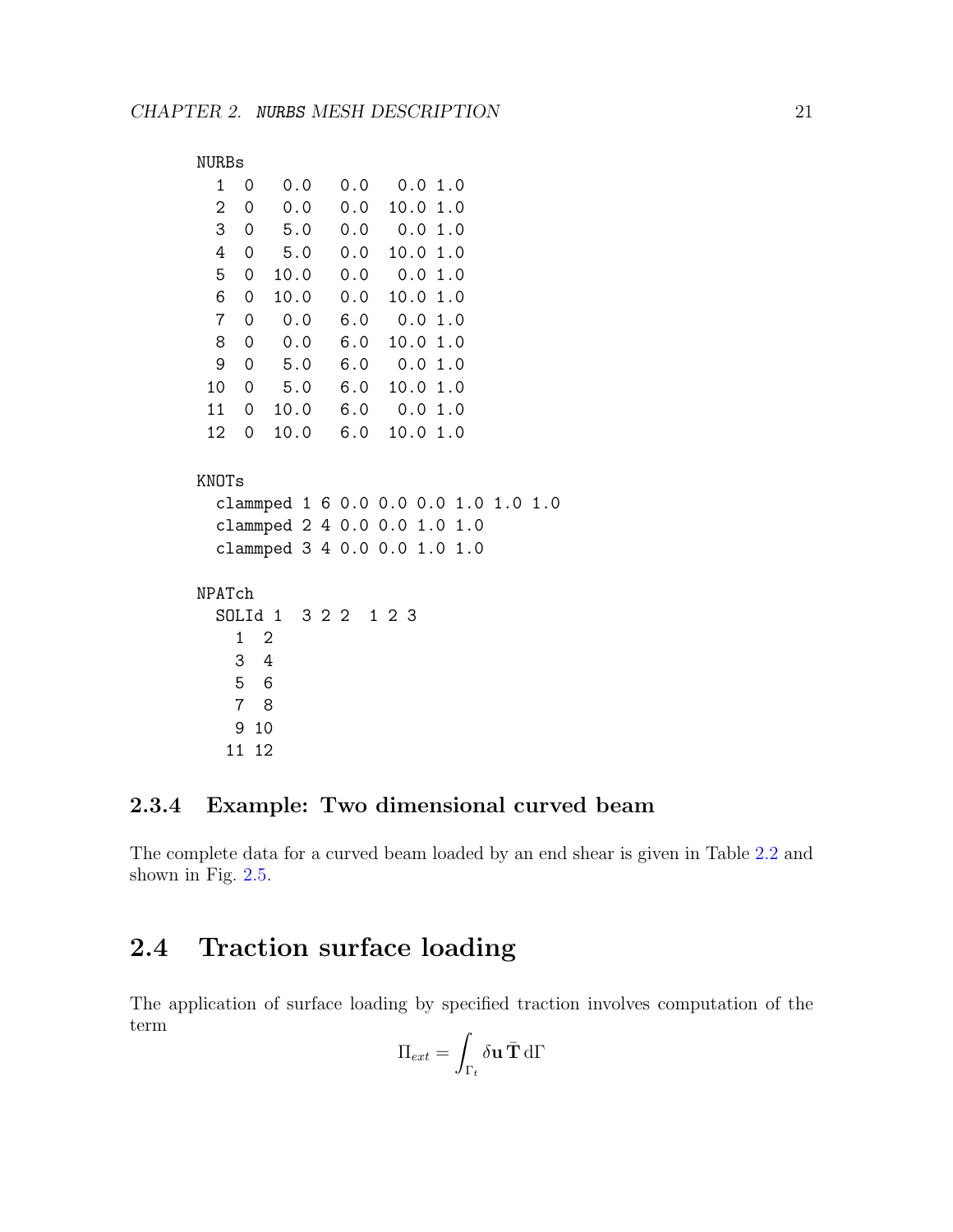for cases where the traction  $\overline{T}$  is specified on the reference configuration. For cases in which the traction is specified on the deformed configuration the loading is obtained from

$$
\Pi_{ext} = \int_{\gamma_t} \delta \mathbf{u} \, \bar{\mathbf{t}} \, \mathrm{d}\gamma
$$

and then often also requires computation of a tangent term.

At present FEAP includes only the first option for some special cases.

### <span id="page-26-0"></span>2.4.1 NSURface loading

The NSURface loading option is restricted to normal loading applied to *straight* edges of two dimensional NPATch region. The can be specified by a linear or quadratic Lagrange interpolation between specified end points. For linear variation the data is given as

NSURface SIDE LINEar nside 1 x1 y1 p1 2 x2 y2 p2

and for quadratic variation by



<span id="page-26-1"></span>Figure 2.5: Curved beam mesh description.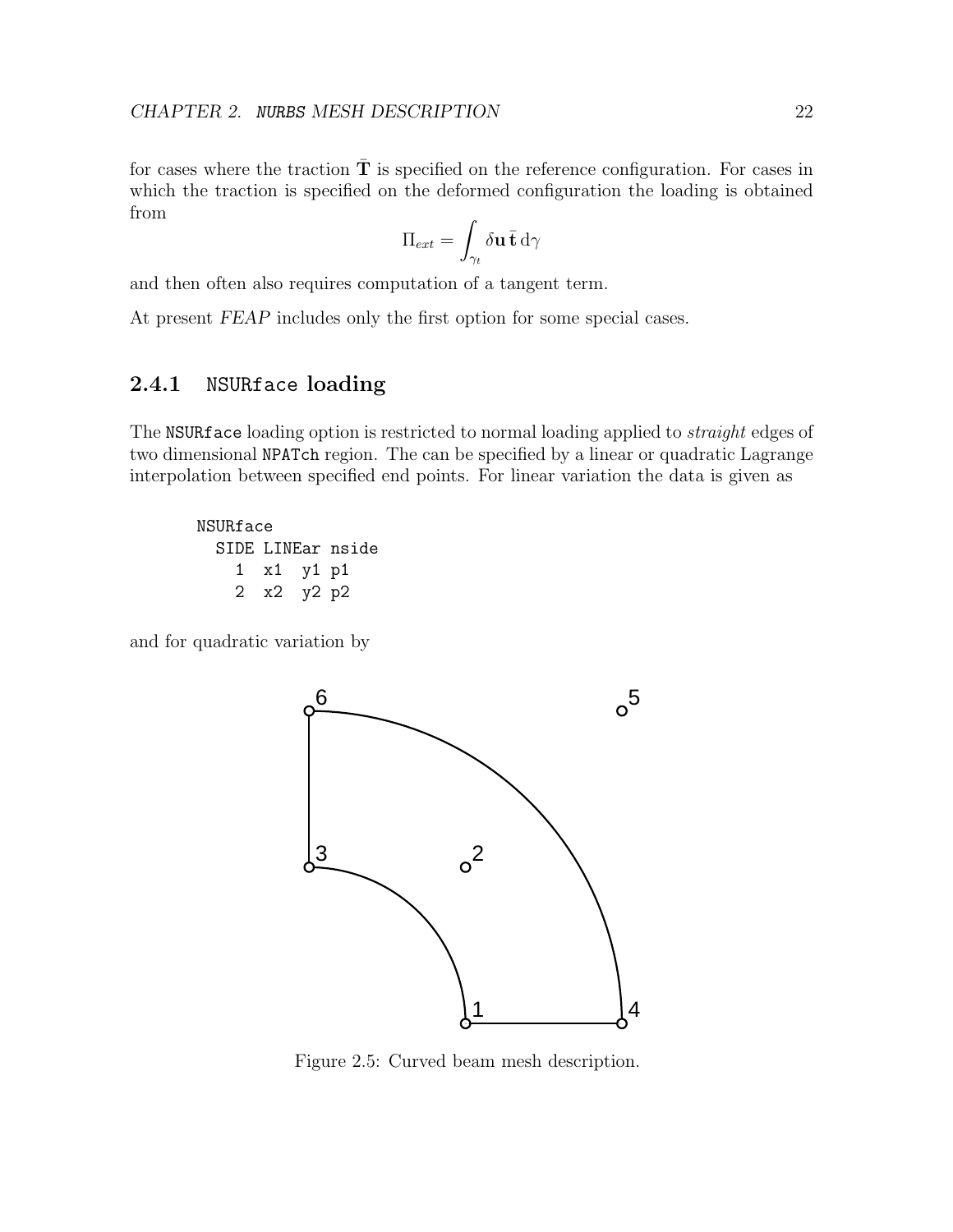```
FEAP * * Curved beam NURBs solution
  0 0 0 2 2 0
MATE
  solid
    elastic isotropic 1.e5 0.25
   nurb interp 3 3
EBOUndary
  1 0 1 0
  2 0 1 0
EDISplacement
  2 0 0.1 0.0
CBOUndary
  node 0 5 1 1
KNOTs
  clammped 1 4 0.00 0.00 1.00 1.00
  clammped 2 6 0.00 0.00 0.00 1.00 1.00 1.00
NURBs
  1 0 5.0 0.0 1.00
  2 0 5.0 5.0 1/sqrt(2)
  3 0 0.0 5.0 1.00
  4 0 10.0 0.0 1.00
  5 0 10.0 10.0 1/sqrt(2)
  6 0 0.0 10.0 1.00
NPATch
 SURFace 1 3 2 2 1
   1 2 3
    4 5 6
END
```
<span id="page-27-0"></span>Table 2.2: Input data for 2-d curved beam.

NSURface SIDE QUADratic nside 1 x1 y1 p1 2 x2 y2 p2 3 x3 y3 p3

where  $x3$ ,  $y3$  is an intermediate point between  $x1$ ,  $y1$  and  $x2$ ,  $y2$ . The parameter side refers to a specific NSIDe number.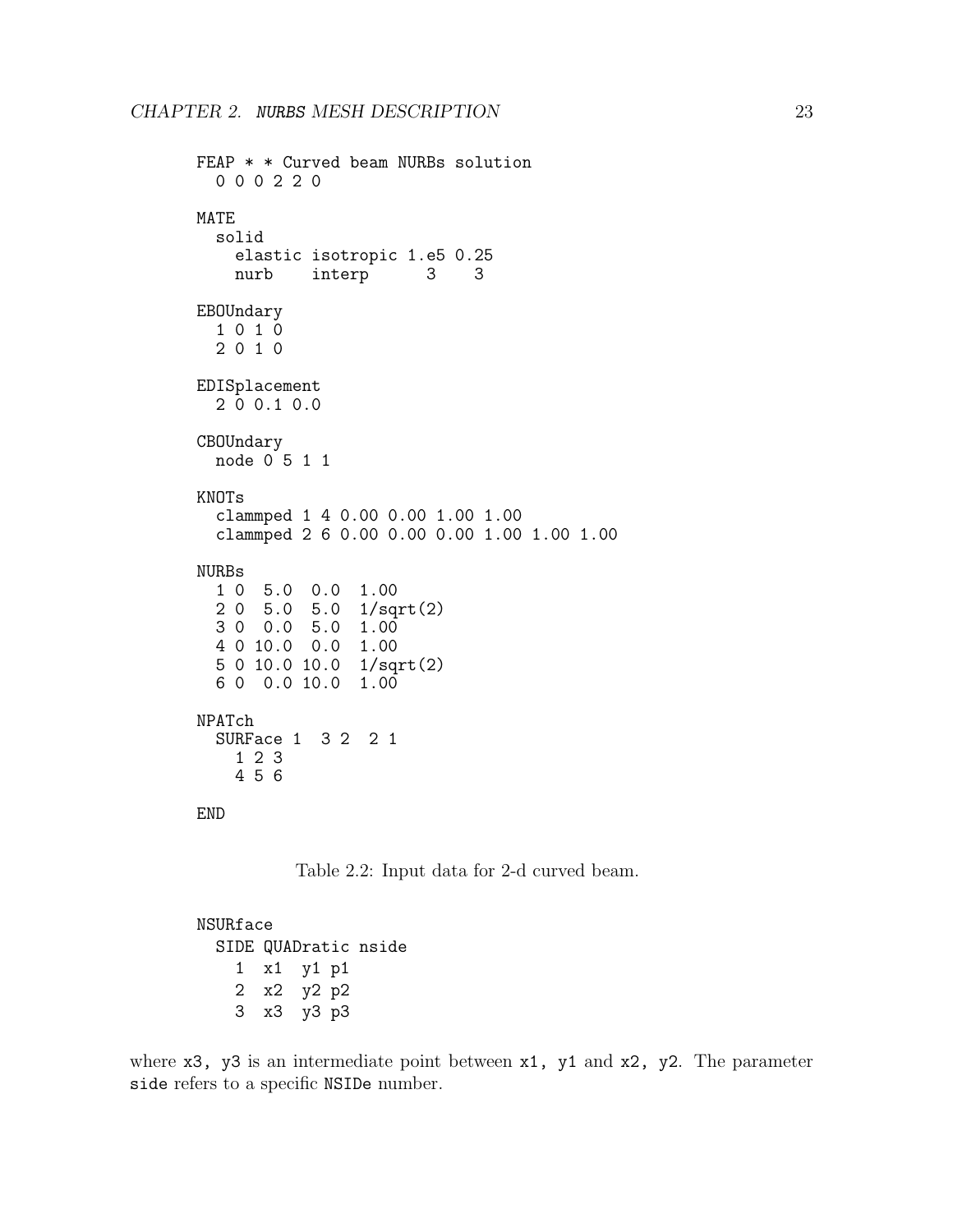### <span id="page-28-0"></span>2.4.2 NLOAd patch loading

The NLOAd option permits a constant traction loading to be specified on any face of a two or three dimensional NPATch. Table [2.3](#page-28-2) indicates how faces are numbered on patches. For two dimensional patches the side numbers also are denoted as shown in Figure [2.6](#page-28-1) where the 1 and 2 directions are associated with the knot directions.

This option produces *dead* loading only *(i.e., loads associated with the reference con*figuration). The advantage over use of PRESsure material sets (see Sect. [2.2.6\)](#page-15-1) results from only one computation to compute effective control point forces. Whereas, loads from the pressure set are computed for each iteration in the solution by integration over the affected surface. Pressure set loading, however, can be computed on the current configuration as follower type loads.

| Face           | 2 Dimensions | 3 Dimensions |
|----------------|--------------|--------------|
|                | $+1$ knot    | $+1$ knot    |
| $\overline{2}$ | $+2$ knot    | $+2$ knot    |
| 3              | $-1$ knot    | $+3$ knot    |
|                | $-2$ knot    | $-1$ knot    |
| 5              |              | $-2$ knot    |
|                |              | $-3$ knot    |

<span id="page-28-2"></span>Table 2.3: Face numbers for NPATch patches.



<span id="page-28-1"></span>Figure 2.6: Side designation for a two dimensional NURBS patch.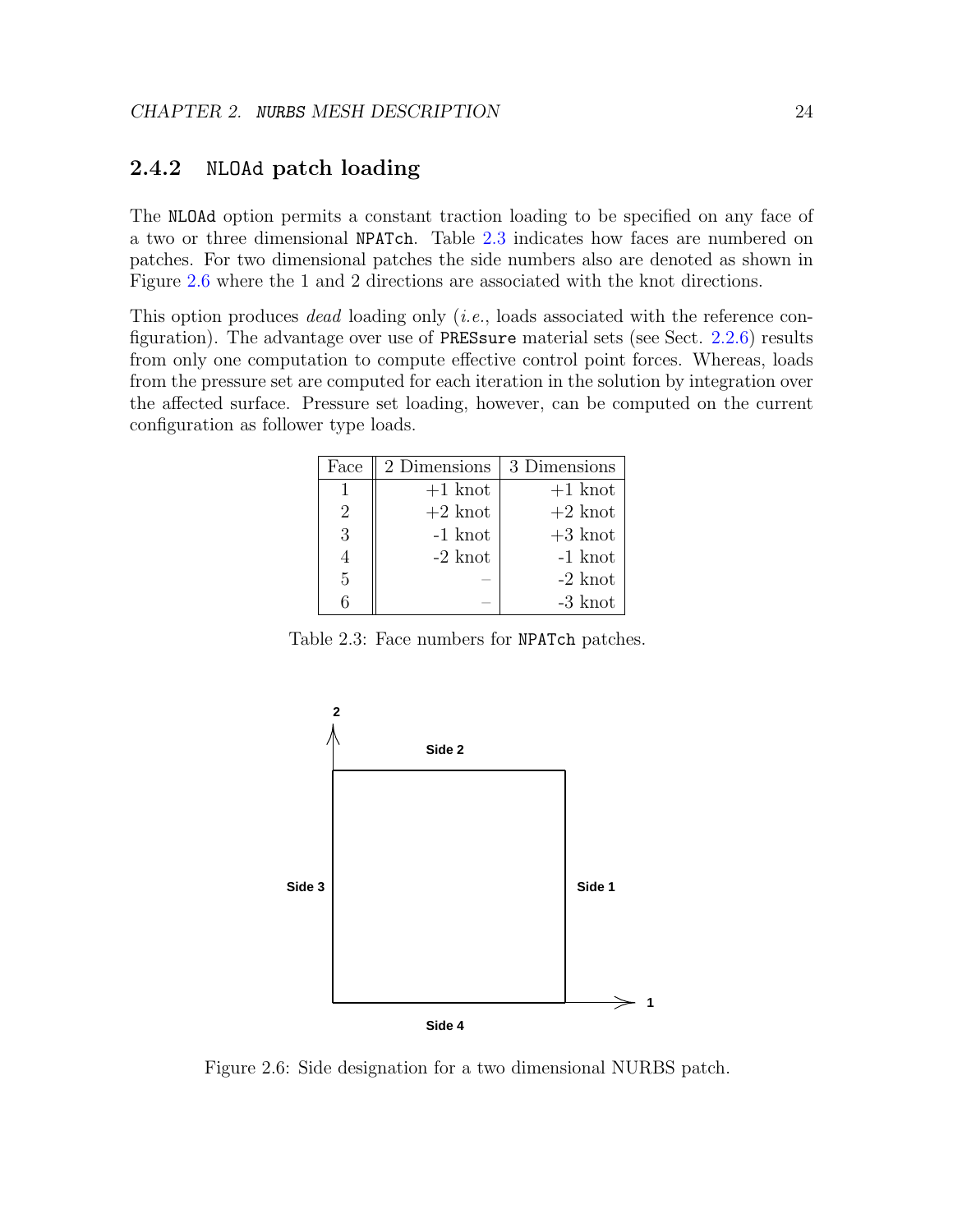Three options for loading direction are available: NORMal, TRACtion and USER. The USER option requires the addition of a user prepared subprogram, although a sample is available for uniform tension in the  $x_1$  coordinate direction of an infinite domain containing a circular hole of radius R. For the NORMal option the data is specified as

#### NLOAd

NORMal patch face pressure quad-pt

where patch is the number of the NPATch; face is the face number on the patch; pressure is the normal traction acting on the face and quad-pt specifies the number of quadrature points per direction used to evaluate the loading.

For the TRACtion option the data is specified as

#### NLOAd TRACtion patch face traction direction quad-pt

where traction is the intensity of the specified traction; direction the global direction of application and quad-pt specifies the number of quadrature points per direction used to evaluate the loading.

For the USER option the data is specified as

```
NLOAd
  USER patch face value-1 value-2 quad-pt
```
where value-1 and value-2 are two user available parameters and quad-pt is a quadrature value.

Time dependent loading may be specified by using the LOAD option.

## <span id="page-29-0"></span>2.5 NURBS mesh refinement

Generally, the initial input data defining the geometry of the problem is not sufficient for an accurate analysis. It may be necessary to *elevate* the order of the NURBS approximation for the patches or to insert additional knot values in the knot vectors. To perform these steps by hand is a tedious and error prone process. The current implementation in FEAP permits both steps to be performed using solution 'Command Language' statements. These are generally given in a batch solution.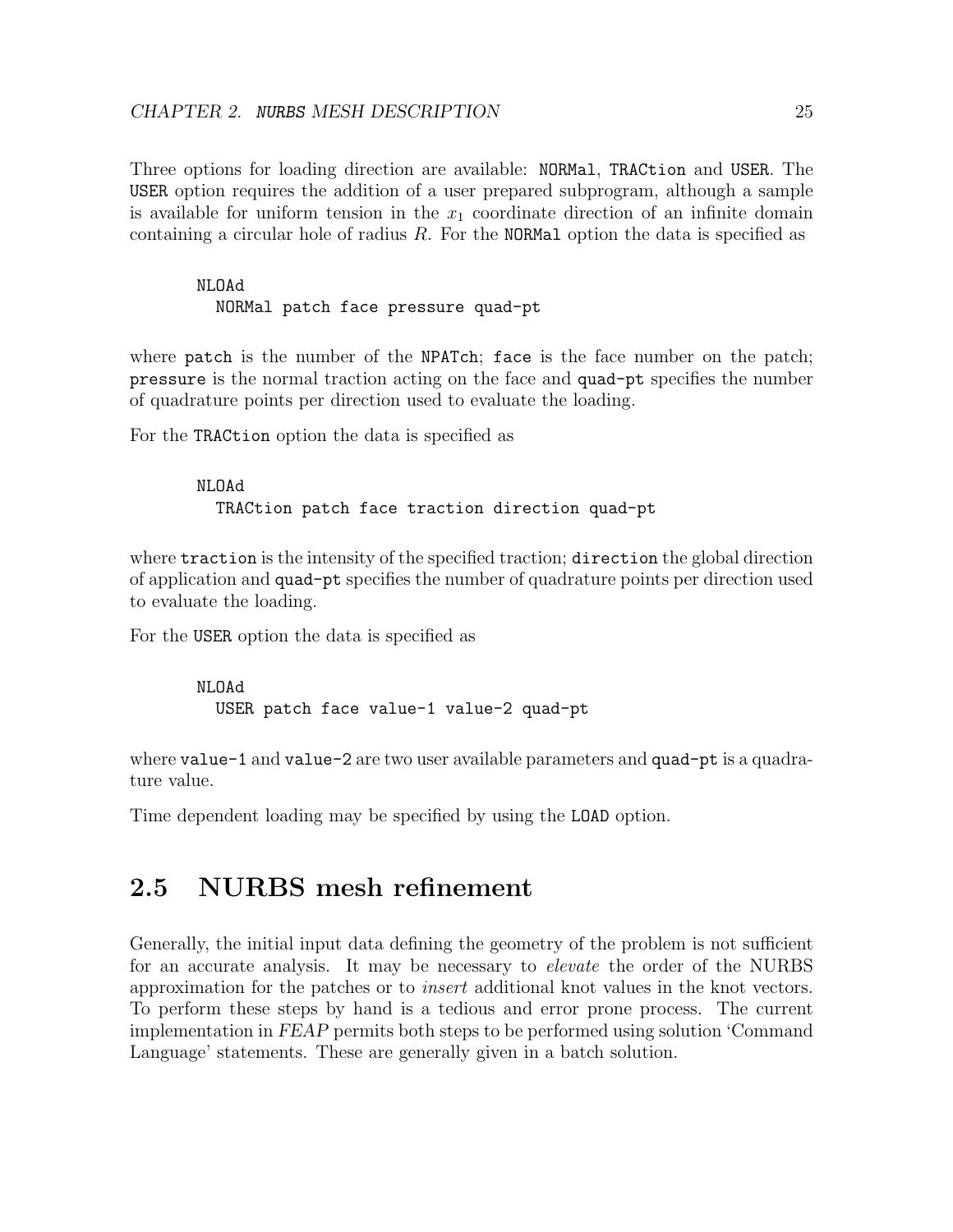### <span id="page-30-0"></span>2.5.1 Degree ELEVation

To raise the polynomial order of one B-spline defining a NURBS the solution command set

**BATCh** ELEVate PATCh blk dir incr END

may be used. The parameters are: blk is the patch number; dir is the direction in the patch to elevate; and incr is the order increment to increase. Execution of these commands creates a file named: NURBS mesh that contains the new set of control points, side lists, knot vectors and patches. At this stage only one direction in one patch has been elevated and it is necessary to repeat the process for other patches and directions. The process of repeating the process can be performed using the FEAP input LOOP-NEXT commands.

#### Multiple elevations

In addition to preparing the input file for the original problem description, the process of performing several elevations can be accommodated easily by preparing an additional mesh input file with the structure

```
FEAP <optional title information>
  0 0 0 ndm ndf nel
MATE <all material properties included in original mesh
INCLude NURBS_mesh
END
STOP
```
Then prepare a third input file that has the form:

```
INCLude I<original mesh>
BATCH
  ELEVate PATCh pat1 dir1 incr1
END
INCLude I<NURBS_mesh>
BATCh
```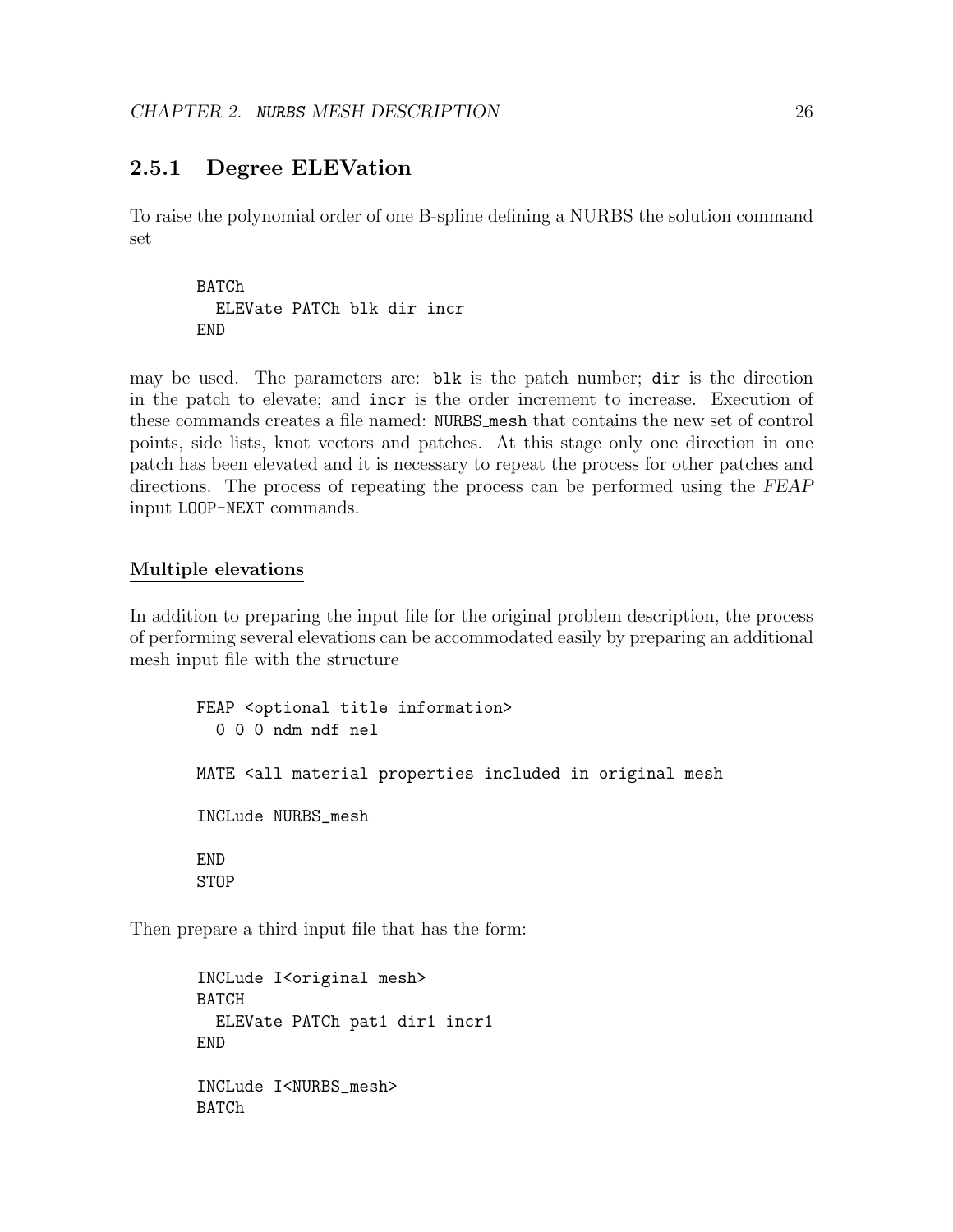ELEVate PATCh pat2 dir2 incr2 END etc. for other patches/directions

where I<NURBS mesh> is the name of the second input file containing the INCLude NURBS mesh statement. The analysis is initiated by specifying the third file as the solution input file. After the processing of the original mesh the subsequent processes may all use the file containing the NURBS mesh include. Using parameters and looping structures such as

```
PARAmeter
  d = 1LOOP,2
  PARAmeter
    d = d + 1INCLude I<NURBS_mesh> ! File with INClude NURBS_mesh
  BATCh
    ELEVate PATCh 1 d 2
  END
NEXT
```
would elevate the second and third directions of three-dimensional patch 1 by two orders.

### <span id="page-31-0"></span>2.5.2 KNOT insertion

To insert knots the command set

```
BATCh
  INSErt PATCh pat dir value rr
END
```
may be use. The parameters are: pat is the patch number; dir the knot direction in the patch; value the location in the knot vector to perform an insertion; and rr the number of times to repeat the insertion.

Each use of an INSErt set again results in a new NURBS mesh. Multiple insertions can again be performed using the above loop structure. For meshes that perform several knot insertions some time may elapse before the final NURBS mesh file is created.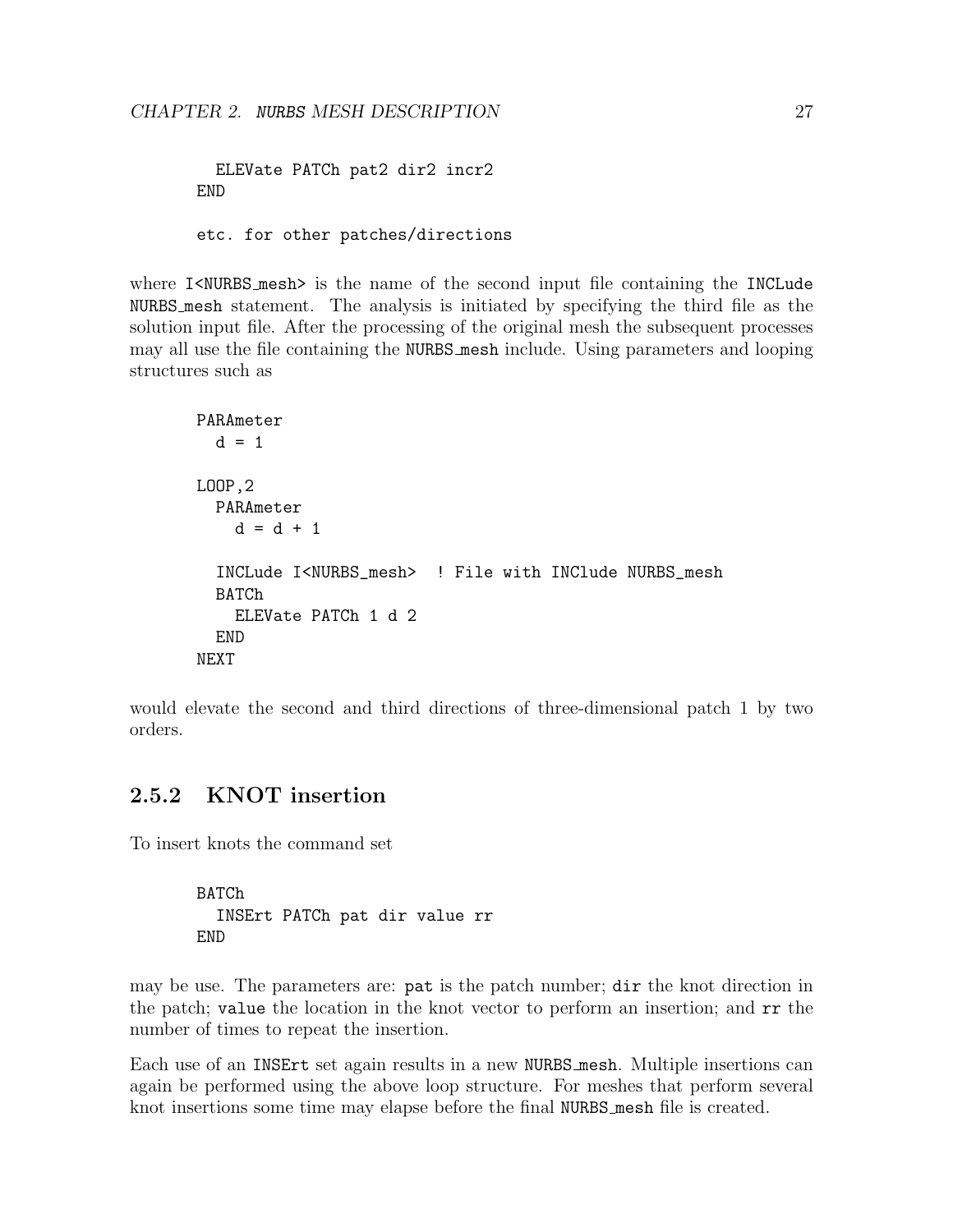After several elevations and insertions, the final NURBS mesh file contains an isogeometric problem description suitable for analysis. The analysis can be performed using an input file containing the INCLude NURBS mesh along with boundary conditions and loading specification. This is now a standard FEAP solution process and any of the solution options described in the User Manual may be used. Recall that the activation of a NURBS analysis in an element is controlled by a statement in the MATErial set data:

MATE ma .... NURBs,,q1,q2,q3 ....

## <span id="page-32-0"></span>2.6 Multiple NURBS blocks

Problems may be solved using multiple NURBS blocks. However, the edge or boundary of contiguous blocks must have the same control point topology – the topology in other directions may be different.

If multiple blocks are used, prior to any solution commands it is necessary to merge the blocks into a single problem using the TIE command. This command appears after the END of mesh command, thus, the general form is:

FEAP \* \* <title information  $0 \quad 0 \quad \ldots$ <mesh data> END ! End of mesh TIE <solution commands>

## <span id="page-32-1"></span>2.6.1 Slope compatibility enforcement for thin shells: NTIE

For the thin shell element use of the TIE command results in a moment-less hinge between the patches. In order to restore slope compatibility between patches it is necessary to add the command NTIE after the TIE command. It is possible enforce slope compatibility between specific patches or to enforce it between all shell patches. To enforce a compatibility between individual patches the command is given as

TIE NTIE PATCh p1 p2 ma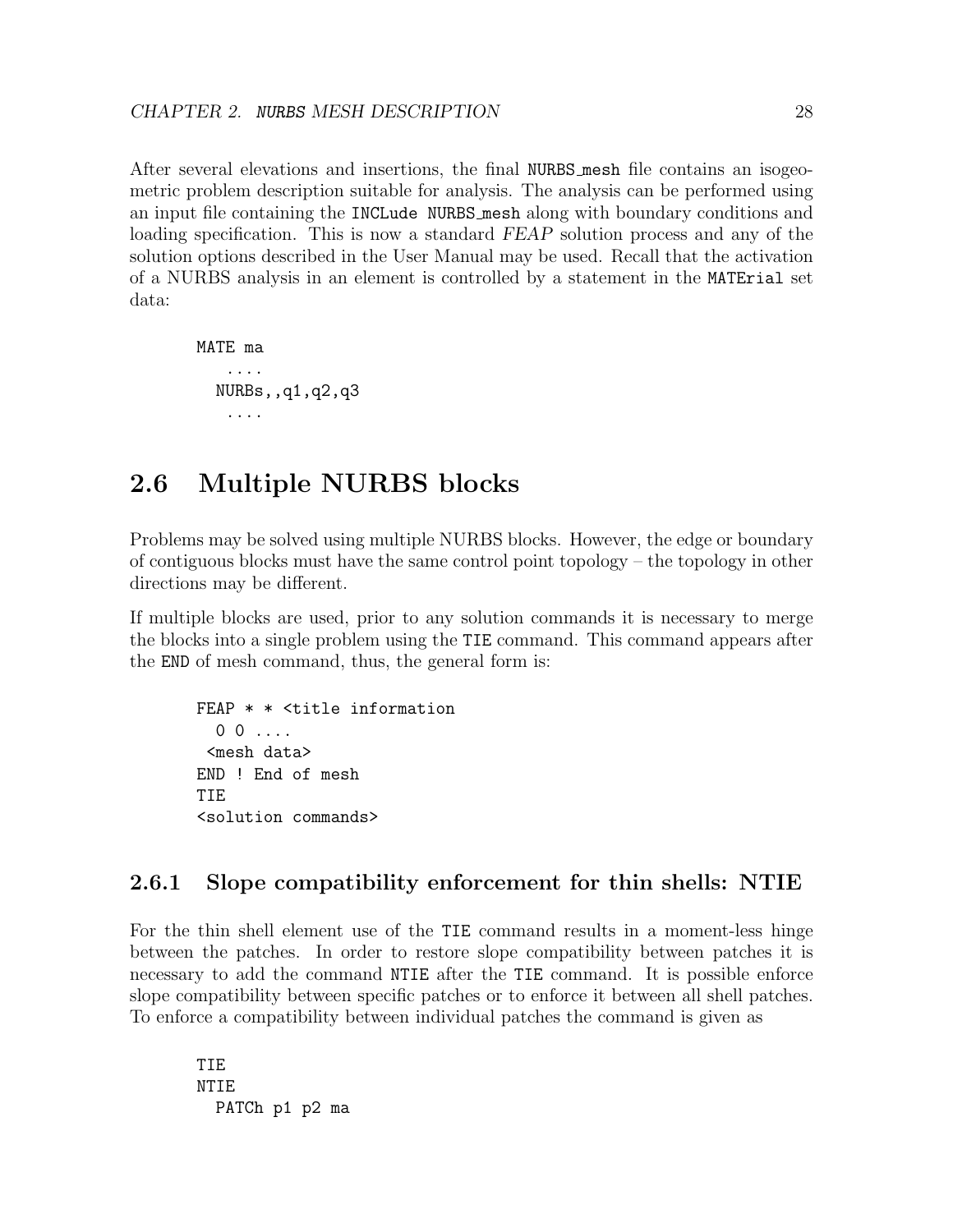where p1 and p2 are the two patches and ma is the material set number for the NURB SLOPE material set (see Section [2.2\)](#page-13-0).

To enforce compatibility between all patches the command is given as

TIE NTIE ALL ma

where **ma** is the material set number for the **NURB\_SLOPE** material set (see Section [2.2\)](#page-13-0).

## <span id="page-33-0"></span>2.7 OUTMesh: Output of IgA mesh

Once a final mesh for a problem is created the data sets may be saved to a file using the command:

#### OUTMesh

The output is written to either a file Ixxxx.rev if no profile oprimization was specified or Ixxxx.opt if profile optimization was specified prior tothe OUTMesh command. The character string xxxx contains the name of the file initially specified in the IgA FEAP run. The written file contains the following input data sets:

|          | MATErials ! any material sets specified                |
|----------|--------------------------------------------------------|
|          | NURBS ALL ! with coordinates and weights for each node |
|          | ELEMents ! with nodal connections for each element     |
| ENURBs   | ! a data set defining location and number of knots     |
| KNOTs    | ! with list of knot vector data                        |
| $\cdots$ | ! any specified loads, displacements, and/or b.c.      |

The only solution command contained in the file is INTEractive.

## <span id="page-33-1"></span>2.8 Surface extraction

In many problems it is necessary to define segments of surfaces from the NURBS patches. These may be found using the solution command N EXtract. This should be performed in an interactive mode of solutions. To initiate the extraction it is necessary to first display a plot of the problem in graphics mode. For two dimensional problems one should first give the command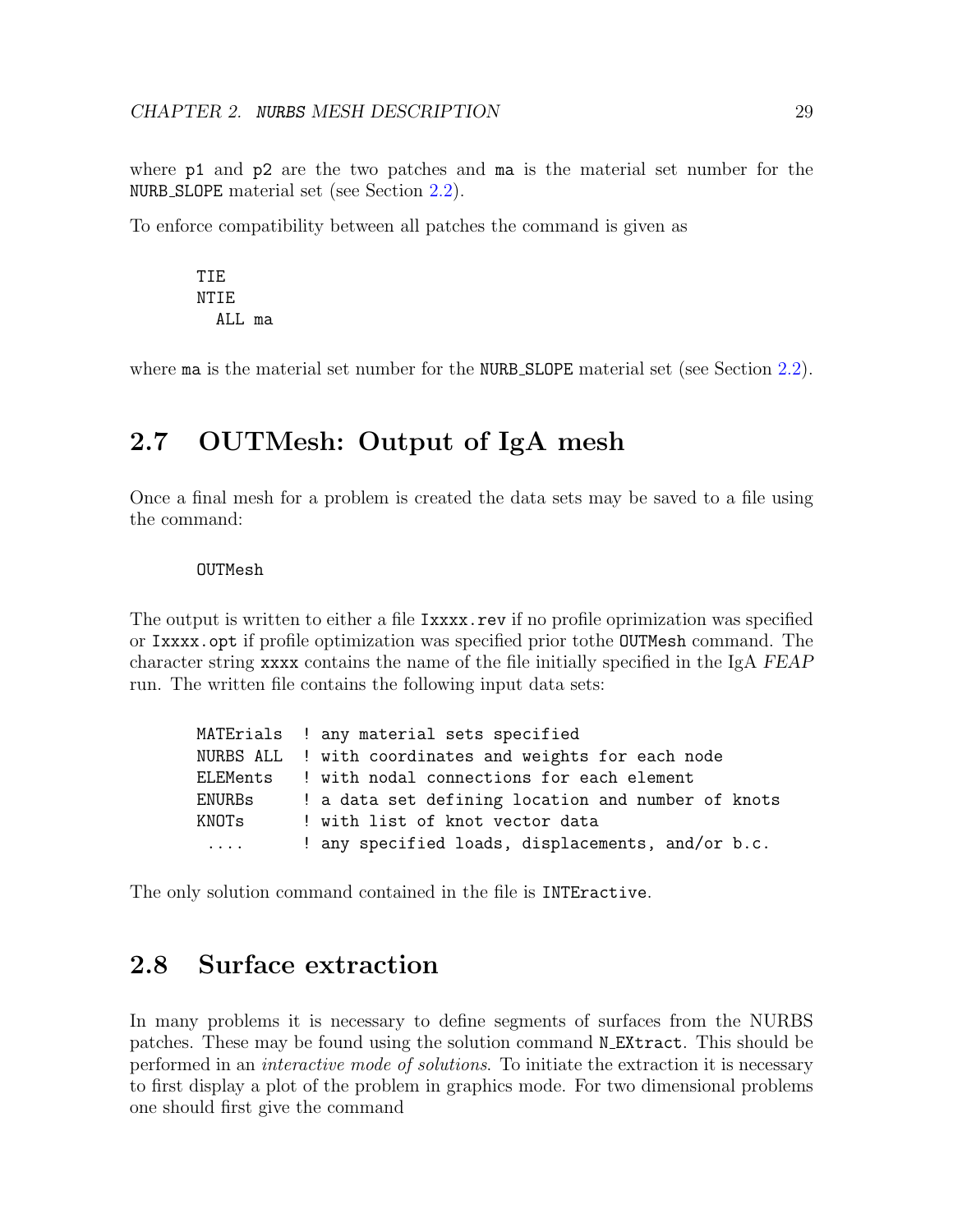#### PLOT MESH

this is then followed with the command

#### N\_EXtract

The program will then display each of the boundary segments for each NURBS patch and the user may select to output a file or reject it.

In a three dimensional problem the graphics commands

PLOT PERSpecitive PLOT HIDE PLOT MESH

should be issued prior to giving the

#### N\_EXtract

command.

After completing the selection of any boundary segments a set of files containing the ELEMents and ENURbs data will be created. A single file

Bxxx\_m

where xxx are the characters (3:5) of the input file name, contains a record

\*auto

and a list of the files containing the surface segment extractions. These should be reviewed to ensure the created mesh data is correct. In particular the material set number for each segment. The basic header to change is

ELEMent NODE=no\_nd MATE=ma TYPE ....

The material number for the entire set can be changed by setting the value of ma desired. It is not necessary to change the number on each element data record. Do not edit any data in the date part ENURbs. This is used to select the correct extraction operator for each element.

The file Bxxx<sub>m</sub> should be added to the mesh part of the input file that created the boundary segments as

include Bxxx\_m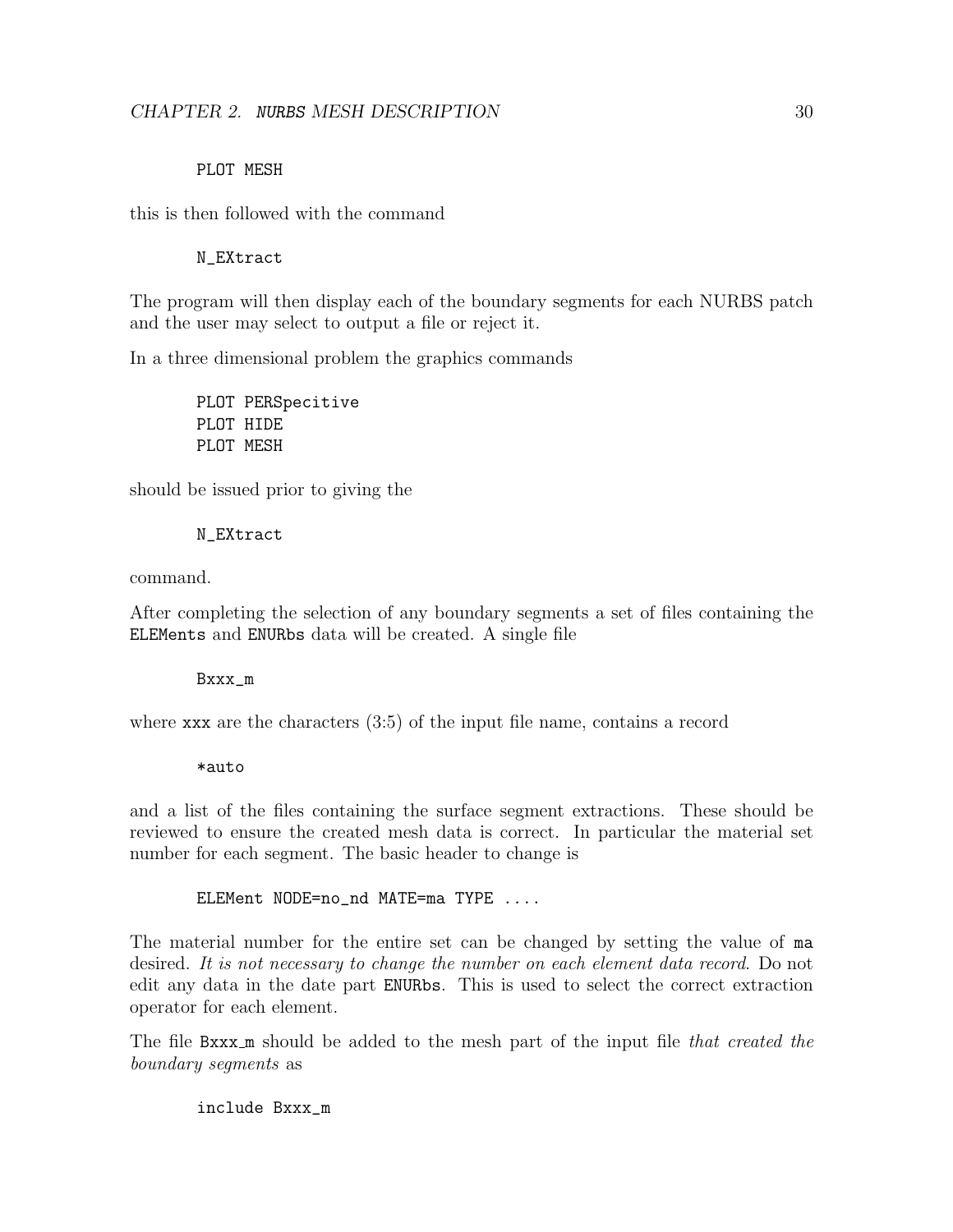## <span id="page-35-0"></span>2.9 Problem solution

After the problem is formed, standard FEAP solution commands are used to solve each problem.

## <span id="page-35-1"></span>2.10 Graphics outputs

Standard FEAP plot commands may be used to display the location of the control points (PLOT NODE command) and boundary restraints on the control points (PLOT BOUNdary). Use of any contouring commands (PLOT CONT, PLOT STRE) is performed by projection onto 4-node quadrilateral sub-elements of the surface. Most plot commands may be used but there remain some delicate transformations between the various representation of the data to be plotted. For 3-d objects plots should be given in perspective mode. Thus, the data for each plot sequence should begin with

PLOT PERSpective ! Required for 3-d only PLOT HIDE ! Required for 3-d only

If a problem requires long solution times it is advisable to use SAVE commands to preserve solution values prior to attempting plot outputs.

## <span id="page-35-2"></span>2.11 Solutions using T-splines

FEAP permits the calculation of isogeometric objects represented by T-splines. The solution is obtained using an *extraction operator* form in which the element shape functions are expressed in terms of shape functions given as

$$
\mathbf{N}^e = \mathbf{C}^e \, \mathbf{R}^e
$$

where  $\mathbf{R}^e$  are a Bezier representation of NURBS,  $\mathbf{C}^e$  is the element extraction operator and  $N^e$  are the T-spline shape functions.

The data input is provided by an output from the refinement program developed at The University of Texas by Mike  $S<sup>27</sup>$  $S<sup>27</sup>$  $S<sup>27</sup>$  and included as an extension of the T-Splines<sup>2</sup> plug-in to  $\mathrm{Rhino}^{29}$  $\mathrm{Rhino}^{29}$  $\mathrm{Rhino}^{29}$ .

Only surface data is provided and thus analyses are restricted to bodies that are represented by surfaces (e.g., 2-d solid bodies, membranes and shells). A typical input file is given as: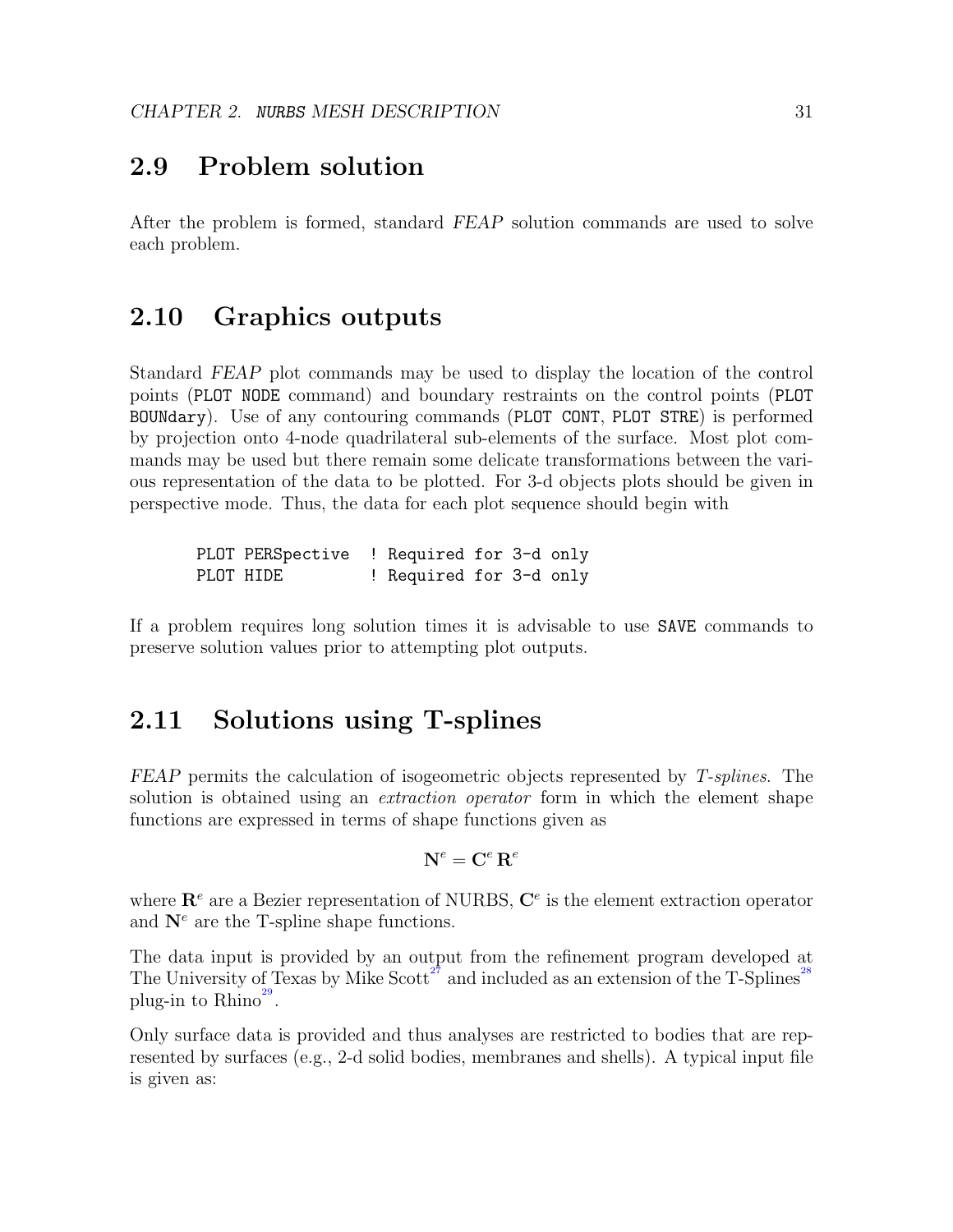```
FEAP * * Title information
 ndm = <2,3> ! 2-d solids or 3-d surfaces, respectively
 ndf = \langle 1, 2, \ldots \rangle ! Describes number of dof at a control point
MATErial
  <SOLId, MEMBrane, SHELl>
  elastic isotropic E nu
 NURBs,TSPLine,q1,q2,q3
T-SPline
 PLOT INTErval <1 to 7> ! Number of subdivision of surface
 FILE = "filename of data"
.... ! Loads, B.C., etc.
END ! End of data inputs
INTEractive ! Interactive solution commands
STOP ! End of data file
```
Standard solution commands may be used. Graphics is available in a manner similar to that for NURBS problems.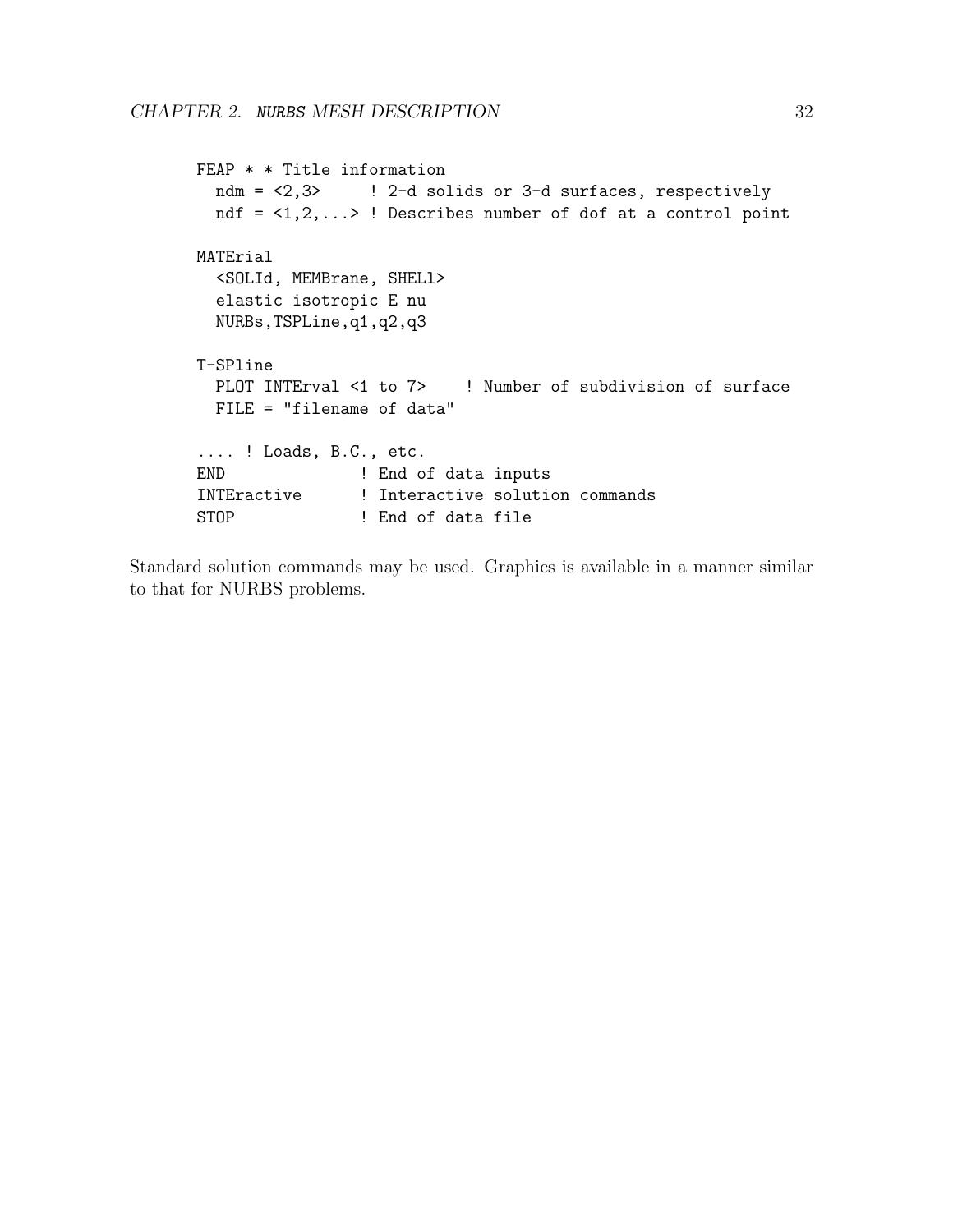# <span id="page-37-0"></span>Chapter 3

# Example mesh and elements

To illustrate the relationship between control points and their association with individual elements defined by knot spacing we show a few two-dimensional examples.

#### Example: 2-d NURBS patch of quadratic elements

The mesh and elements for a  $3 \times 3$  patch of quadratic elements is shown in Fig. [3.1.](#page-37-1) The individual elements of the mesh and their associated control points are shown in Fig. [3.2.](#page-38-0)



<span id="page-37-1"></span>Figure 3.1: Two dimensional NURBS patch of quadratic elements.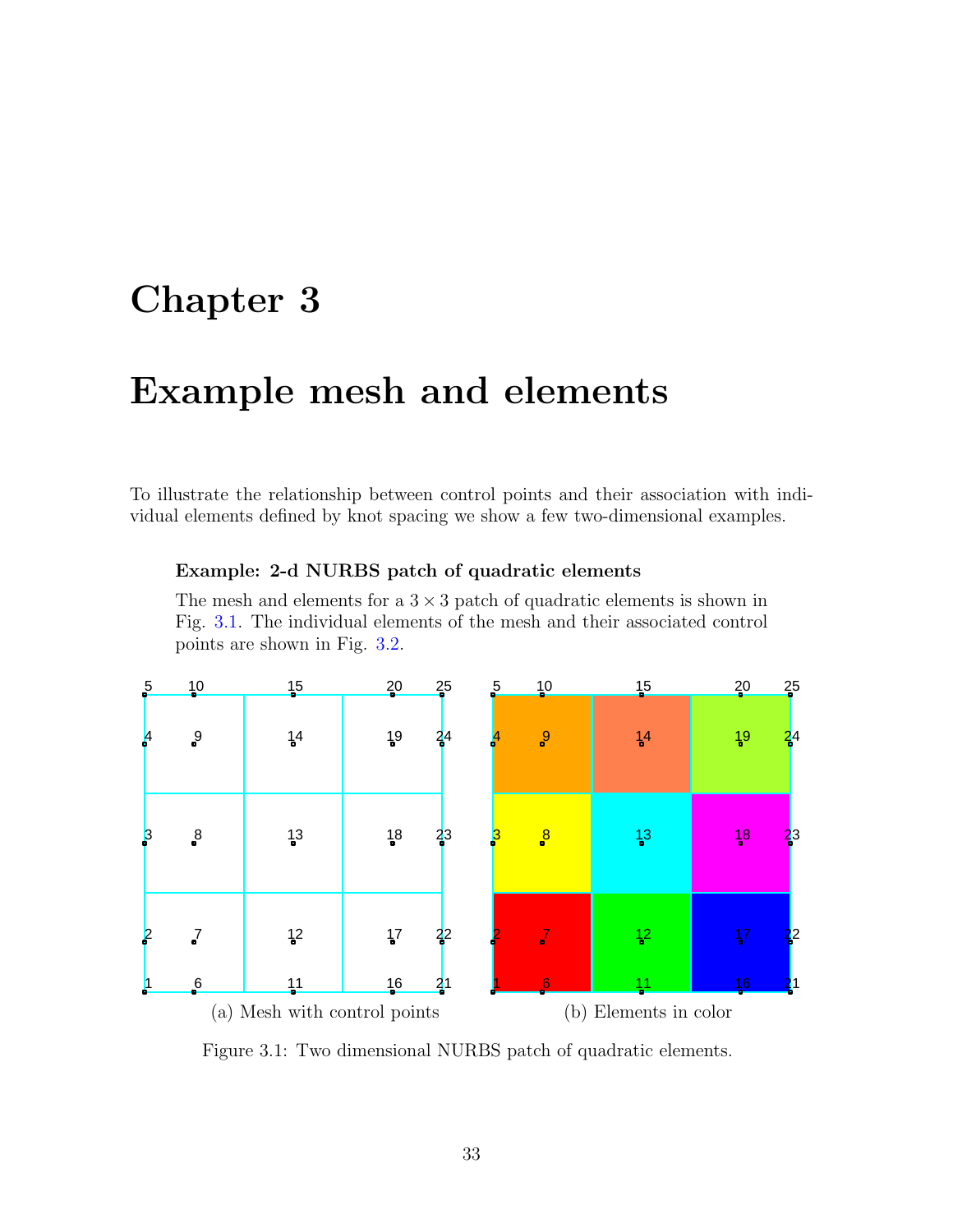| $5\overline{)}$                           | 10                                 | 15                                            | 10                             | 15                                        | 20         | 15                               | 20<br>25                                             |
|-------------------------------------------|------------------------------------|-----------------------------------------------|--------------------------------|-------------------------------------------|------------|----------------------------------|------------------------------------------------------|
| ļ4                                        | 9                                  | 14                                            | $9$                            | 14                                        | 19         | 14                               | 19<br>$^{24}$                                        |
| $3\overline{ }$<br>(i)<br>$\frac{4}{2}$   | $\mathbf{g}$<br>Element $7\,$<br>9 | 1 <sup>3</sup><br>14                          | $\rm ^8$<br>9                  | 1 <sup>3</sup><br>$(j)$ Element $8$<br>14 | 18<br>19   | 1 <sup>3</sup><br>14             | 18<br>2 <sup>3</sup><br>$(k)$ Element 9<br>19<br>24  |
| 3                                         | $\boldsymbol{\mathcal{S}}$         | 1 <sup>3</sup>                                | $_{\rm s}^8$                   | 1 <sup>3</sup>                            | 18         | 1 <sup>3</sup>                   | 18<br>$^{23}$                                        |
| $\frac{2}{\pi}$<br>(d)<br>$3\overline{ }$ | 7<br>$\mathbf{g}$                  | 1 <sup>2</sup><br>Element 4<br>1 <sup>3</sup> | $\cal J$<br>$_{\rm s}^{\rm 8}$ | 12<br>$(e)$ Element $5$<br>1 <sup>3</sup> | $17$<br>18 | 1 <sup>2</sup><br>1 <sup>3</sup> | $17$ $22$<br>$(f)$ Element 6<br>18<br>2 <sup>3</sup> |
| $\epsilon$<br>ņ                           | $\vec{J}$<br>$6 \frac{1}{2}$       | 12<br>1 <sup>1</sup>                          | $\vec{J}$<br>$\mathbf{6}$      | $\mathsf{L}^2$<br>11                      | 17<br>16   | 12<br>11                         | 17<br>$^{22}$<br>16<br>$^{21}$                       |
|                                           | $(a)$ Element 1                    |                                               |                                | $(b)$ Element 2                           |            |                                  | $(c)$ Element 3                                      |

<span id="page-38-0"></span>Figure 3.2: Individual elements for 2-d NURBS patch of quadratic elements.

#### Example: 2-d NURBS patch of cubic elements

The mesh and elements for a  $3 \times 3$  patch of cubic elements is shown in Fig. [3.3.](#page-39-0) The individual elements of the mesh and their associated control points are shown in Fig. [3.4.](#page-39-1)

#### Example: 2-d NURBS patch of quartic elements

The mesh and elements for a  $3 \times 3$  patch of quartic elements is shown in Fig. [3.5.](#page-40-0) The individual element description is not shown, however, each element involves a  $5 \times 5$  patch of control point which overlap between elements except for one control point. Thus, the mesh only grows by one control point in each direction as the order is increased.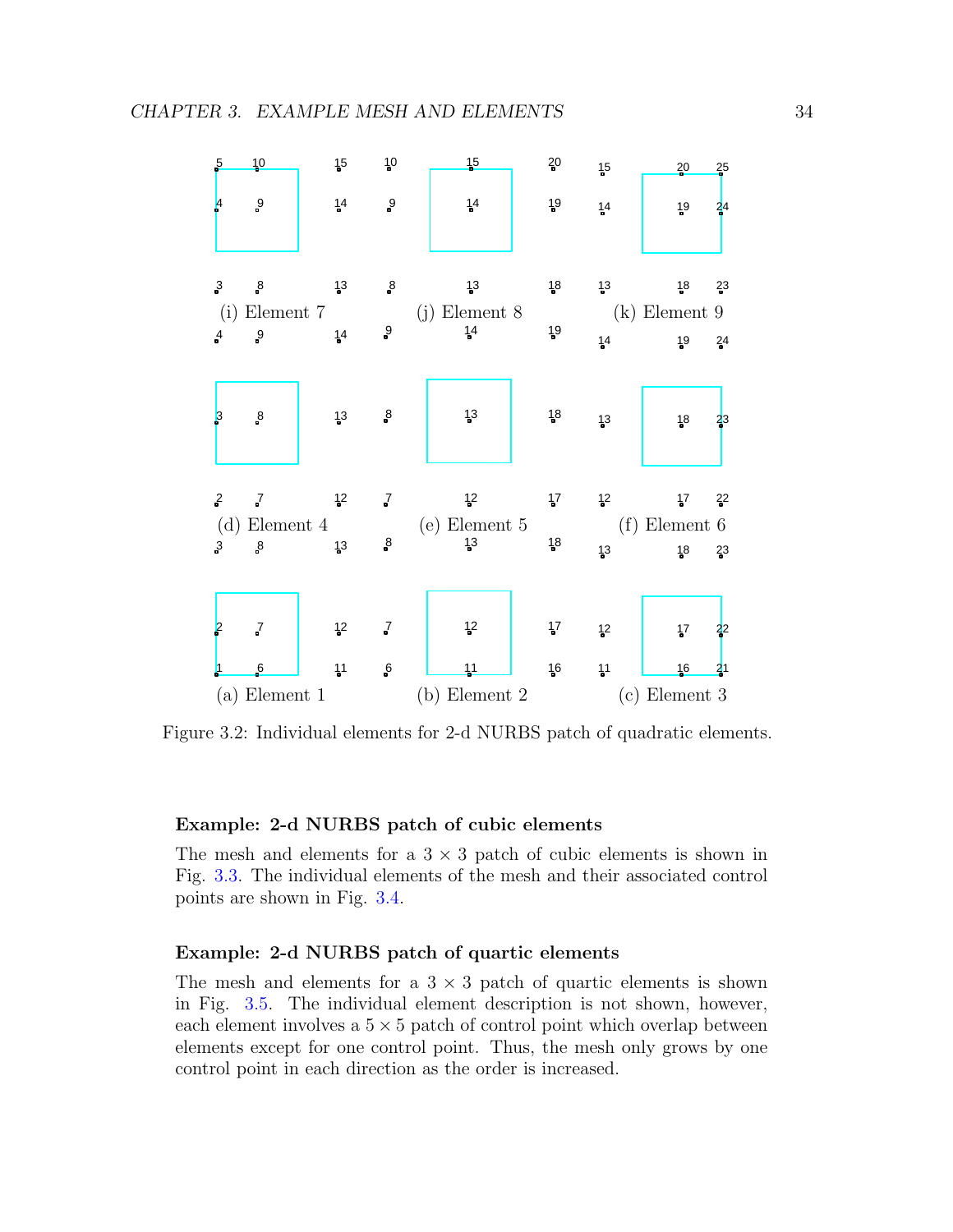

<span id="page-39-0"></span>Figure 3.3: Two dimensional NURBS patch of cubic elements.



<span id="page-39-1"></span>Figure 3.4: Individual elements for 2-d NURBS patch of cubic elements.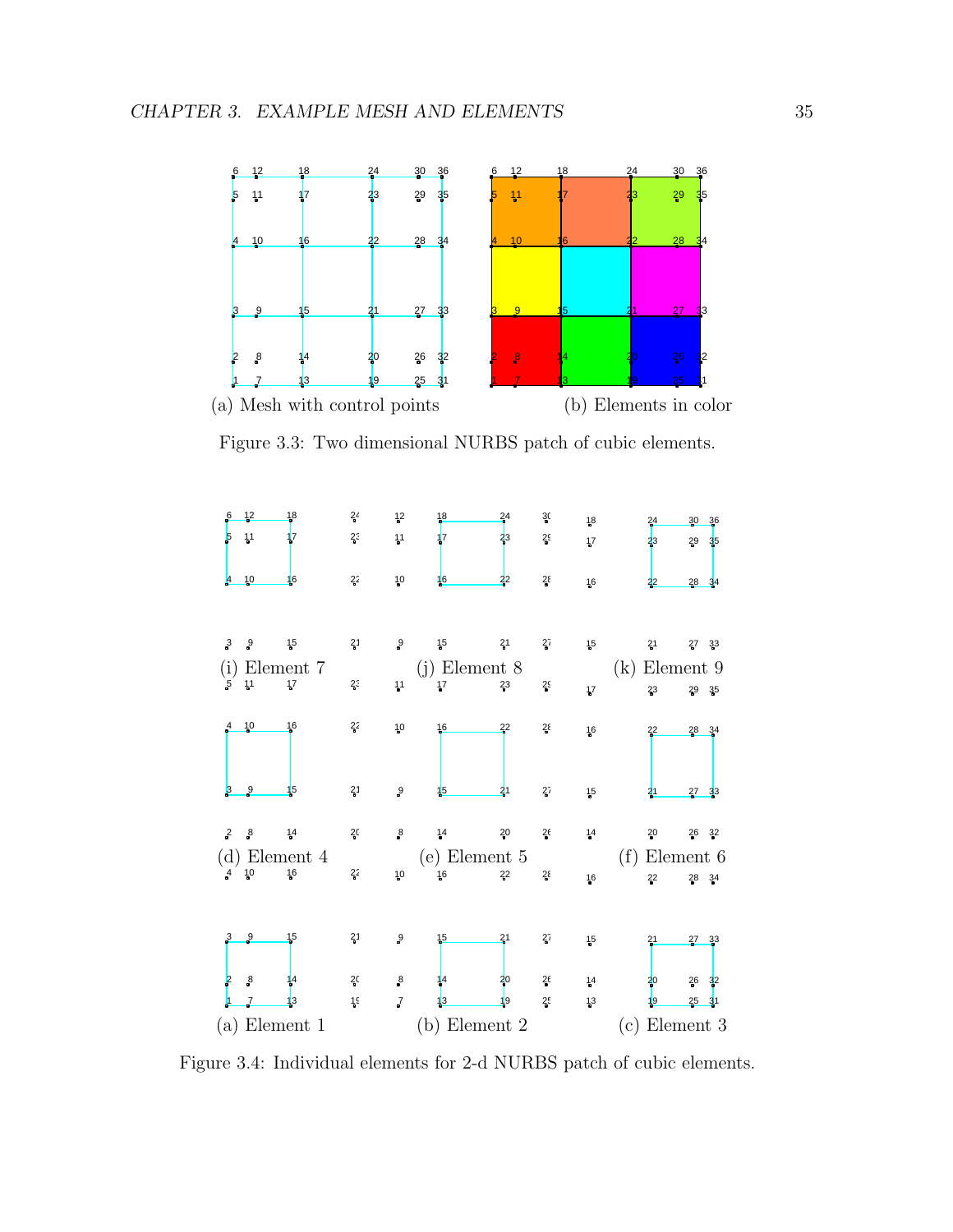![](_page_40_Figure_1.jpeg)

<span id="page-40-0"></span>Figure 3.5: Two dimensional NURBS patch of quartic elements.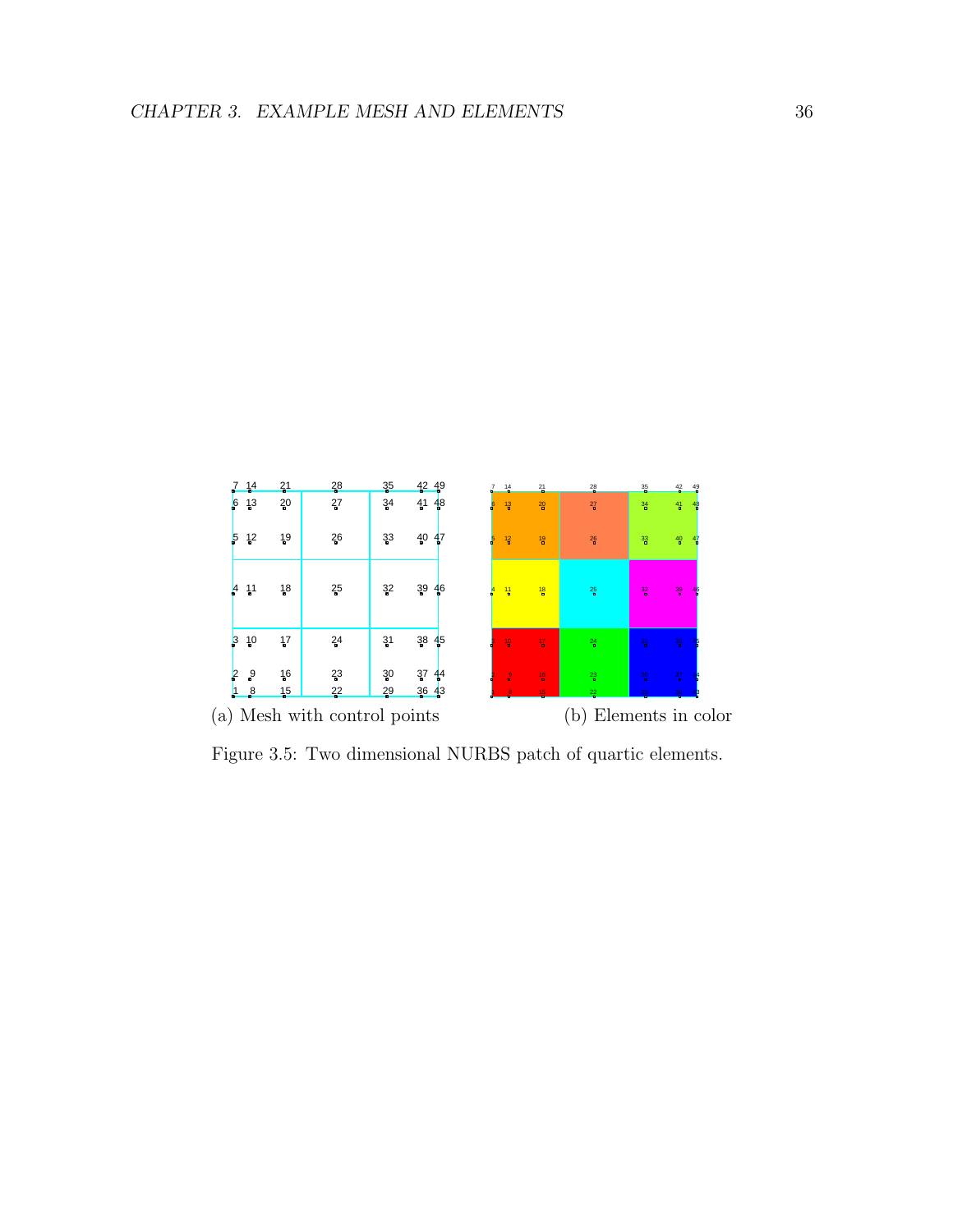# Bibliography

- <span id="page-41-0"></span>[1] T.J.R. Hughes, J.A. Cottrell, and Y. Bazilevs. Isogeometric analysis: CAD, finite elements, NURBS, exact geometry, and mesh refinement. Computer Methods in Applied Mechanics and Engineering, 194:4135–4195, 2005.
- <span id="page-41-1"></span>[2] L. Piegl and W. Tiller. The NURBS Book (Monographs in Visual Communication). Springer-Verlag, New York, 2nd edition, 1997.
- <span id="page-41-2"></span>[3] J.A. Cottrell, T.J.R. Hughes, and Y. Bazilevs. Isogeometric Analysis: Toward Integration of CAD and FEA. John Wiley & Sons, New York, 2009.
- <span id="page-41-3"></span>[4] Y. Bazilevs, L. Beirao de Veiga, J.A. Cottrell, T.J.R. Hughes, and G. Sangalli. Isogeometric analysis: Approximation, stability and error estimates for h-refined meshes. Mathematical Models and Methods in Applied Sciences, 16:1031–1090, 2006.
- [5] J.A. Cottrell, A. Reali, Y. Bazilevs, and T.J.R. Hughes. Isogeometric analysis of structural vibrations. Computer Methods in Applied Mechanics and Engineering, 195:5257–5296, 2007.
- [6] Y. Bazilevs, V.M. Calo, Y. Zhang, and T.J.R. Hughes. Isogeometric fluid-structure interaction analysis with applications to arterial blood flow. Computational Mechanics, 38:310–322, 2006.
- [7] J.A. Cottrell, T.J.R. Hughes, and A. Reali. Studies of refinement and continuity in isogeometric structural analysis. Computer Methods in Applied Mechanics and Engineering, 196:4160–4183, 2008.
- [8] Y. Zhang, Y. Bazilevs, S. Goswami, C. Bajaj, and T.J.R. Hughes. Patient-specific vascular NURBS modeling for isogeometric analysis of blood flow. Computer Methods in Applied Mechanics and Engineering, 196:2943–2959, 2007.
- [9] Y. Bazilevs, V.M. Calo, T.J.R. Hughes, and Y. Zhang. Isogeometric fluid-structure interaction: Theory, algorithms and computations. Computational Mechanics, 43:143–150, 2008.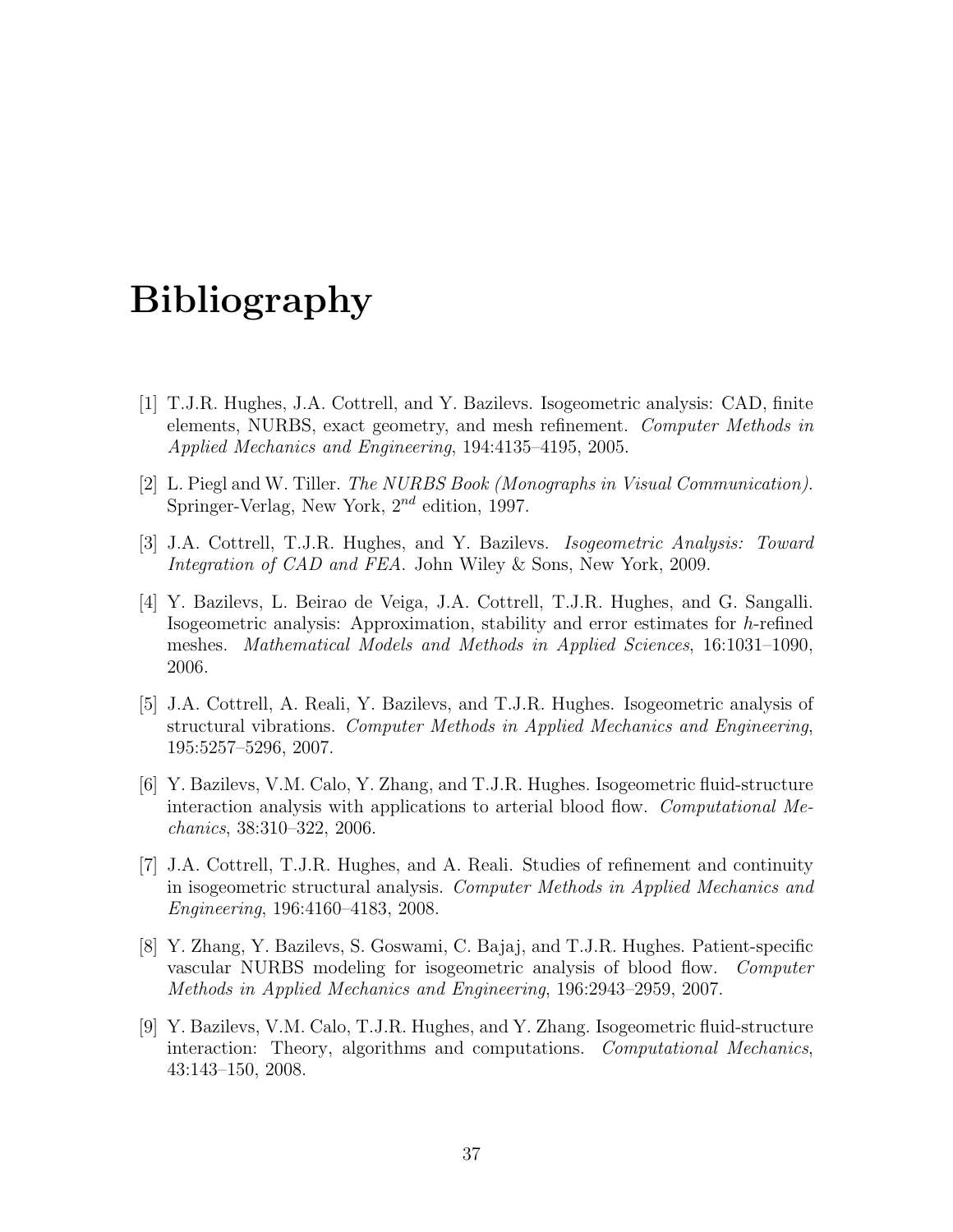- [10] T. Elguedj, Y. Bazilevs, V.M. Calo, and T.J.R. Hughes.  $\bar{B}$  and  $\bar{F}$  projection methods for nearly incompressible linear and non-linear elasticity and plasticiy using higher-order NURBS elements. Computer Methods in Applied Mechanics and Engineering, 197:2732–2762, 2008.
- [11] H. Gomez, V.M. Calo, Y. Bazilevs, and T.J.R. Hughes. Isogeometric analysis of the Cahn-Hilliard phase-field model. Computer Methods in Applied Mechanics and Engineering, 197:4333–4352, 2008.
- [12] T.J.R. Hughes, A. Reali, and G. Sangalli. Duality and unified analysis of discrete approximations in structural dynamics and wave propagation: Comparison of  $p$ method finite elements with k-method NURBS. Computer Methods in Applied Mechanics and Engineering, 197:4104–4124, 2008.
- [13] W.A.. Wall, M.A. Frenzel, and C. Cyron. Isogeometric structural shape optimization. Computer Methods in Applied Mechanics and Engineering, 197:2976–2988, 2008.
- [14] J.A. Evans, Y. Bazilevs, I. Babuška, and T.J.R. Hughes. *n*-widths, sup-infs, and optimality ratios for the k-version of the isogeometric finite element method. Computer Methods in Applied Mechanics and Engineering, 198:1726–1741, 2009.
- [15] J. Lu. Circular element: Isogeometric elements of smooth boundary. Computer Methods in Applied Mechanics and Engineering, 198:2391–2402, 2009.
- [16] J. Kiendl, K.-U. Bletzinger, J. Linhard, and R. Wüchner. Isogeometric shell analysis with Kirchhoff-Love elements. Computer Methods in Applied Mechanics and Engineering, 198:3902–3914, 2009.
- [17] Josef M. Kiendl. Isogeometric Analysis and Shape Optimal Design of Shell Structures. Doktor-ingenieurs dissertation, Lehrstuhl für Statik, Technische Universität München, Munich, Germany, 2010.
- [18] Y. Bazilevs, V.M. Calo, J.A. Cottrell, J.A. Evans, T.J.R. Hughes, S. Lipton, M.A. Scott, and T.W. Sederberg. Isogeometric analysis using T-splines. Computer Methods in Applied Mechanics and Engineering, 199:229–263, 2010.
- [19] R. Echter and M. Bischoff. Numerical efficiency, locking and unlocking of NURBS finite elements. Computer Methods in Applied Mechanics and Engineering, 199:374–382, 2010.
- [20] D.J. Benson, Y. Bazilevs, M.C. Hsu, and T.J.R. Hughes. Isogeometric shell analysis: The Reissner-Mindlin shell. Computer Methods in Applied Mechanics and Engineering, 199:276–289, 2010.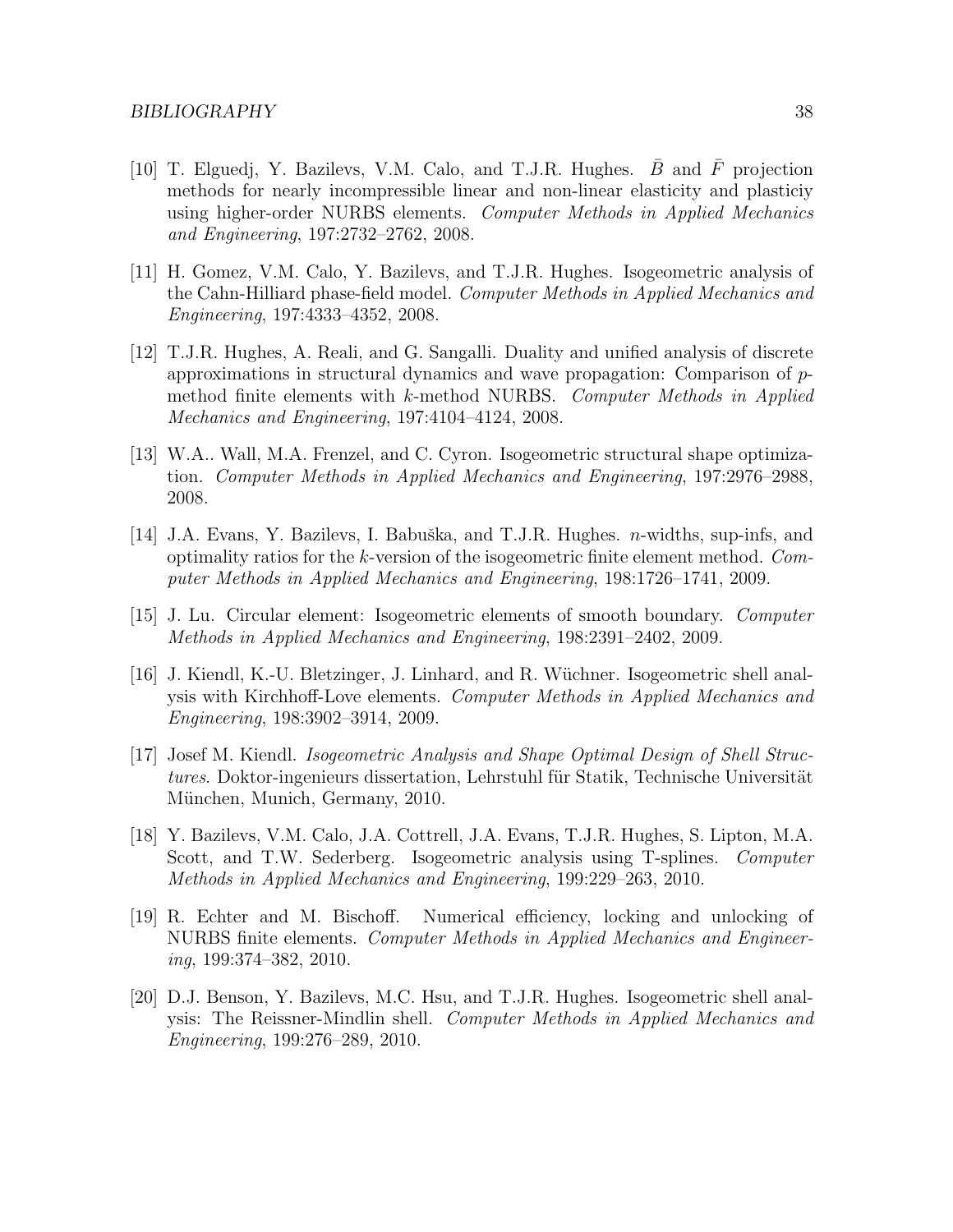- [21] D.J. Benson, Y. Bazilevs, E. De Luycker, M.-C. Hsu, M. Scott, T.J.R. Hughes, and T. Belytschko. A generalized finite element formulation for arbitrary basis functions: From isogeometric analysis to XFEM. International Journal for Numerical Methods in Engineering, 83:765–785, 2010.
- [22] D.J. Benson, Y. Bazilevs, M.-C. Hsu, and T.J.R. Hughes. A large deformation, rotation-free, isogeometric shell. Computer Methods in Applied Mechanics and Engineering, 200:1367–1378, 2011.
- <span id="page-43-0"></span>[23] R.L. Taylor. Isogeometric analysis of nearly incompressible solids. International Journal for Numerical Methods in Engineering, 87(1–5):273–288, 2011.
- <span id="page-43-1"></span>[24] R.L. Taylor and S. Govindjee. FEAP - A Finite Element Analysis Program, User Manual. University of California, Berkeley. [http://projects.ce.berkeley.edu/](http://projects.ce.berkeley.edu/feap) [feap](http://projects.ce.berkeley.edu/feap).
- <span id="page-43-2"></span>[25] O.C. Zienkiewicz, R.L. Taylor, and J.Z. Zhu. The Finite Element Method: Its Basis and Fundamentals. Elsevier, Oxford,  $7<sup>th</sup>$  edition, 2013.
- <span id="page-43-3"></span>[26] M.J. Borden, M.A. Scott, J.A. Evans, and T.J.R. Hughes. Isogeometric finite element data structures based on Bézier extraction of NURBS. International Journal for Numerical Methods in Engineering, 87(1–5):15–47, 2011.
- <span id="page-43-4"></span>[27] M.A. Scott, M.J. Borden, C.V. Verhoosel, T.W. Sederberg, and T.J.R. Hughes. Isogeometric finite element data structures based on Bézier extraction of T-splines. Technical Report ICES Report 10-45, The Institute for Computational Engineering and Sciences, The University of Texas at Austin, November 2010.
- <span id="page-43-5"></span>[28] T-Splines, Inc. http://www.tsplines.com/products/tsplines-for-rhino.html.
- <span id="page-43-6"></span>[29] Rhinoceros: NURBS modeling for Windows. http://www.rhino3d.com.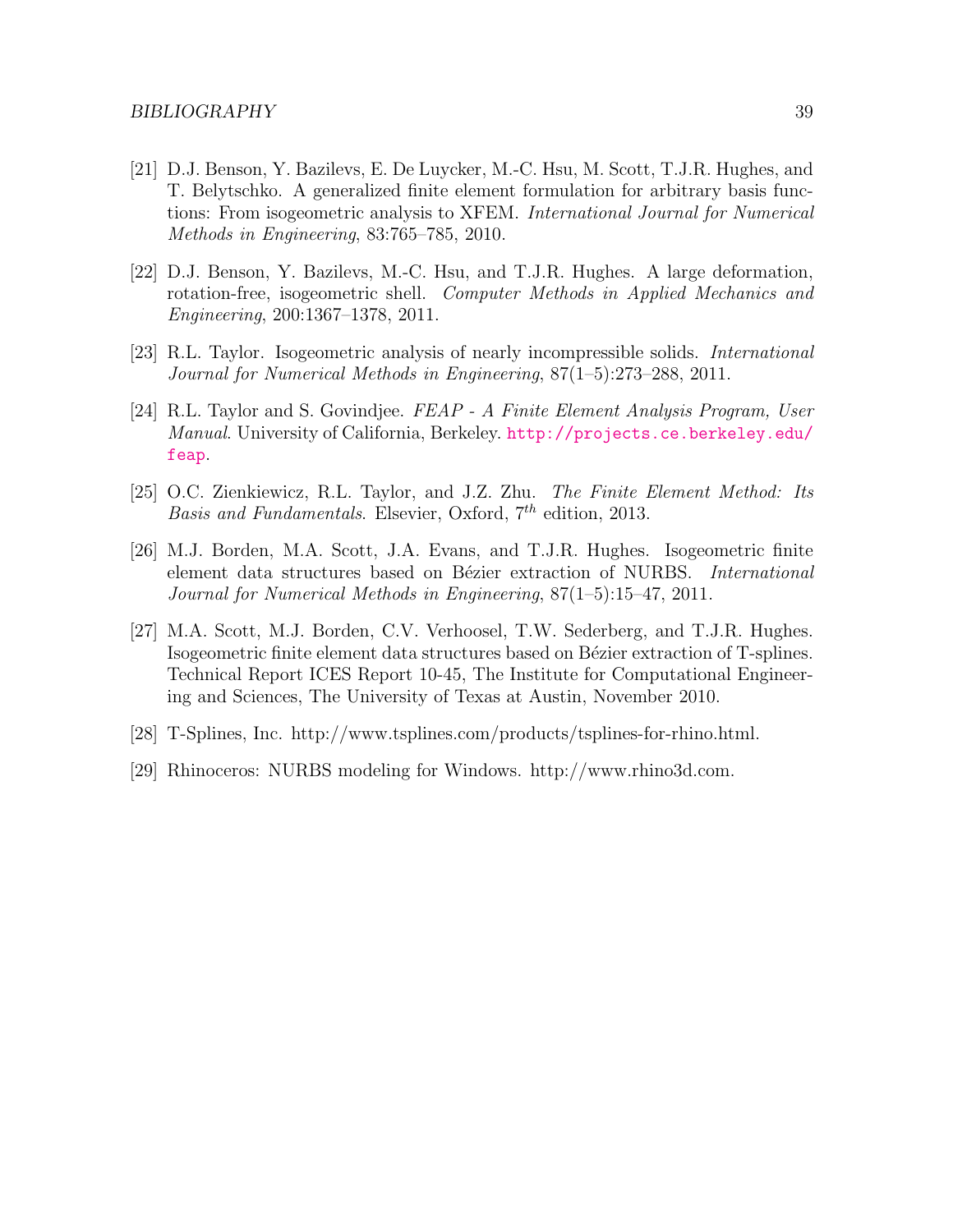# <span id="page-44-0"></span>Appendix A

# BLOCk input form

## <span id="page-44-1"></span>A.1 NSIDE list of control points

The side nodes for a patch of NURBS is a list of control point numbers. The data is given by

```
NSIDes
  side s1 lside1 k1 (cp1(i), i=1, lside1)
  side s2 lside2 k2 (cp2(i), i=1, lside2)
    .....
    ! terminate with blank record
```
where  $s1$  is the side number, **lastel** is the number of control point numbers in the side vector, k1 is the number of the knot vector associated with the side; and  $cp1(i)$ is the list of lside1 control point numbers defining the side. The number of control points and the number of associated knot values is related by

 $lknot(k1) = lside(s1) + order(k1) + 1$ 

Thus, a linear side (order  $= 1$ ) with two (2) control points has a knot vector with four (4) values. The open knot vector has repeated first and last values and thus is the form

0.0 0.0 1.0 1.0

or similar.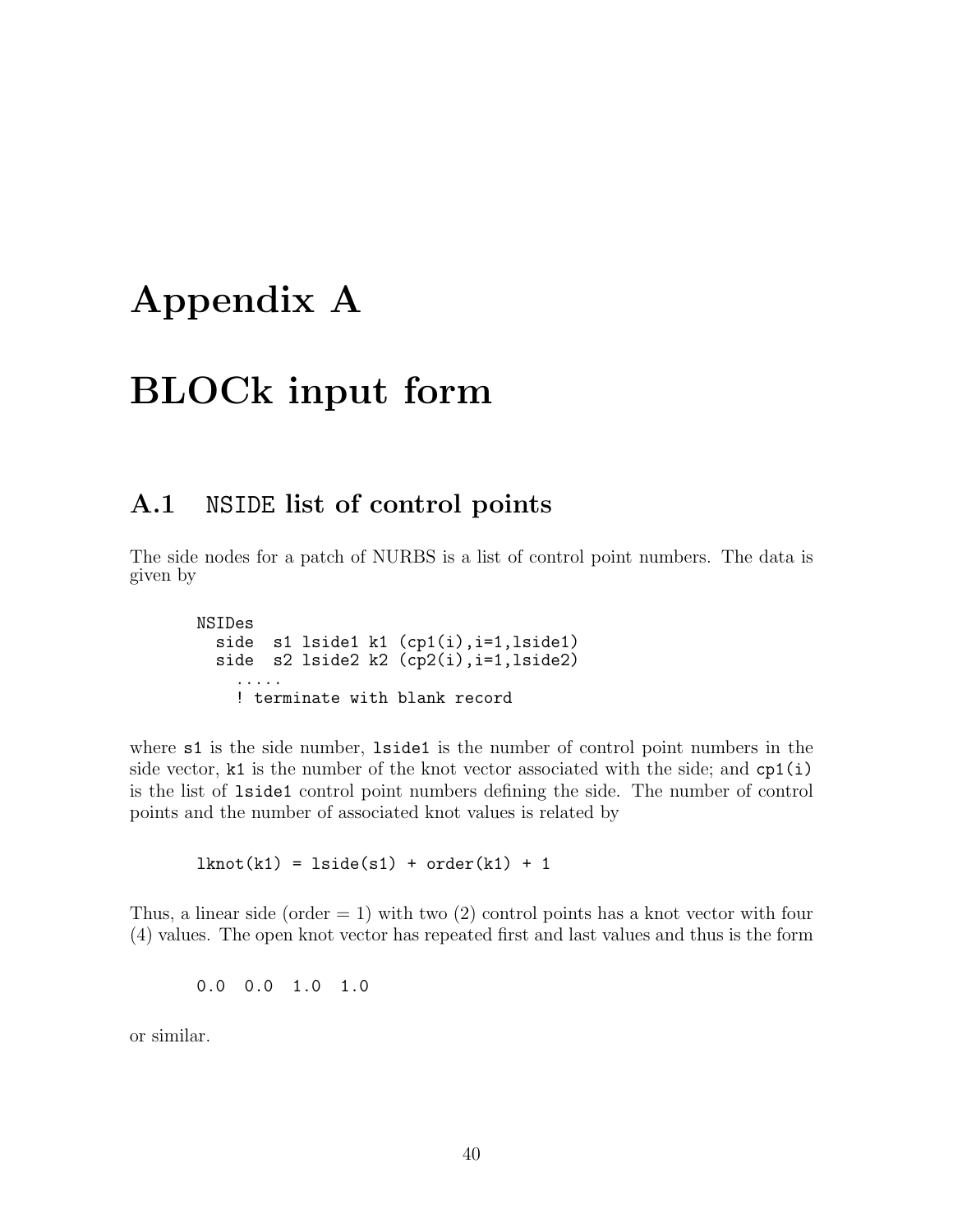## <span id="page-45-0"></span>A.2 NBLOCK specification

#### <span id="page-45-1"></span>A.2.1 One dimensional block

For a one dimensional block the command is given as

NBLOck block 1 ma side

where ma is the block material set number and side the side number giving the list of control points.

### <span id="page-45-2"></span>A.2.2 Two dimensional block

A two dimensional block is described by two knot vectors. The first knot vector describes the two sides of the block and also any intermediate list of sides in the interior of the block directed in the same direction. The second knot vector describes the second direction in the block. The associated control points for the second knot vector must be the first control point from all the sides comprising the first direction and given in the order corresponding to increasing knot values in the second direction. The input data for the block is given as

NBLOck block 2 ma side2

where ma the material set number and side2 the side number for the second block direction. For example, the block shown in Fig. [A.1](#page-45-3) can let block direction 1 be

![](_page_45_Figure_10.jpeg)

<span id="page-45-3"></span>Figure A.1: Two dimensional NURBS block data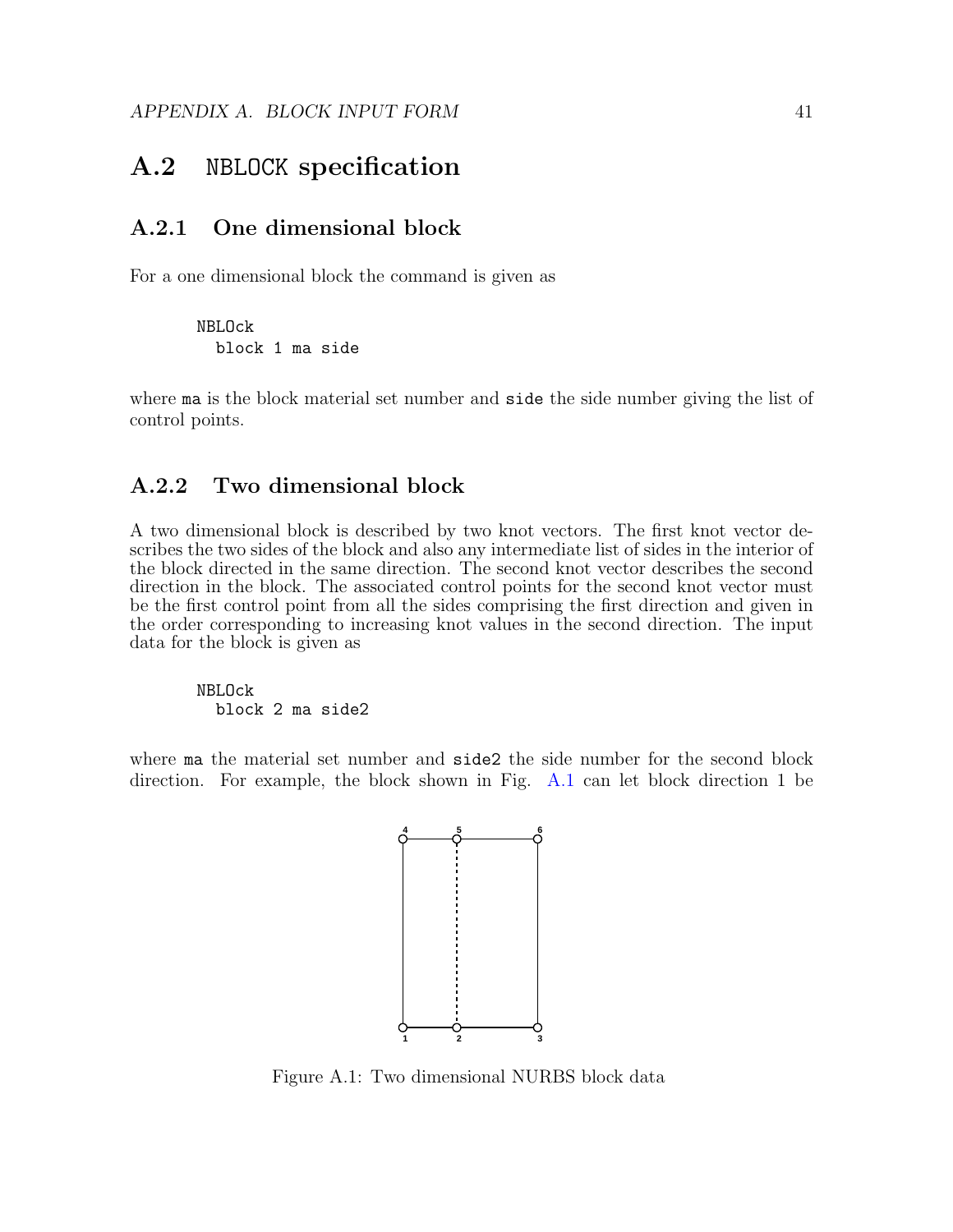associated with side with control points 1 and 4 and block direction 2 with control points 1, 2, and 3.

#### Example: 2-d NURB BLOCK

The data for the two dimensional tensor product block shown in Figure [A.1](#page-45-3) is specified as follows:

```
NURBs<br>1 0
  1 0 0.0 0.0 1.0
  2 0 40.0 0.0 1.0
  \begin{array}{cccc} 3 & 0 & 100.0 \\ 4 & 0 & 0.0 \end{array}0 0.0 140.0 1.0<br>0 40.0 140.0 1.0
  5 \t0 \t40.0 \t140.06 0 100.0 140.0 1.0
KNOTs
  open 1 4 0.0 0.0 1.0 1.0<br>open 2 5 0.0 0.0 0.5 1.0
                  0.0 0.0 0.5 1.0 1.0
NSIDEs
  side 1 2 1 1 4
  side 2 2 1 2 5<br>side 3 2 1 3 6
  side 3 2 1 3 6<br>side 4 3 2 1 2
  side 4 3 2 1 2 3
NBLOCK
  block 2 1 4
```
Note that the specification of the dotted line at the knot value 0.5 is not necessary to give an exact geometry for this simple rectangle. However, it permits for a non-uniform subdivision in the horizontal direction later.

### <span id="page-46-0"></span>A.2.3 Three dimensional block

The specification of a three dimensional NURBS block is given by defining the list of all the sides lists for one of the block directions. In Fig. [A.2](#page-47-0) the sides in the 3 knot-direction are used to define a rectangular block. The NURBS block command for a three dimensional block is given as

```
NBLOCK
  block 3 ma k1 k2
  (side(i), i = 1, list3d)
```
where ma is the material set number;  $k1$ ,  $k2$  are the knot numbers defining the generator plane of the block; and  $side(i)$  is the list of sides perpendicular to the generator plane.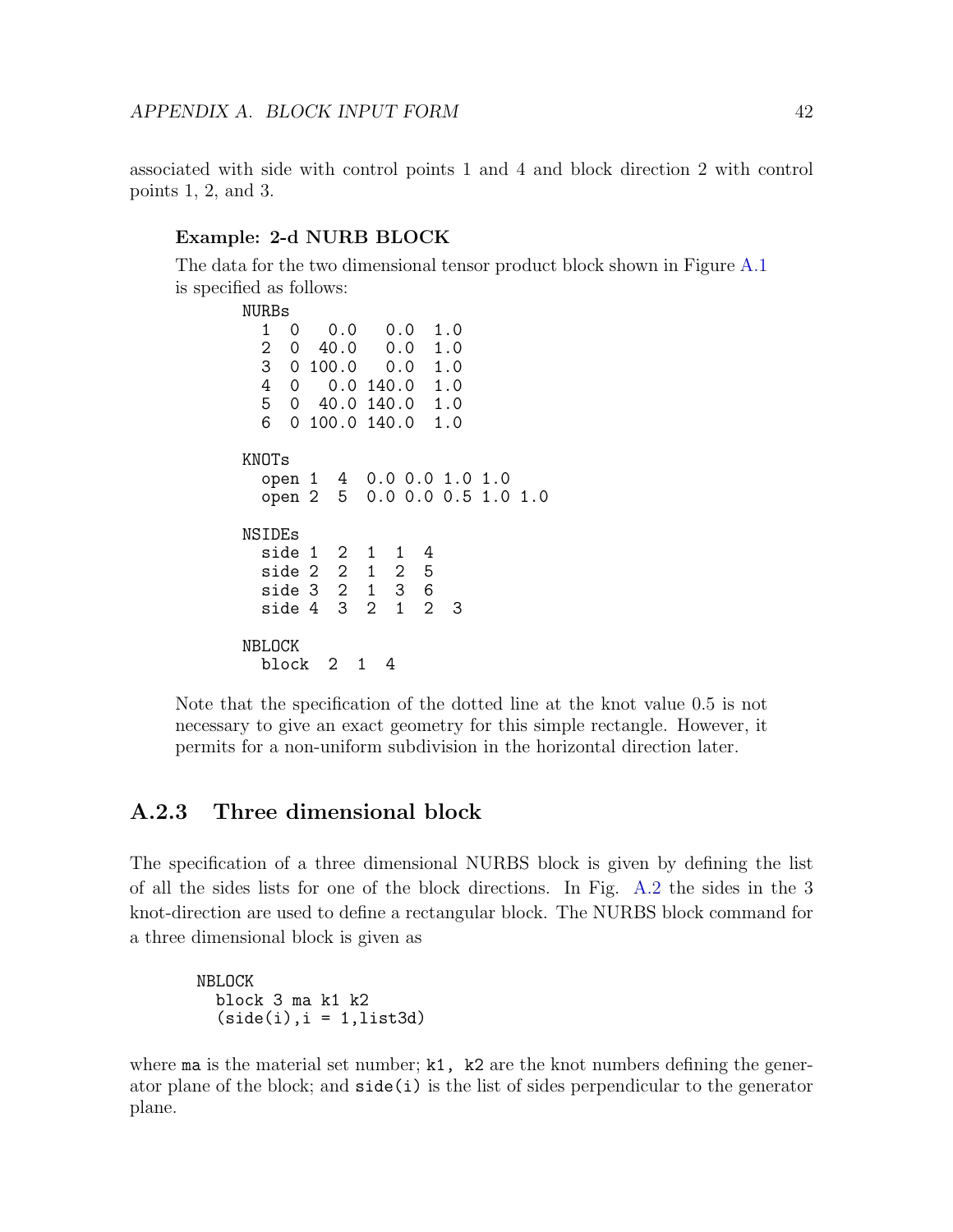#### Example: Three dimensional rectangular block

The data for the rectangular block shown in Fig. [A.2](#page-47-0) is given by the control point locations for nodes 1 to 12 and the following knot vectors; side lists; and block command:

| KNOTS                    |             |    |                         |  |  |
|--------------------------|-------------|----|-------------------------|--|--|
| open 1 6                 |             |    | 0.0 0.0 0.0 1.0 1.0 1.0 |  |  |
| open 2 4 0.0 0.0 1.0 1.0 |             |    |                         |  |  |
| open 3 4 0.0 0.0 1.0 1.0 |             |    |                         |  |  |
| NSIDES                   |             |    |                         |  |  |
| side 1 2 3               |             |    | 1 2                     |  |  |
| side 2 2 3               |             |    | 3 <sub>4</sub>          |  |  |
| side 3 2 3               |             |    | 5 6                     |  |  |
| side 4 2 3               |             |    | 7 8                     |  |  |
| side 5 2 3               |             |    | 910                     |  |  |
| side 6                   | $2 \quad 3$ | 11 | 12                      |  |  |
| NBLOCK                   |             |    |                         |  |  |
| block 3 1 1 2            |             |    |                         |  |  |
| 1 2 3 4 5 6              |             |    |                         |  |  |

The direction 1 of the block is a quadratic NURBS while directions 2 and 3 are linear NURBS. Since the 1-direction is quadratic, the first 3 side lists will be used to define this direction while the second set of three will create the linear behavior for the 2-direction.

![](_page_47_Figure_5.jpeg)

<span id="page-47-0"></span>Figure A.2: Three dimensional NURBS block data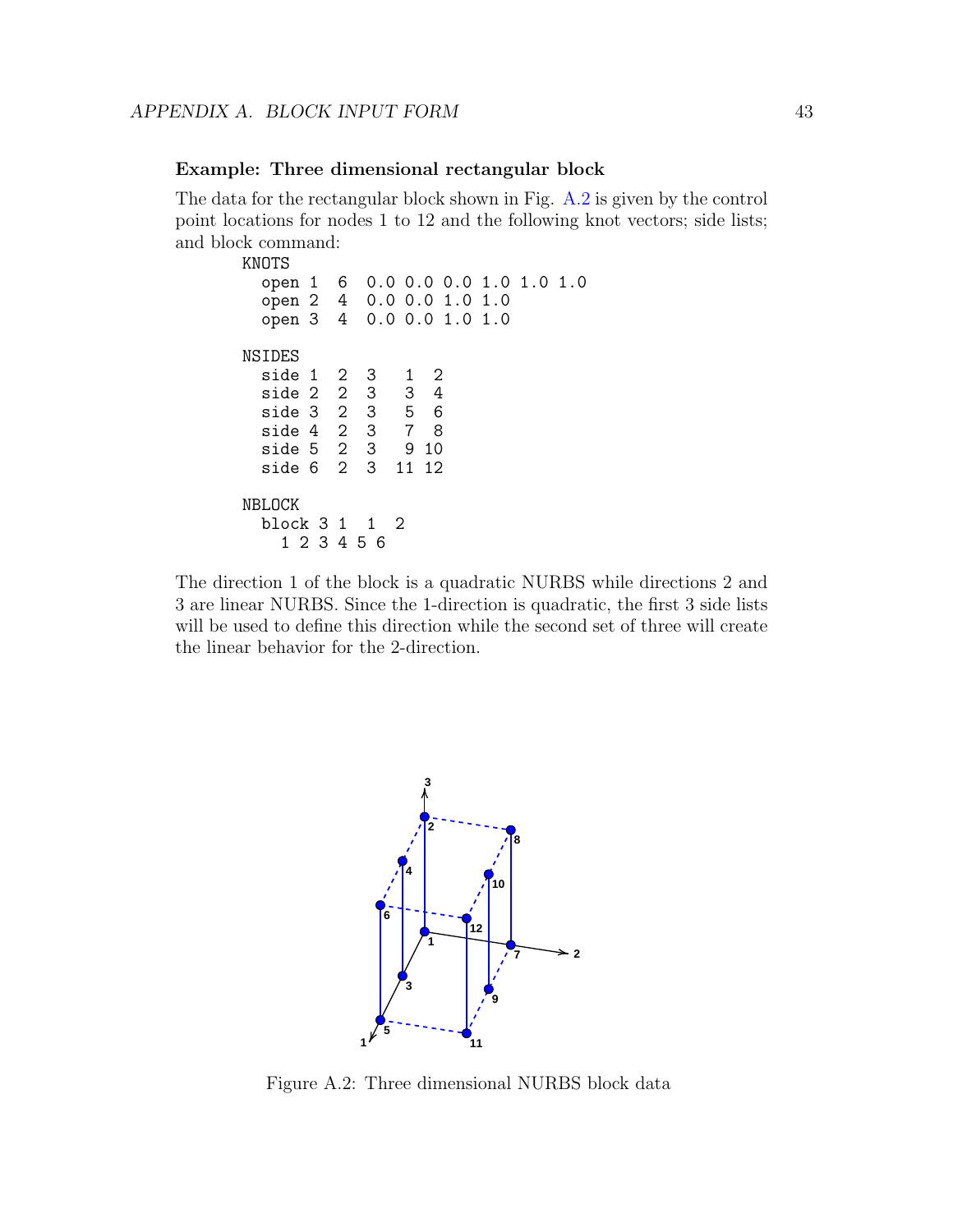# <span id="page-48-0"></span>Appendix B

# Patch storage arrays

The definition of NURBS patches utilizes several arrays to facilitate the description of shape, element definition and knot intervals. The basic description is given in the following tables.

| <b>NAME</b>  | line     | surf      | soli      | Description        |
|--------------|----------|-----------|-----------|--------------------|
| NBLK(1, ib)  | 1        | 2         | 3         | Dimension of patch |
| NBLK(2, ib)  | ma       | ma        | ma        | Material number    |
| NBLK(3, ib)  | nreg     | nreg      | nreg      | Region number      |
| NBLK(4, ib)  | $p_{n1}$ | $\rm pn2$ | $pn1*pn2$ | Length of patch    |
| NBLK(5, ib)  | ipart    | ipart     | ipart     | Part number        |
| NBLK(6, ib)  | is       | $pn2+1$   | k1        | Knot 1             |
| NBLK(7, ib)  | $\theta$ | $\theta$  | k2        | Knot 2             |
| NBLK(8, ib)  |          | eside(1)  | k3        | Edge $1$ /Knot 3   |
| NBLK(9, ib)  |          | eside(2)  | p1        | Edge $2$ /Length 1 |
| NBLK(10, ib) |          | eside(3)  | p2        | Edge $3$ /Length 2 |
| NBLK(11, ib) |          | eside(4)  | p3        | Edge $4/Length\ 3$ |

<span id="page-48-1"></span>Table B.1: NURBS patch array NBLK parameters for block ib.